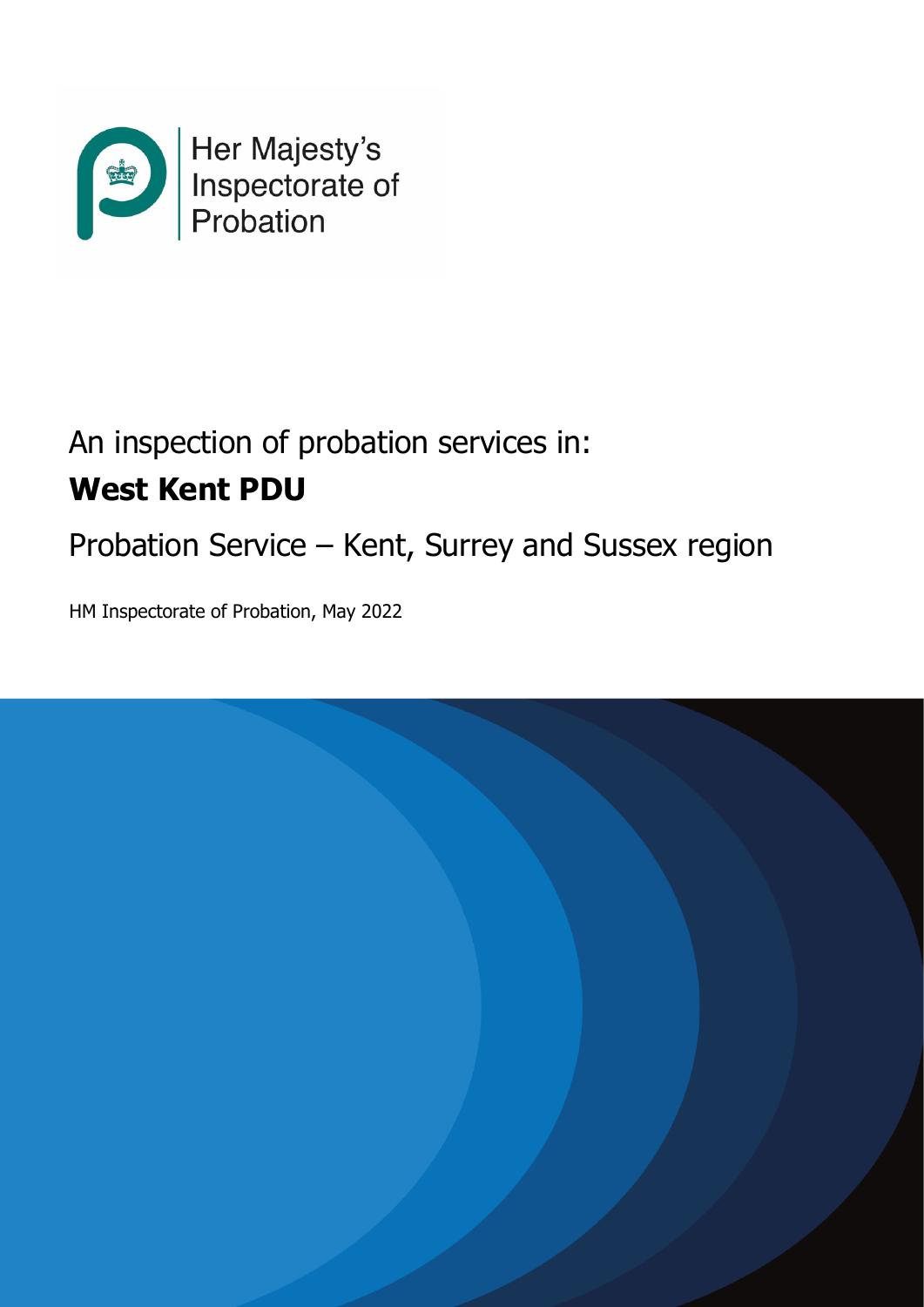# **Contents**

| Annexe one - Progress against previous recommendations32 |    |
|----------------------------------------------------------|----|
|                                                          |    |
|                                                          |    |
| Annexe four - Web links                                  | 43 |

#### **Acknowledgements**

This inspection was led by HM Inspector Shellie Adams, supported by a team of inspectors and colleagues from across the Inspectorate. We would like to thank all those who participated in any way in this inspection. Without their help and cooperation, the inspection would not have been possible.

#### **The role of HM Inspectorate of Probation**

Her Majesty's Inspectorate of Probation is the independent inspector of youth offending and probation services in England and Wales. We report on the effectiveness of probation and youth offending service work with adults and children.

We inspect these services and publish inspection reports. We highlight good and poor practice, and use our data and information to encourage high-quality services. We are independent of government, and speak independently.

Please note that throughout the report the names in the practice examples have been changed to protect the individual's identity. © Crown copyright 2022

You may re-use this information (excluding logos) free of charge in any format or medium, under the terms of the Open Government Licence. To view this licence, visit [www.nationalarchives.gov.uk/doc/open-government](http://www.nationalarchives.gov.uk/doc/open-government-licence)[licence](http://www.nationalarchives.gov.uk/doc/open-government-licence)

or email [psi@nationalarchives.gsi.gov.uk.](mailto:psi@nationalarchives.gsi.gov.uk)

This publication is available for download at: [www.justiceinspectorates.gov.uk/hmiprobation](http://www.justiceinspectorates.gov.uk/hmiprobation)

ISBN 978-1-914478-76-5

Published by:

HM Inspectorate of Probation 1st Floor Civil Justice Centre 1 Bridge Street West **Manchester** M3 3FX

Follow us on Twitter [@hmiprobation](https://twitter.com/HMIProbation)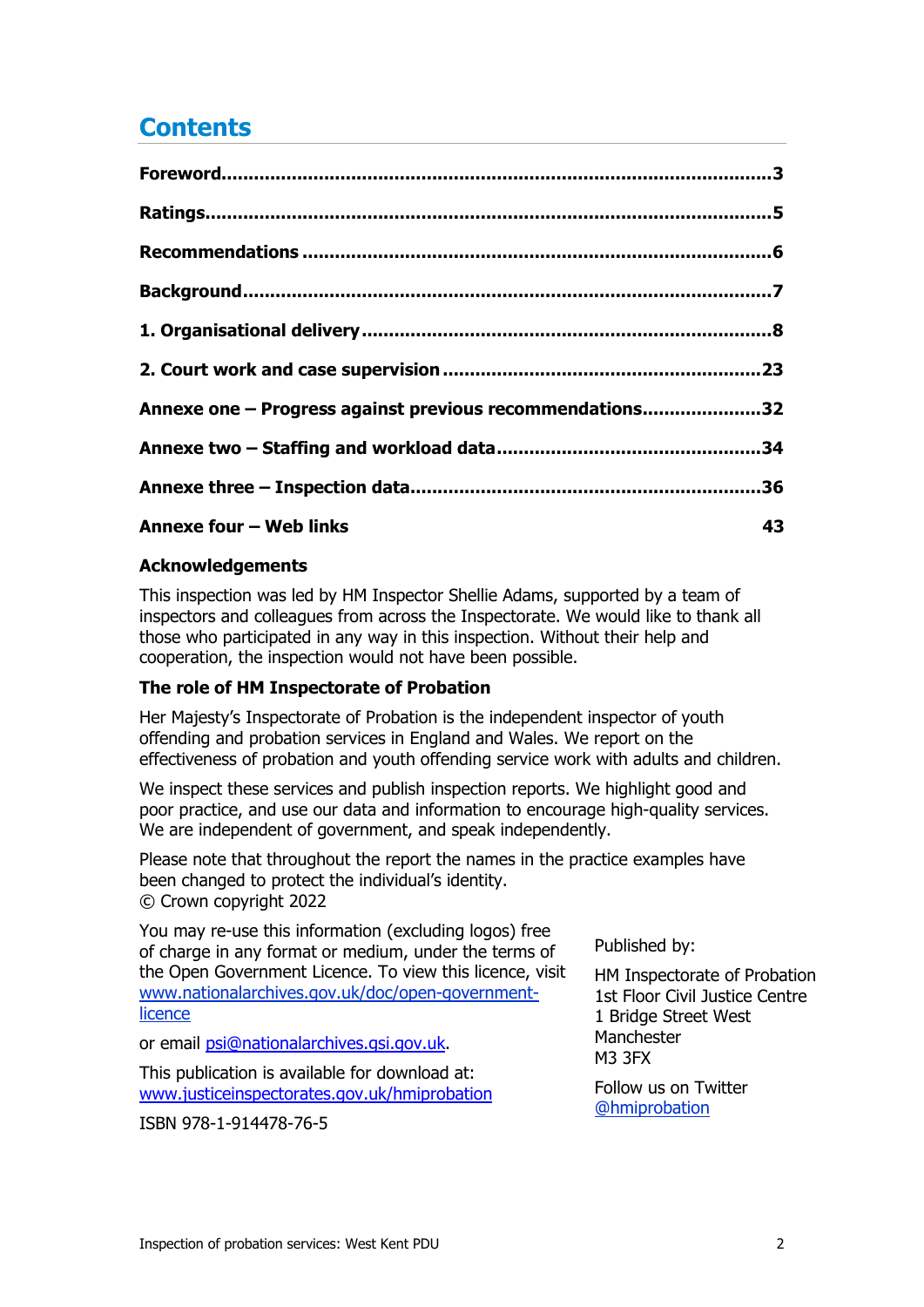### <span id="page-2-0"></span>**Foreword**

This is the third Probation Delivery Unit (PDU) inspection under our new programme of inspections and the first to be conducted in England. Our new programme of work inspects the newly formed probation regions and PDUs following the unification of Community Rehabilitation Companies (CRCs) and the National Probation Service (NPS) into a single probation service across England and Wales. Our methodology now incorporates a direct link between our findings for the leadership and management of the service and what we find in the inspection of cases; the ratings for case supervision directly impact on the ratings we award for leadership and for service provision.

The unification of services across England took place in June 2021. Case samples for this inspection were taken from those that started supervision in July and August 2021 and it is recognised that work to embed the new unified Probation Service operating model in Kent, Surrey and Sussex is ongoing. We continue to see significant impacts from the Covid pandemic on all aspects of probation delivery as well.

Disappointingly, we found there was a lack of clearly defined vision and strategy at a leadership level in West Kent PDU. Both senior and middle managers stated their work was reactive rather than having the time and space to apply a strategic approach. There were also chronic staff shortages, with an effective vacancy rate of 30 per cent of the total workforce across sentence management functions, when long-term sickness, and maternity leave as well as unfilled vacancies are taken into consideration<sup>[1](#page-2-1)</sup>. This contributed to a sense of the PDU being in `survival mode'. In turn, this negatively impacts on staff and service delivery. Probation practitioners and middle managers are working above agreed workload limits, with no plan for how this will be addressed in the longer term. This is unsustainable, and recruitment and retention of staff must be a priority issue for this PDU to address.

We rated the quality of sentence management as 'Inadequate' across all our standards. While there are positive multi-agency working relationships with a pan-Kent central safeguarding hub, basic domestic abuse checks are not routinely undertaken, as seen in many of our inspections. Where child safeguarding information is shared by other agencies, this is not routinely followed up or addressed. There was a lack of coordinated assessment, planning, implementation, and review across cases as a whole. Early outcomes were poor and the management of risk of harm was sufficient in only a quarter of the cases we inspected. People on probation are not being seen at a frequency that would support real change or manage risk. These are real shortfalls that need to be addressed as a matter of urgency.

To address these failings there must be a clear and well understood prioritised plan. Probation practitioners and managers need to know what to focus on. Our inspection highlighted risk management as the most concerning aspect of practice. This needs to be the starting point, keeping people safe.

There are examples of good multi-agency work with both women on probation and those subject to the Offender Personality Disorder Pathway, via co-located services. This is to be commended and may be a model upon which to build.

<span id="page-2-1"></span> $1$  West Kent PDU staffing data – January 2022.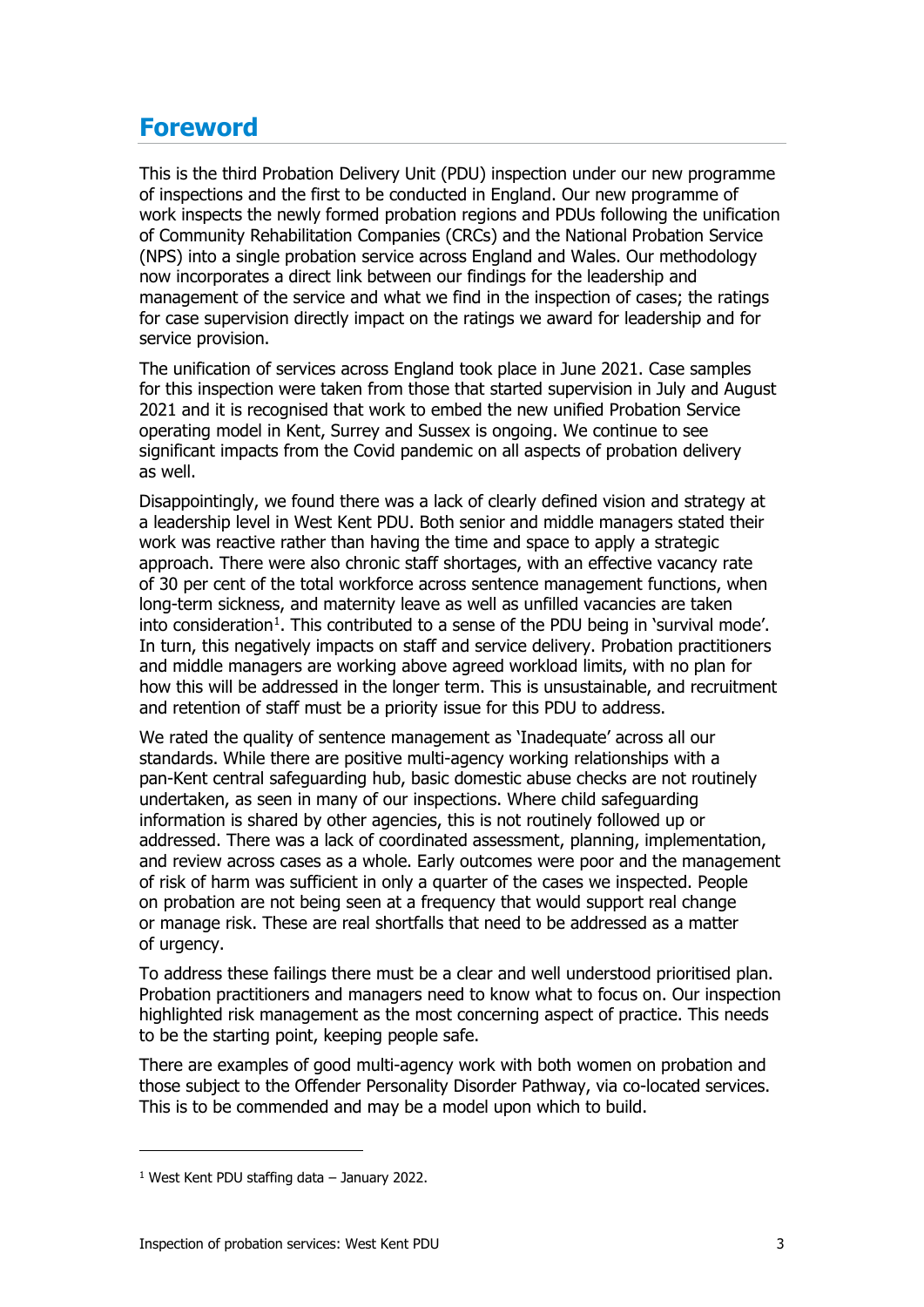Feedback from people on probation as part of this inspection was largely positive, and that gives some recognition to practitioners working in exceptionally turbulent times.

On the basis of both poor organisational and operational delivery, we have had no other option then to rate West Kent PDU as 'Inadequate' overall. Undoubtably the PDU managers and practitioners will be disappointed with our findings. Support from both a national and regional level will be required to improve the quality of service and keep the community, people on probation and probation practitioners safe. We hope to see better when we return.

**Justin Russell** Chief Inspector of Probation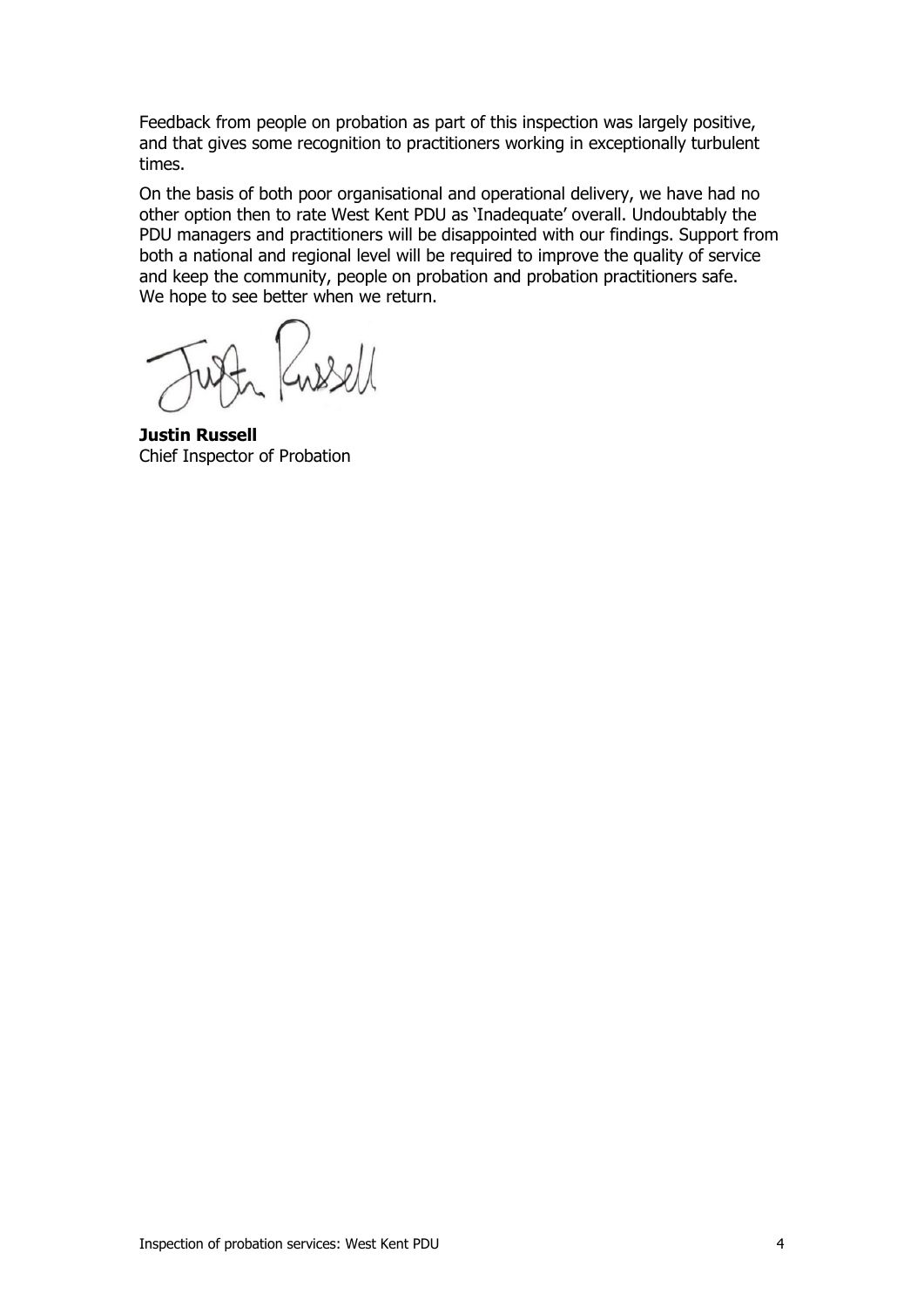# <span id="page-4-0"></span>**Ratings**

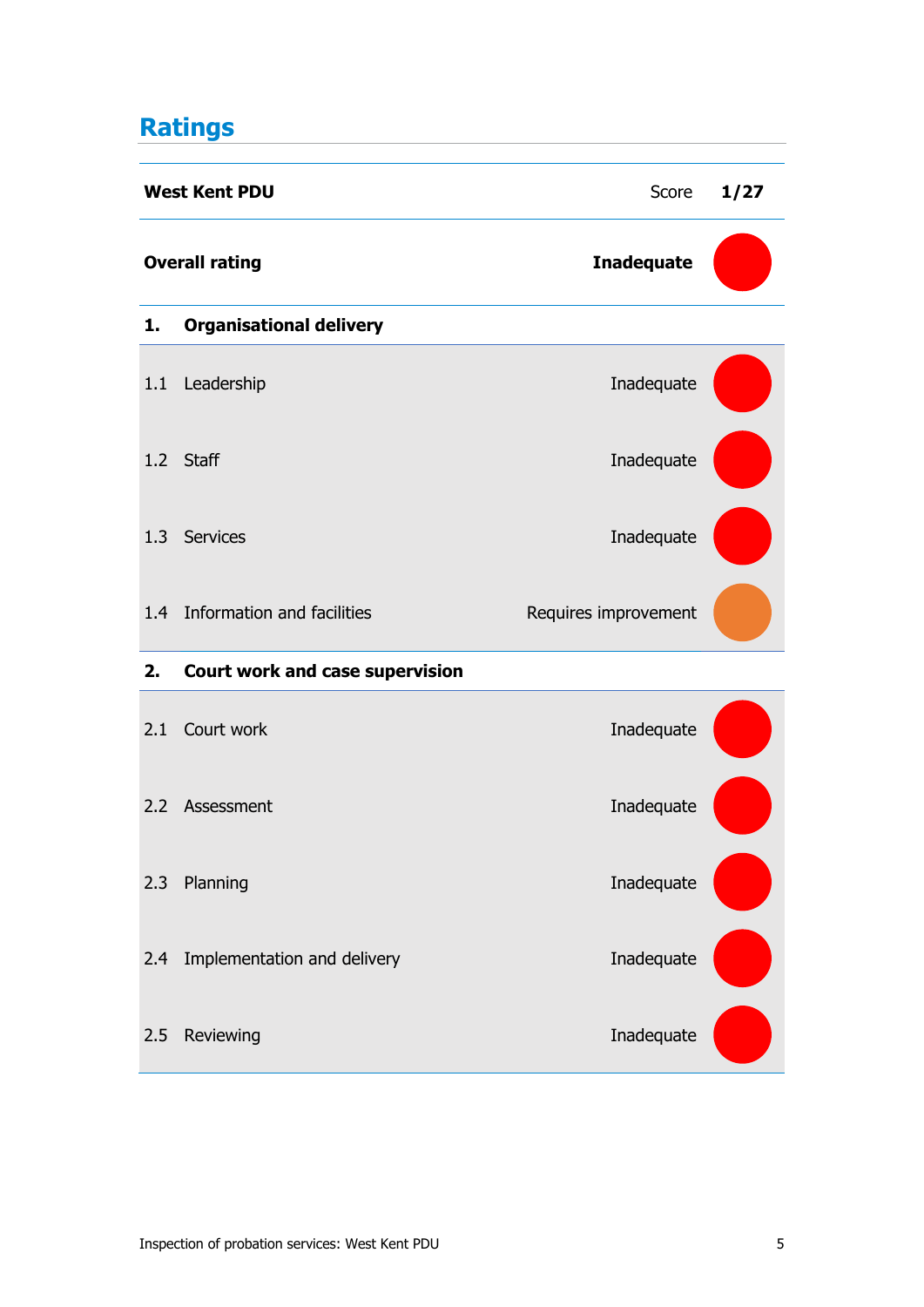# <span id="page-5-0"></span>**Recommendations**

As a result of our inspection findings, we have made a number of recommendations that we believe, if implemented, will have a positive impact on the quality of probation services. [2](#page-5-1)

#### **West Kent PDU should:**

- 1. ensure all cases are accurately risk assessed and allocated to the correct grade of probation practitioner
- 2. apply a strategic approach to which cases, and which functions of sentence management, are prioritised, while there are chronic staffing shortages
- 3. ensure priorities are clearly communicated and understood by probation practitioners and middle managers
- 4. ensure case supervision is available to all probation practitioners
- 5. ensure sentence management staff receive the training they need in order to fulfil their roles effectively.

#### **Kent, Surrey and Sussex (KSS) probation region should:**

- 6. ensure that staffing and workload management data, as reported to HM Prison and Probation Service (HMPPS), accurately reflects true vacancy rates and practitioners' workloads
- 7. determine the priority of intervention delivery, allocate resource accordingly, and communicate expectations clearly to probation practitioners
- 8. prioritise quality assurance of sentence management
- 9. support senior and middle managers to manage and prioritise both their individual, and their team's, workload across the PDU
- 10. offer additional administrative resource to expedite outstanding reasonable adjustment requests.

#### **HMPPS should:**

- 11. support KSS probation region to recruit and retain staff as a matter of urgency
- 12. support KSS probation region to expedite the vetting of newly joining staff as a matter of urgency.

<span id="page-5-1"></span><sup>&</sup>lt;sup>2</sup> Progress against previous inspection recommendations for the relevant CRC or NPS division are included in annexe one.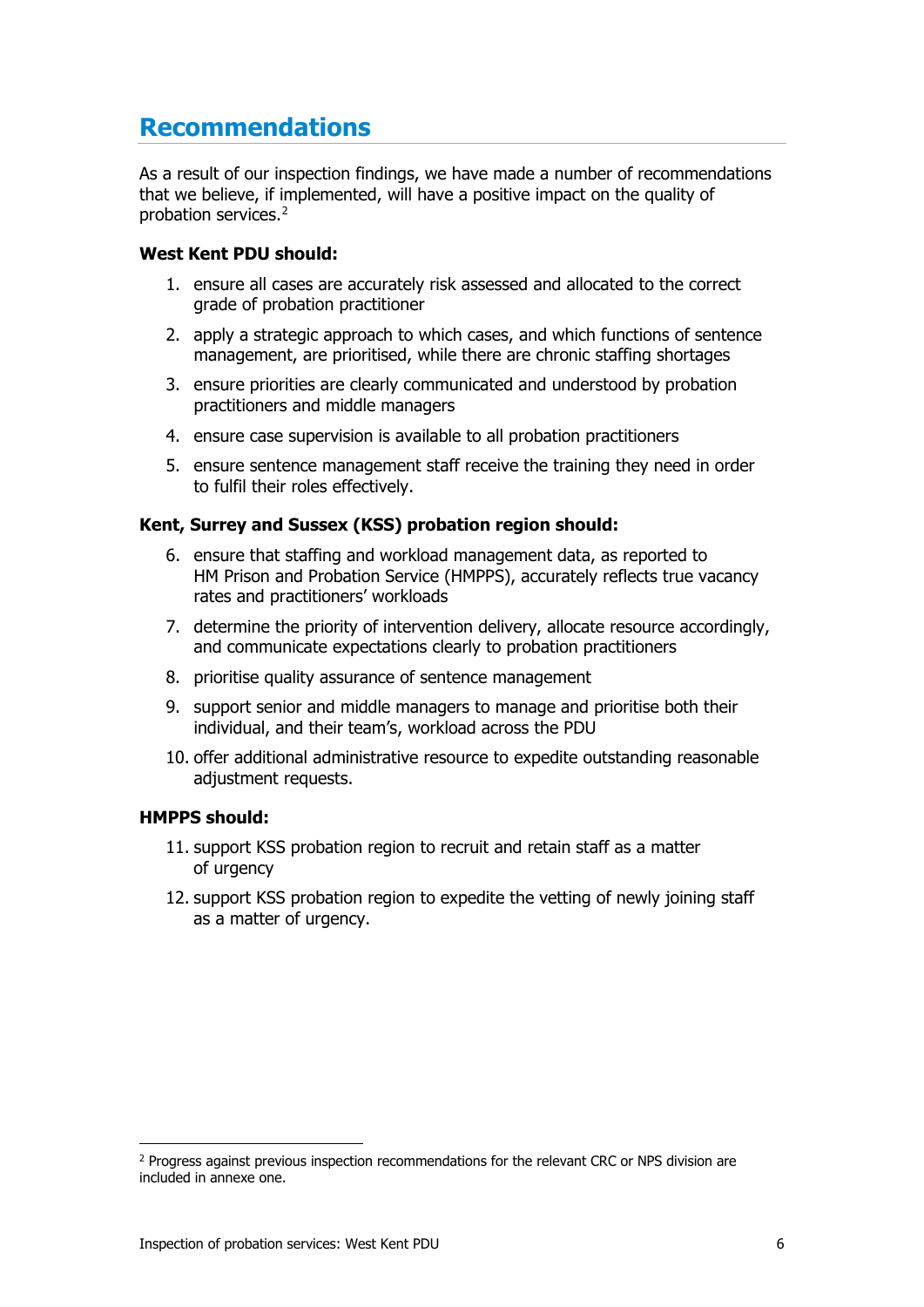### <span id="page-6-0"></span>**Background**

#### **West Kent PDU**

Kent, Surrey, Sussex Probation Region is newly created following the national unification of the National Probation Service (NPS) and Community Rehabilitation Companies (CRC) in June 2021, now operating as The Probation Service. The former KSS CRC was identified as one of the higher performing CRCs in previous inspections, although certain factors, unique to the new KSS region, have created some challenges in the unification process. These include the former KSS CRC using a different assessment and recording system, 'My Solution Assessment System', (M-SAT) to The Probation Service.

KSS region is made up of five PDUs: East Kent, West Kent, Surrey, East Sussex and West Sussex. Prior to unification Kent was managed as a single area; however, since June 2021 it has been managed as two separate entities, although access to some services remain pan-Kent.

West Kent PDU comprises five offices, two in Maidstone – Galleon House and College Road, Joynes House in Gravesend, Garden Road in Tunbridge Wells and New Road in Chatham. There are three prisons in the locality, which includes one female estate. There is an approved premises within Maidstone which is identified as a Psychologically Informed Planned Environment unit, and the PDU serves one Crown Court and three magistrate's courts. It falls within Kent Police area.

West Kent PDU is the largest of the five PDUs measured by caseload, with 27 per cent of KSS region's total caseload. West Kent PDU held 4,030 cases as at January 2022; this included 1,153 people in custody and 2,877 people on probation in the community.

The head of West Kent PDU is the regional lead for courts and there are a number of stakeholder and partnership arrangements in place. West Kent PDU is routinely represented at the following:

- Kent Criminal Justice Board
- Kent and Medway Reducing Reoffending Board
- Kent and Medway Violence Reduction Unit
- Kent Substance Misuse Alliance
- Kent and Medway Women's Forum.

Since the point of unification, HMPPS has commissioned a number of services to be delivered across West Kent PDU to support the resettlement and rehabilitation of people on probation (commissioned rehabilitation services – CRS). These include:

- Accommodation support provided by Interventions Alliance (Seetec)
- Education, employment and training provided by Interventions Alliance (Seetec)
- Personal wellbeing (males on probation only) provided by Interventions Alliance (Seetec)
- Women services Advance Charity.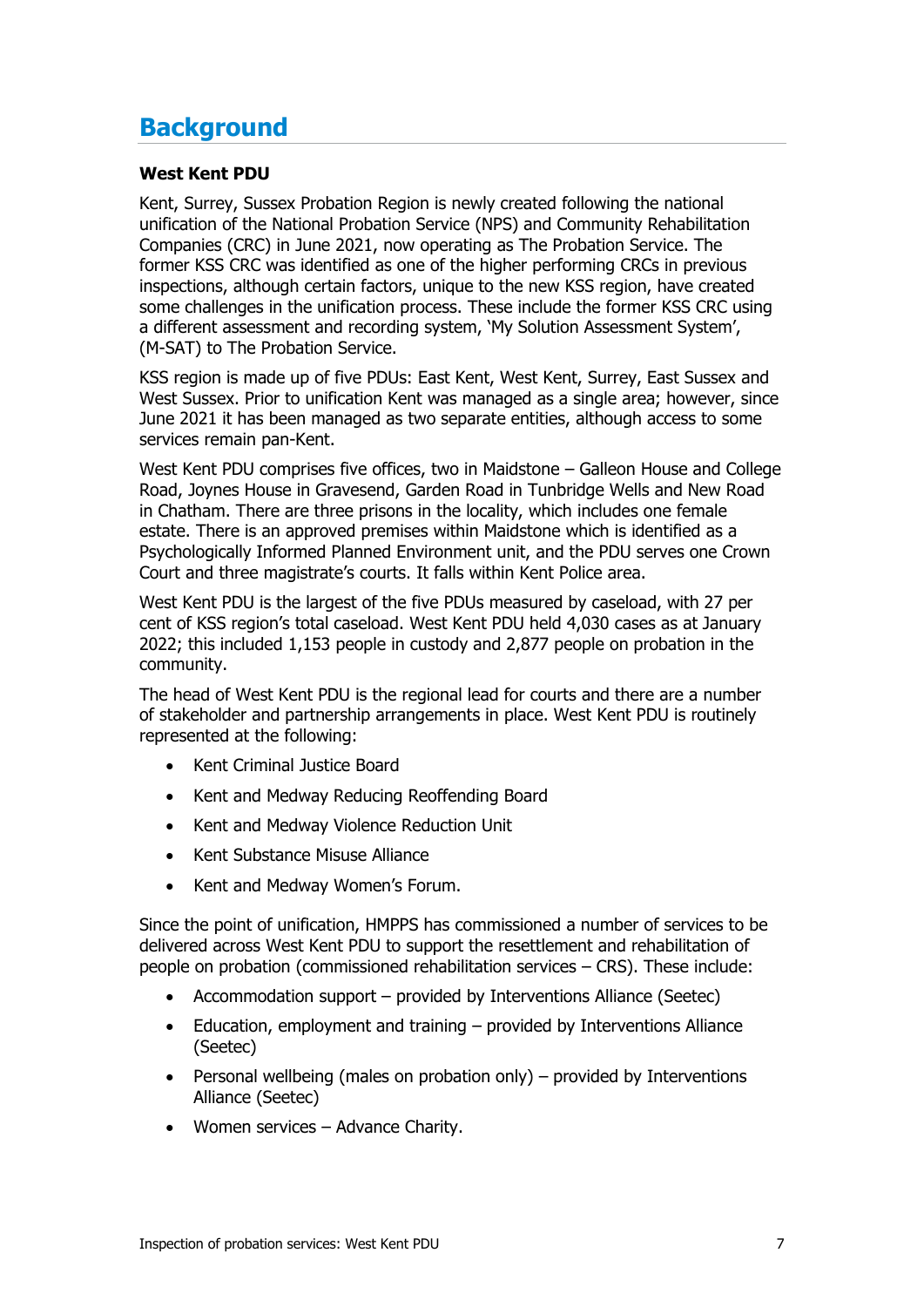# <span id="page-7-0"></span>**1. Organisational delivery**

While there was evidence of strong working relationships at a local level with sentencers and the judiciary, built in part on the confidence sentencers had in local service provision for women, there are many areas of organisational delivery that are a cause for concern. There is a lack of strategic drive across West Kent Probation Delivery Unit (PDU) and this has significantly impacted on staff, outcomes for people on probation and the communities the PDU serves. Caseloads and workload demands are excessively high, recruitment and retention of staff is low, and absences from work due to sickness are high. While staff have the technology to do the job, what they do not have is time, adequate support or a clear plan to manage in these challenging circumstances.

Poor leadership across the PDU impacts negatively on the ability to deliver a high quality, personalised and responsive service for all people on probation. Probation practitioners and middle managers are not empowered to do their jobs well due to insufficient staff numbers, unmanageable caseloads, and ineffective management oversight. Whilst core training has been rolled out on a regional basis as part of the unification of services, we saw gaps in practitioners' skill sets and knowledge when inspecting cases. There is limited assurance activity. Much work is going unchecked and the quality of case supervision is ineffective.

Across domain two case supervision standards – assessment, planning, implementation and delivery, and reviews – less than half of the cases we looked at were satisfactory. Many practitioners are trying their best, in exceptionally difficult circumstances. This, however, is not delivering safe and effective management of people on probation. Many practitioners acknowledged and understood this, telling us that they knew they were not managing everything that needed to be covered and there was a real fear that gaps in case supervision would mean that risk of harm issues would be missed and this would result in tragic outcomes. Worryingly, not all practitioners were able to identify these gaps in their practice.

#### **Strengths:**

- The work of West Kent PDU is highly regarded by sentencers and there was evidence of strong and positive relationships with the judiciary.
- Women-specific services are well established and well regarded, offering a range of interventions in a safe, enabling environment and a real alternative to short-term prison sentences.
- The Offender Personality Disorder Pathway is well established and co-located within probation services. Probation practitioners engage with the lead psychologist to discuss both cases and professional wellbeing.
- Feedback as part of HM Inspectorate of Probation's survey with people on probation was largely positive about the service they receive from the PDU.
- There are progression pathways for staff promotion which is actively encouraged, including routes in to the Professional Qualification in Probation (PQiP).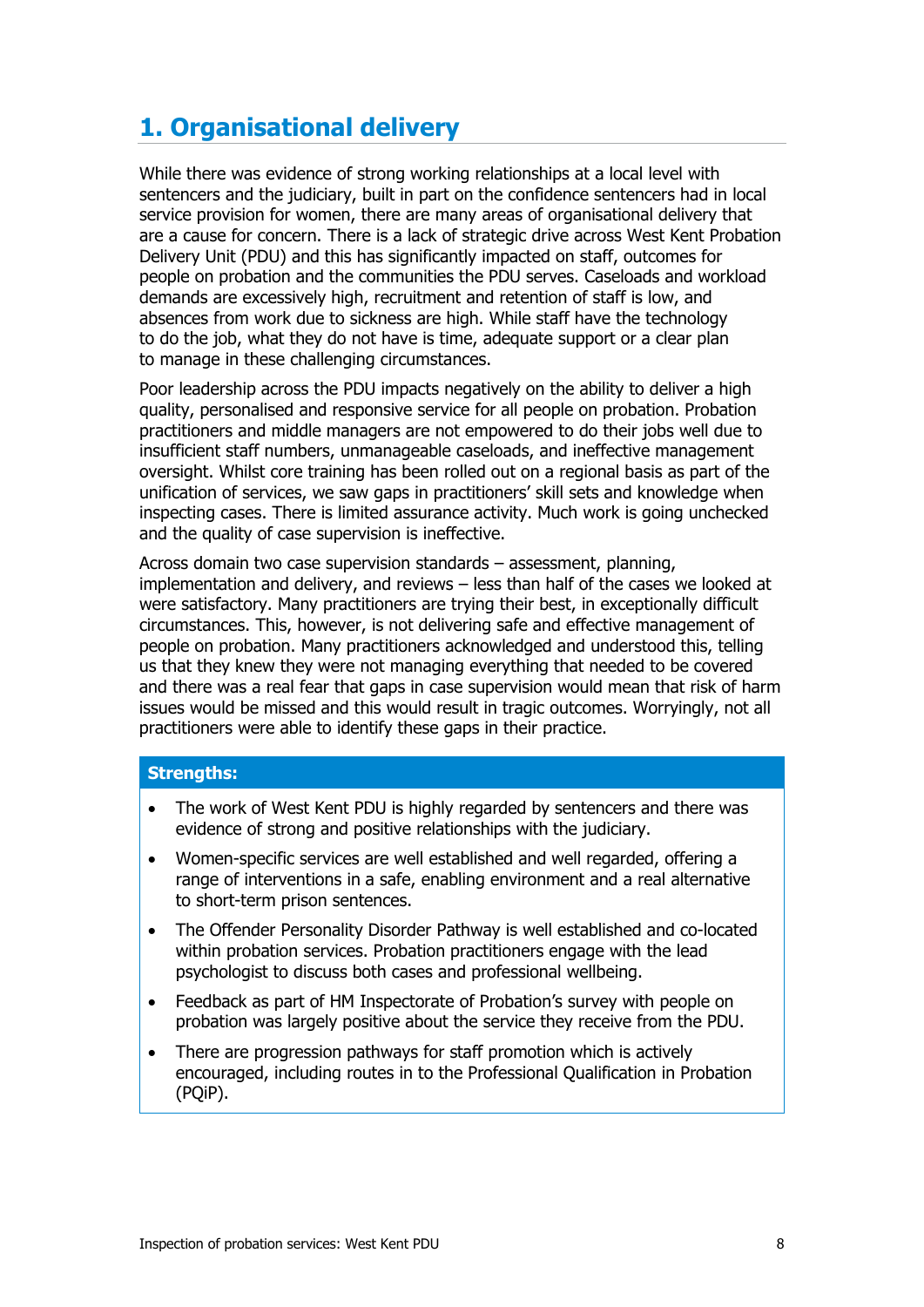#### **Areas for improvement:**

- Lack of clearly defined vision and strategy at leadership level across West Kent PDU.
- The majority of senior and middle managers' work remains reactive, rather than planned or having an opportunity to apply a strategic approach, due to chronic staffing shortages. There is a sense of the PDU being in 'survival mode'.
- Lack of planning for known events (that is, further loss of staff and increase in service demand).
- Current prioritising probation plans are not clearly understood by probation practitioners who are delivering services.
- The majority of probation practitioners are consistently working above 110 per cent on the workload management tool. Mixed caseloads<sup>[3](#page-8-0)</sup> are yet to be realised and many cases are inappropriately allocated to individuals without the capabilities to manage them.
- There is a lack of structured supervision for probation practitioners, with managers only starting to implement supervision meetings the month prior to inspection.

#### **1.1. Leadership**



The leadership of the PDU enables delivery of a high-quality, personalised and responsive service for all people on probation. **Inadequate** 

In making a judgement about leadership, we take into account the answers to the following three questions together with the results of our review of cases against the domain two standards. A key element of leadership is the ability to deliver results in practice. We therefore apply a rule which means that if the results from each area of the domain two standard are rated as inadequate or requires improvement, then the rating against the leadership standard can only be rated inadequate or requires improvement. In this inspection the results from each area of domain two standards were rated 'Inadequate'; this, alongside the disappointing performance against domain one standards, has resulted in an overall rating for leadership of 'Inadequate'.

#### **Do the vision and strategy of the PDU leadership team drive effectively the delivery of high-quality services for all people on probation?**

There is no vision or strategy which is communicated to staff or stakeholders in a consistent and meaningful way. Information provided for this inspection states:

<span id="page-8-0"></span><sup>3</sup> Mixed caseloads – the process of transitioning 'legacy' Community Rehabilitation Companies (CRC) and National Probation Service (NPS) cases to the unified model for supervision, with all probation practitioners having completed training to hold such cases regardless of their 'legacy' employment and previous caseload.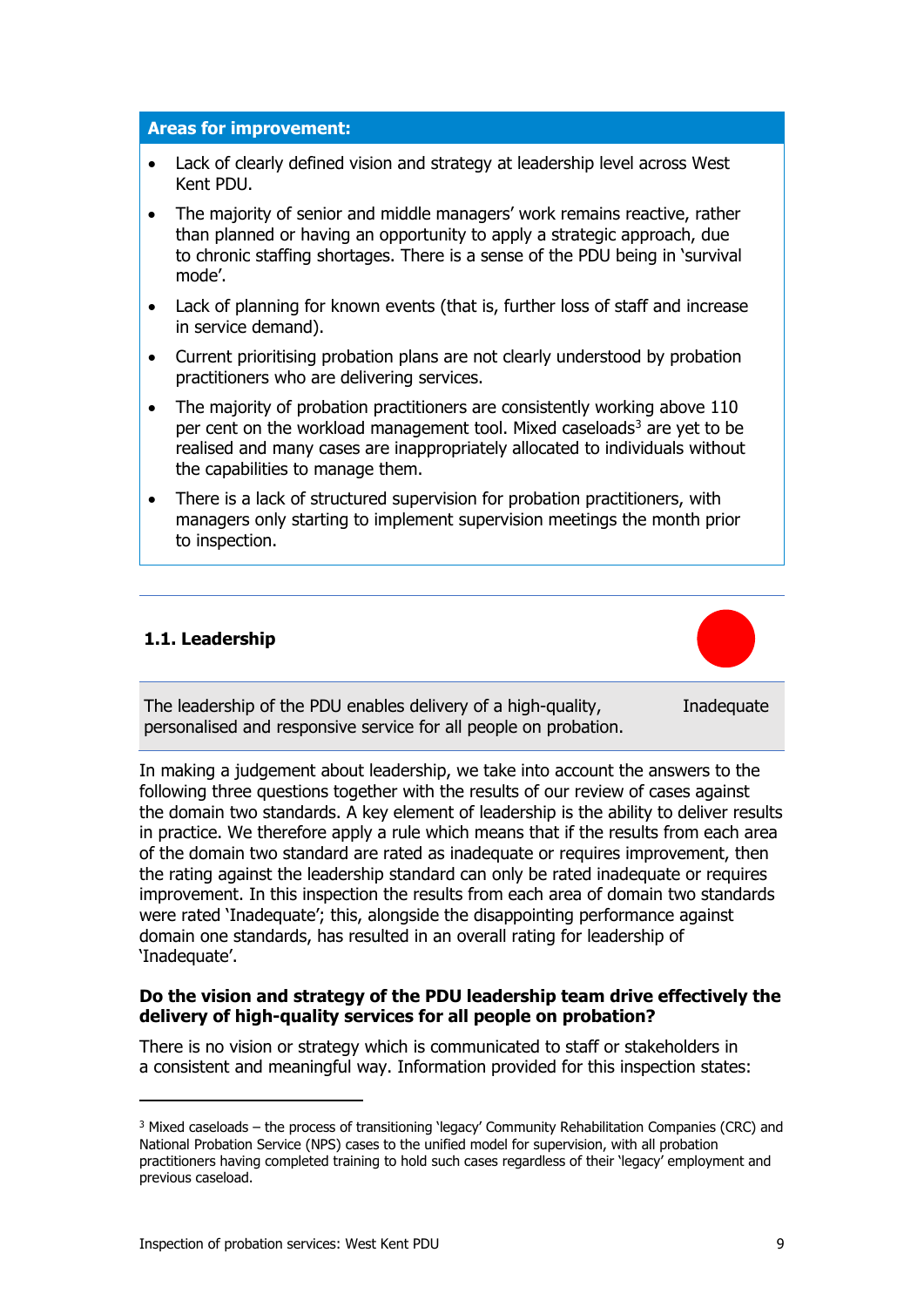"West Kent PDU's vision is for a united and cohesive team that draws on all the skills, knowledge and experience of legacy organisations and newly recruited staff, to deliver the best service possible as we work towards the TOM [target operating model1."

This is not communicated or promoted across the PDU. Staff, including senior managers, were unable to tell us what the vision for the PDU was. A high-level 'plan on a page', based on Kent, Surrey and Sussex (KSS) region's business strategy, is promoted across the organisation. However, staff neither have a local delivery plan to demonstrate or measure how they are contributing to this wider organisational aspiration nor are they able to vocalise their contribution. As a consequence, staff were unable to articulate what the shared objectives for the PDU were. Given the unified service remains in its infancy at this point, a simple statement of intent, which unites legacy staff in one overall delivery aim, would be beneficial.

There is evidence that being able to suggest positive changes to contribute to improving services is a feature of the culture within West Kent PDU and is actively promoted. Positively, in the probation practitioner survey, 24 out of 35 respondents indicated that the organisation promoted openness, constructive challenge and ideas. Staff are encouraged to use their initiative in developing ways of working; but in part this fills the gaps created from a lack of managerial oversight and leadership, as one person told us:

*"There has been a lack of management across offices up to this point and a lack of guidance, so staff have been doing what they want to manage their work. There are just no staff out there, if there was it would all run a lot more smoothly."*

Probation practitioners and middle managers are finding their own way to negotiate the challenges they face, and we found there was a lack of clear direction from the senior manager level. There is a subsequent negative impact on overall service delivery, as reflected in the management of cases.

#### **Are potential risks to service delivery anticipated and planned for in advance?**

Recruitment to posts within the KSS region is a significant problem which predates the unification of services. There are ongoing recruitment issues across all grades of staff at a PDU level within West Kent. This reflects, in part, insufficient support on a national level to confirm target staffing numbers during the period of unification, coupled with inconsistent application of the market forces supplement to attract and retain staff in the local area.

The time from appointment to being able to commence employment is also creating a significant barrier to recruitment. Recent best efforts show it has taken five months from the closing date for applications to the in-role commencement date for administrative and probation services officer roles, due to the vetting process. This is not attractive to potential employees and there is a huge risk of recruited staff choosing to accept alternative employment due to the significant delays. Being able to recruit on conditional contracts may help speed this up, but this is yet to be evidenced.

Examples were shared of local supermarkets offering higher rates of pay to probation administrative roles, as well as other government organisations, namely UK Border Force, being able to recruit and start people in post with much shorter turnaround times, making them a more attractive employer. Ongoing recruitment difficulties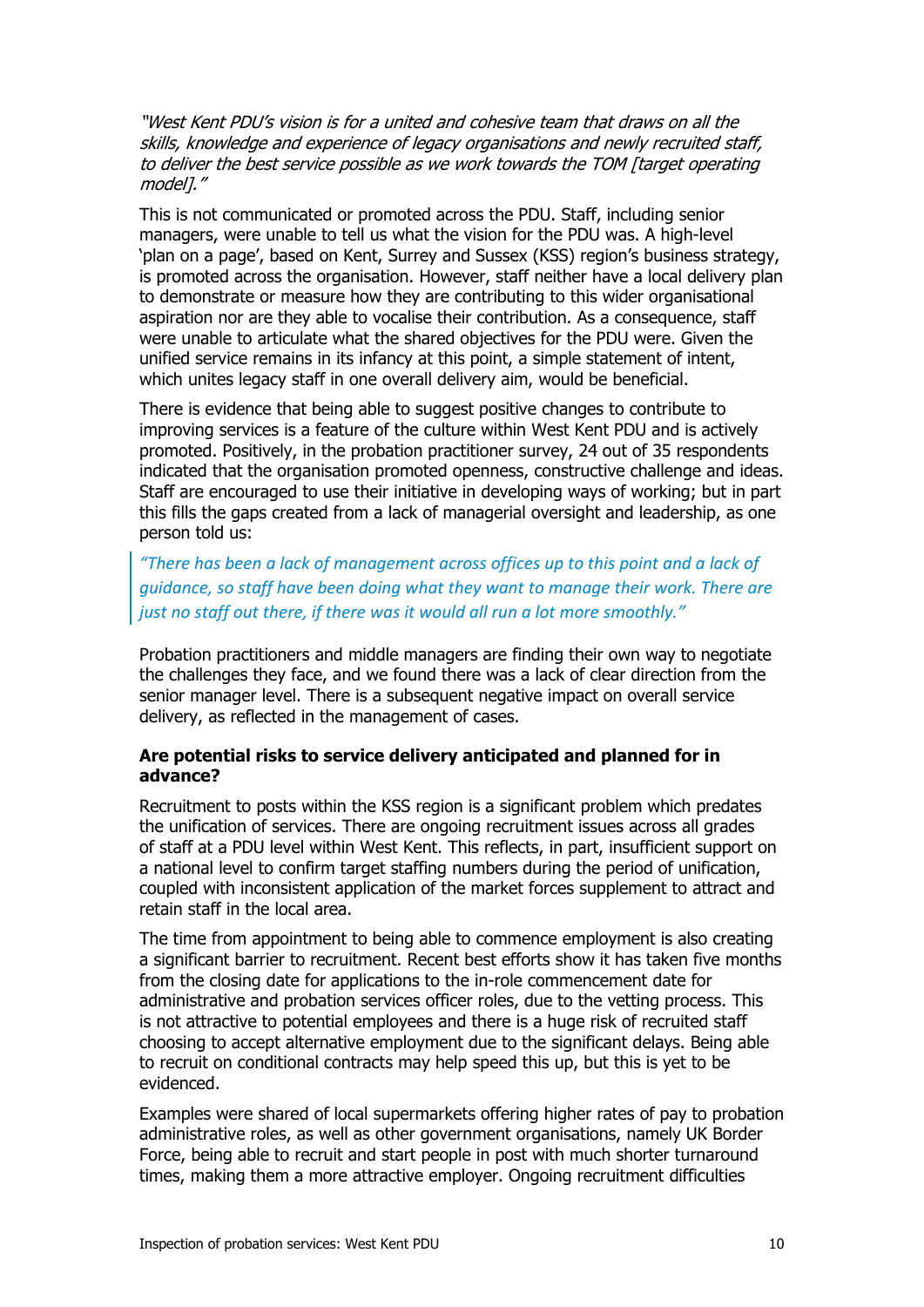significantly exacerbate the operational risks to probation service delivery and the core business of keeping people safe. There is evidence of issues relating to staffing and workload being escalated to the Head of Operations on a regional basis, but limited evidence thereafter of mitigations put in place to manage the ongoing shortage at a local level.

Senior probation officers (SPOs) are operating in offices that lack adequate SPO resource and face additional challenges of probation practitioner sickness and vacancies. A few are also carrying an active community caseload themselves – in one example 40 cases which was due to increase again – as well as trying to manage a staff team. There were examples of SPOs knowing that they have staff leaving imminently but no staff to allocate cases to and no guidance having been received from senior leaders about how to manage that situation. There was a lack of pre-planning, even for known events. This included a planned ramping up of court activity by HM Court and Tribunal Service within West Kent, with no current plan of how this will be resourced to ensure coverage by The Probation Service. Managers advised that the majority of their work remains reactive, rather than planned or strategic.

#### **Does the PDU ensure the delivery model meets effectively the needs of all people on probation?**

There is no local delivery plan for West Kent PDU. Practitioners and middle managers did not feel that the nationally driven prioritising probation plans were clear. There were different interpretations of how both managers and practitioners should manage workload. There was little evidence of PDU staff being clear what they were accountable for delivering, due to working in what they told us was 'crisis':

#### *"When you are in survival mode, day in and day out, the future is not something you have the capacity to consider."*

The modelling for the range of interventions, and likely demand, has been hampered by the divergent assessment processes pre-unification. While criminogenic need data can be pulled from legacy NPS systems, there has been no similar function in the legacy CRC assessment system, M-SAT. As a consequence, there are significant gaps in understanding what the current needs profile of people on probation looks like across both the KSS region and West Kent PDU. There has been no obvious work done locally to address this gap in knowledge and consequently current provisions are poorly informed in terms of likely flow or demand. Outside of those services commissioned specifically for women or those on the personality disorder pathway, there were no other commissioned services targeting specific protected characteristic or diverse need, and practitioners reflected that there were gaps, specifically for foreign national offenders.

#### **1.2. Staff**

Staff are enabled to deliver a high-quality, personalised and responsive service for all people on probation.

**Inadequate** 

A key element of staffing is whether staff within the PDU are empowered to deliver a high-quality, personalised and responsive service for all people on probation.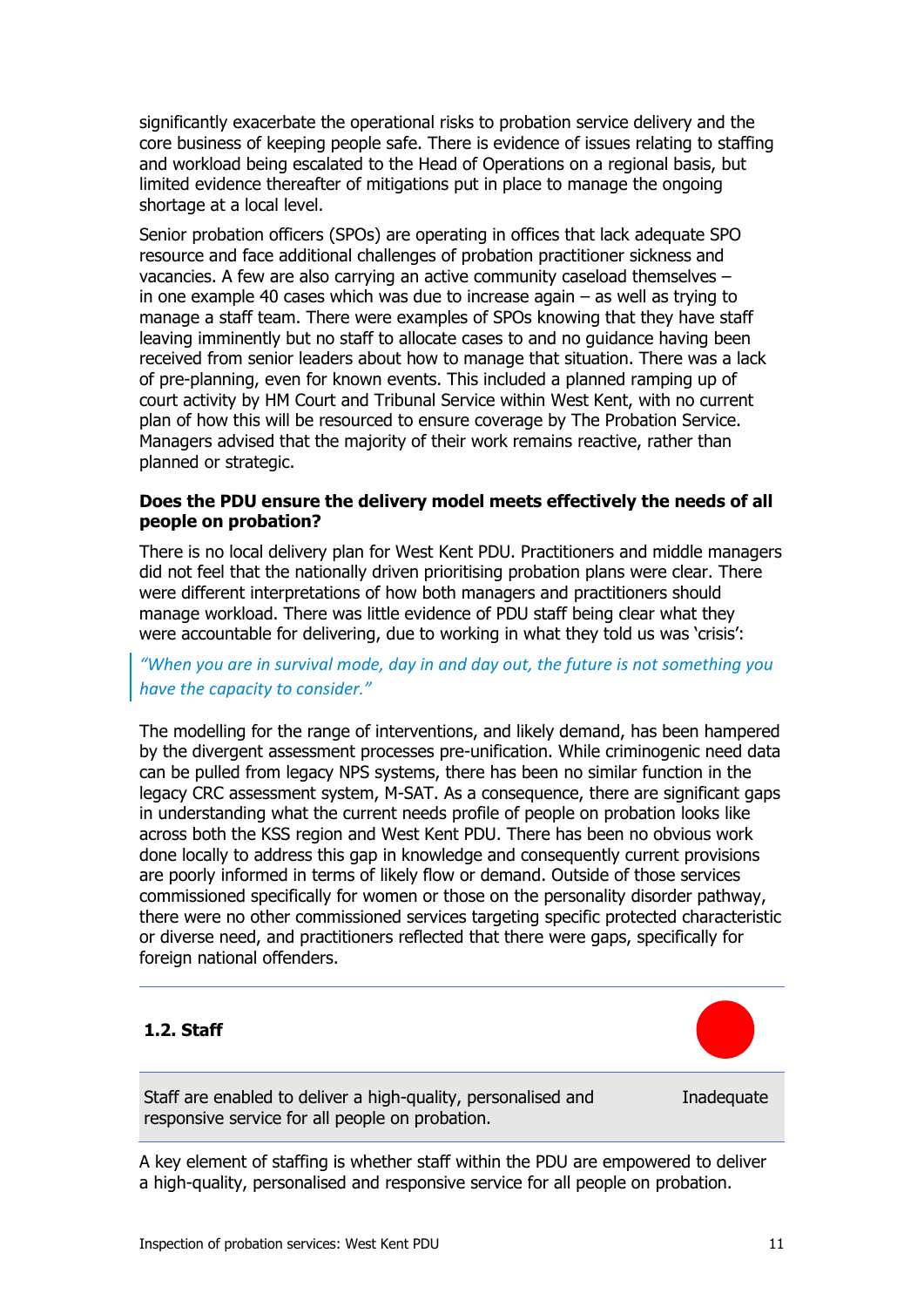Being empowered to deliver a high-quality service includes having sufficient staffing numbers, manageable caseloads, practitioners with the right skill set and training to confidently and safely manage cases, effective management oversight and sufficient attention being paid to staff engagement. For West Kent PDU, we have assessed this not to be the case which has resulted in a rating for staffing of 'Inadequate'.

In making a judgement about staffing, we take into account the answers to the following four questions.

#### **Do staffing and workload levels support the delivery of a high-quality service for all people on probation?**

Accurate staffing figures have been difficult to obtain; data held by West Kent PDU indicate that sentence management functions are 30 per cent down on the target staffing numbers as of January 2022 when vacancies, long-term sickness and loans out are incorporated.

The current vacancy rate for middle managers in sentence management, shows that staffing levels are under resourced by 53 per cent when long-term sickness and loans out of the PDU are considered (compared to an 'official' SPO vacancy rate of 31 per cent). This was evident in discussion with both middle managers and probation practitioners, with most offices holding SPO vacancies. Some SPOs told us that they were supervising up to 22 members of staff, had an active community caseload of their own, and a lead function on specific pieces of work, including integrated offender management. This situation is unsustainable.

Regional evidence in advance, provided by the national data team, indicated that the PDU was operating with vacancy rates of four per cent for probation officers (POs) and five per cent for probation service officers (PSOs). This is not in line with the repeated comments from managers of being understaffed and does not correlate with figures provided by the PDU. The urgent provision of accurate vacancy data is paramount to understand the staffing crisis and the level of necessary recruitment. Administration staff are also under-resourced; however, there is an active campaign for recruitment and a clear plan is in place to address this.

Workload management tools indicated POs were working at 132.7 per cent capacity on average, with PSOs at a lower level of 106.3 per cent. There are some probation practitioners working at significantly higher rates than this and there are concerns over the accuracy of the workload management tool when additional work is being covered within offices but not specifically allocated to officers, for example when covering for sickness absences. When probation practitioners were asked whether their workload was manageable, the majority reported they considered it either 'not so manageable' (7 out of 29) or 'not at all manageable' (16 out of 29). We were told:

*"When people were looking like they were stressed, they could have been put on lighter duties… instead they were given more cases and went off sick and we could have seen this coming."*

Sickness levels are high. Average working days lost are 14.8 per staff member per year, and recorded sickness has escalated during the period November 2021 to the end of January 2022. Staff report being in 'crisis' and 'haemorrhaging staff' through sickness and people leaving. Within the year 2021, attrition rates for all staff were recorded at 15 per cent across the PDU. Given the complexities of staffing numbers at the point of unification, including several CRC staff choosing not to transfer into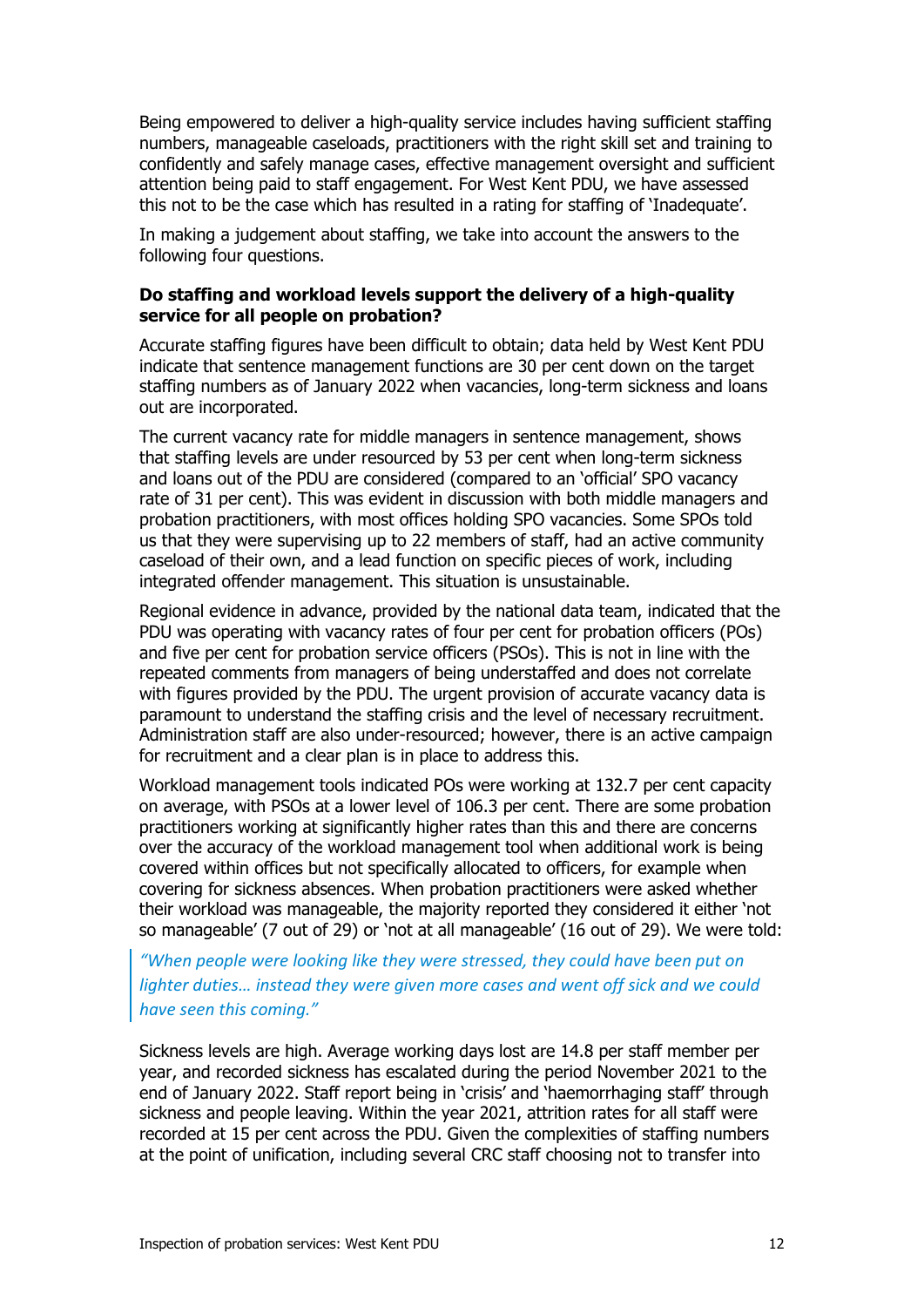The Probation Service, it is unclear how reliable this figure is. When asked how staff are coping, we were told:

*"I don't know if staff are coping… There is a lot of goodwill in teams which is the only thing that is holding us together."* 

On a regional basis, data indicates that there is an average of 10.5 leavers per month from KSS region, with 9.5 of these being resignations. This is an untenable position.

#### **Do the skills and profile of staff support the delivery of a high-quality service for all people on probation?**

The representation of black, Asian and minority ethnic officers across West Kent is higher than the average recorded across the KSS region, with 18 per cent of POs identifying as black, Asian or minority ethnic (regional average eight per cent), and 13 per cent of PSOs (11 per cent regionally). The demographic of people on probation across West Kent shows that 13.7 per cent identify as from black, Asian or ethnic minority groups, indicating that the workforce is representative of those they supervise. Approximately 80 per cent of both POs and PSOs are female, in comparison to only 12.1 per cent of the overall caseload being female. Just over half of the current caseload within West Kent PDU identify as having a disability, in comparison to approximately 25 per cent of probation practitioners. There is no available protected characteristic information available for middle manager (SPO), grades.

Mandatory training<sup>[4](#page-12-0)</sup> to progress the transition to mixed caseloads for all staff members is behind target within West Kent PDU. As of December 2021, 48 per cent of POs, and 53 per cent of PSOs had completed the required training to move to mixed caseloads. The move to a more blended caseload is happening to some degree, through allocation of new cases post sentence. There has however, been no 'stocktake' of cases from either legacy organisation to ensure they are allocated to an appropriate probation practitioner, and the balance of mixed caseloads is yet to be achieved.

POs, and some SPOs, are holding cases that could be allocated to PSOs. Conversely, from case inspection, it was evident that some cases are allocated to staff who do not have sufficient experience or knowledge to robustly manage the case. Of most concern was evidence that probation practitioners did not always realise that there were gaps in the management of the cases being inspected, and 98 per cent of probation practitioners interviewed considered that they had the right skills and knowledge to manage the case being inspected. In some instances, practitioners were able to identify where the gaps were and knew they were not able to manage the person on probation to the degree required; however, this was not always the case. Both scenarios, for different reasons, pose significant concerns about effective case supervision and appropriate risk management.

PQiP learners are co-assigned cases; however, in reality, they are taking overall responsibility for the cases, in instances where the co-assigned, qualified member of staff is off work due to sickness. It is also noted that PQiP learners are completing

<span id="page-12-0"></span><sup>4</sup> Mandatory training includes – risk assessments, multi-agency public protection arrangements (MAPPA), working with individuals who commit sexual offences, parole reports, recalls and oral hearings.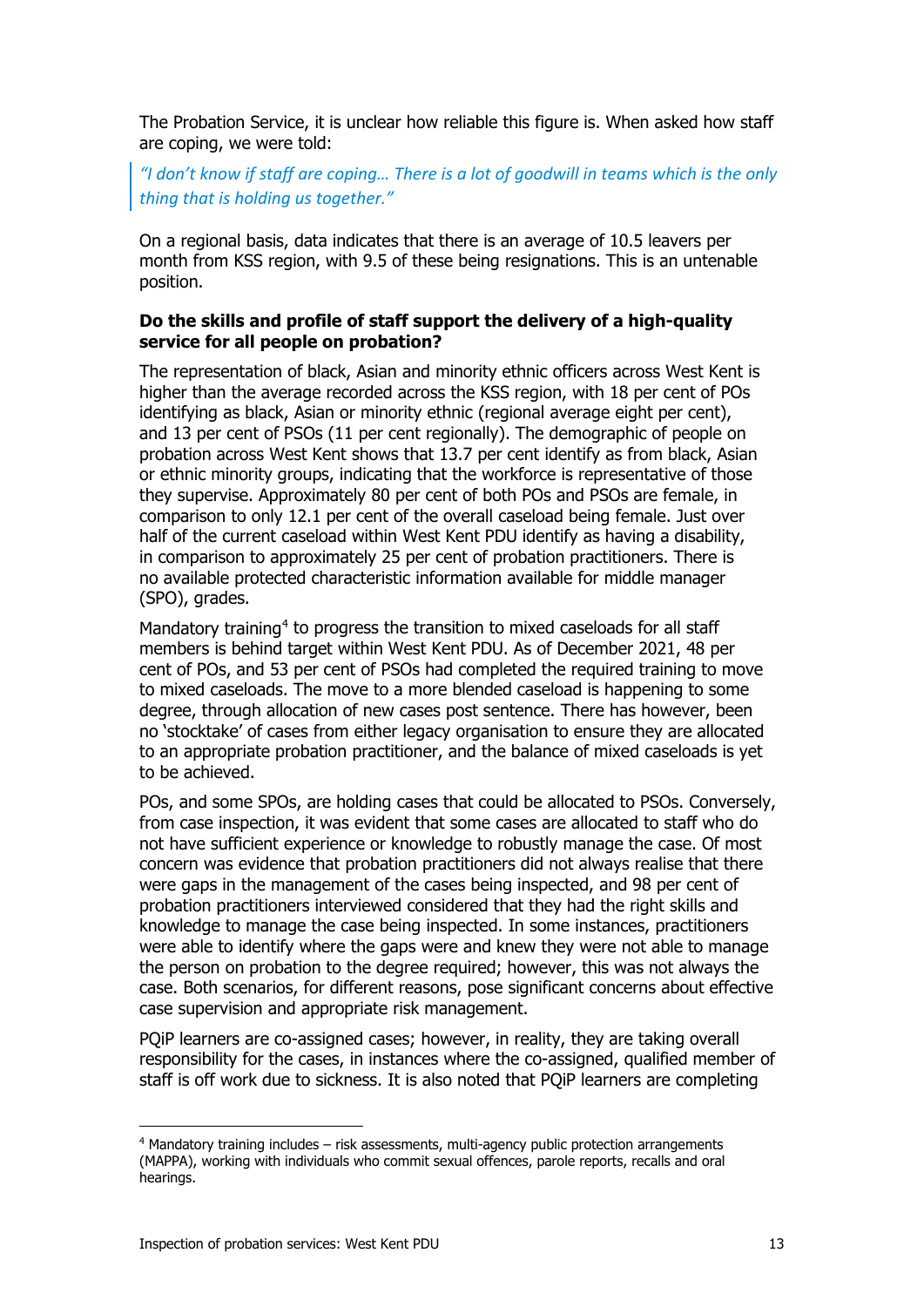court reports, which is outside of their usual remit. Court staff advised that there is no way they could meet report deadlines without this additional support. There is very much a culture of 'all hands on deck'.

There was clear evidence of staff being supported to apply for promotion opportunities and this has resulted in successful promotions across all grades of staff, as well as temporary staff having their contracts confirmed as permanent, equating to 20 staff in total. This does, however, create vacancies, and recruiting new staff into the organisation remains problematic, with the most recent PO campaign attracting no applicants. In HM Inspectorate of Probation's survey, 28 out of 29 of probation practitioners who responded indicated that they did not think staffing levels were sufficient.

#### **Does the oversight of work support high-quality delivery and professional development?**

In focus groups, and individual case inspection interviews, some staff advised they had not had supervision for over two years (legacy NPS) and others had not had supervision since transition. Within the probation practitioner survey, 14 out of 29 of staff said they received regular supervision, with 15 out of 29 probation practitioners indicating this enhanced the quality of work they completed with people on probation. Middle managers had started to receive supervision the month prior to us inspecting the PDU and had forthcoming dates for monthly supervision thereafter. Supervision of administration staff appears to be better organised and actioned on a regular basis.

While some case discussion does happen in response to changes in risk and need within the case, we considered management oversight to be insufficient, ineffective or absent in 89 per cent of cases inspected. Clinical support is being offered by the regional offender personality disorder psychologist. Probation practitioners advised that they were able to explore and reflect on cases within that forum openly. This also extended to being able to also explore personal and professional wellbeing which staff reported as supporting their resilience.

The induction plans for PSOs joining the service include mandatory training and the Gateway to Practice, requiring SPO sign off when competency is demonstrated. The full depth of learning and understanding from such an approach, given the quality of case management evidenced in this inspection, is concerning.

Whilst there is a regional quality and development team in place, they too are under-resourced, currently operating with only 2.8 full-time equivalent officers, against a target operating model figure of seven. There is a lack of audit activity and therefore the quality of work undertaken is not routinely scrutinised. In addition, understanding the impact and effectiveness of training is also restricted. Even if this audit activity was available to SPOs, the opportunity to explore this in any depth with probation practitioners, when you have line management responsibility for over 20 staff, is likely to be limited.

At this point there has been no gap analysis of existing staff training needs, and no evidence this would be a piece of work that is prioritised. Quality assurance of the Offender Assessment System (OASys) is due to recommence in the coming weeks by SPOs and there is an intention to cascade training where themes are identified in response to this activity, although again, given the current lack of resources, this may not be a realistic proposition.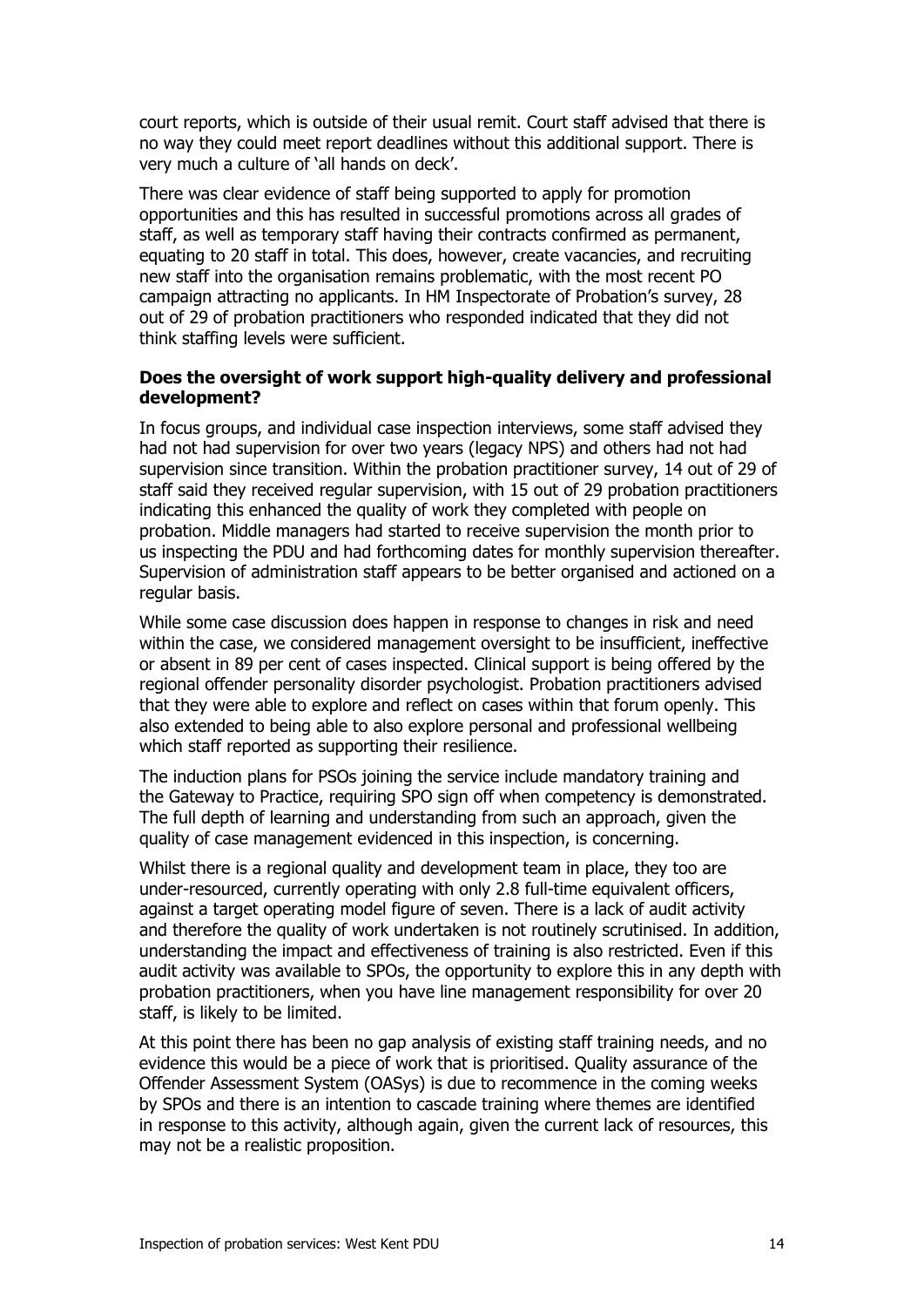#### **Do managers pay sufficient attention to staff engagement?**

The staff groups were largely positive about the teams they worked in. This included new staff members with little experience. There was an obvious sense of support for each other and goodwill to ensure services continued to be provided to the best of their ability. We were, however, largely unsighted on how CRC legacy staff have considered the transition and how well the new teams are developing.

In response to whether exceptional work was recognised and rewarded, 9 out of 29 of probation practitioners surveyed said this was practised 'always' or 'most of the time', with the remaining 20 out of 29 indicating 'not that often' or 'never'.

There was some evidence of staff wellbeing being a priority for management and there have been various efforts to engage and support staff. There is a newly appointed 'Head of Happiness'. Again, this is an additional role to the appointee's main function and this seems to be a feature of many single point of contact (SPOC) roles, placing extra demands on already overworked staff. Innovative ways of supporting staff continue to be sought and this builds on a very proactive wellbeing lead who has recently left the PDU on promotion. That said, 15 out of 29 respondents to the probation practitioner survey indicated that they did not feel their wellbeing was a priority, suggesting that the current levels of staff morale are overestimated and there is a disconnect between senior managers and frontline staff.

In HM Inspectorate of Probation's practitioner survey, seven out of 29 probation practitioners indicated they required reasonable adjustments, but these were only evidenced as being completed in three instances. Managers advised that accessing equipment was difficult and time consuming. There are outstanding reasonable adjustments that are restricting staff's ability to return to work, or their ability to work to their full potential. This is both putting these practitioners at a disadvantage, and restricting the efficiency of much needed staff, and this needs to be subject to urgent attention.

#### **1.3. Services**

A comprehensive range of high-quality services is in place, supporting a tailored and responsive service for all people on probation.

Inadequate

In making a judgement about services, we take into account both the answers to the following three questions and also the rating given to implementation and delivery in the domain two cases reviews. Services has been rated 'Inadequate' because the range and quality of services do not support a tailored and responsive service for all people on probation, and all of the ratings in our domain two case reviews were also 'Inadequate'.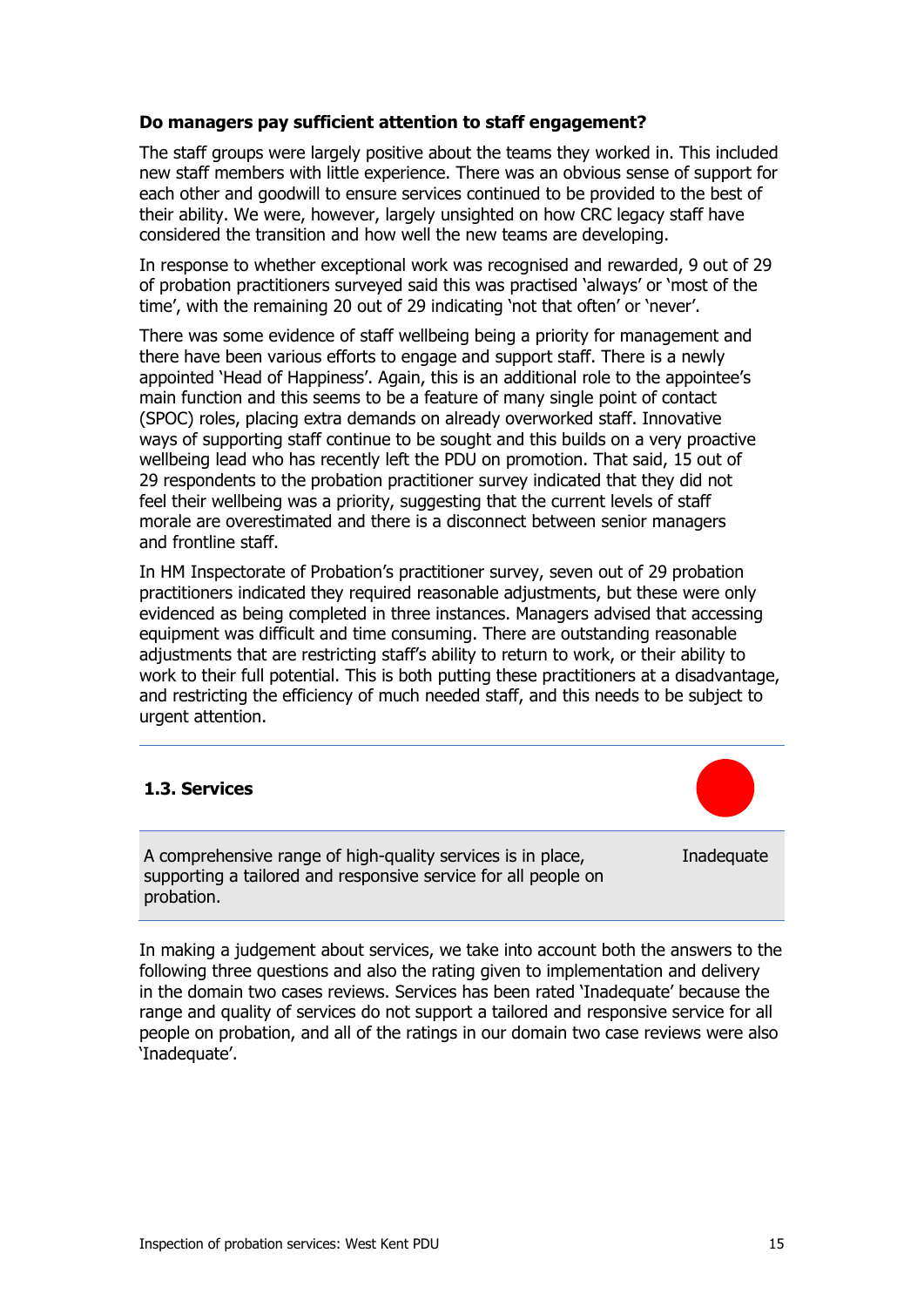#### **Are the right volume, range and quality of services in place to meet the needs of people on probation?**

| Characteristics of inspected cases <sup>5</sup>                                                                                     |            |
|-------------------------------------------------------------------------------------------------------------------------------------|------------|
| Proportion of caseload who are female                                                                                               | 15%        |
| Proportion of inspected cases who are black, Asian or minority<br>ethnic                                                            | 15%        |
| Proportion of inspected cases with a disability                                                                                     | 49%        |
| Proportion of inspected cases where inspectors identified drug<br>misuse problems                                                   | 48%        |
| Proportion of inspected cases where inspectors identified alcohol<br>misuse problems                                                | 38%        |
| Number of accredited programme requirements for individuals<br>convicted of a sexual offence that have not commenced <sup>6</sup>   | 32         |
| Number of accredited programme requirements that have<br>not commenced, other than for individuals convicted of a<br>sexual offence | 158        |
| Average waiting time before commencing a Rehabilitation<br><b>Activity Requirement</b>                                              | 10.5 weeks |
| Proportion of unpaid work requirements with hours outstanding<br>beyond 12 months                                                   | 36%        |

#### **Are the right volume, range and quality of services in place to meet the needs of people on probation?**

As previously indicated, the modelling for the range of interventions, and likely demand, were not fully known at the point of unification due to divergent assessment systems of the two legacy organisations. There are significant gaps in understanding what the current needs profile of people on probation looks like across the KSS region and West Kent PDU. Work at a national level, to address this gap in knowledge, has not been successful. Consequently, current provisions are poorly informed in terms of likely flow or demand, and CRS providers for accommodation support and women services have already indicated they are oversubscribed and are implementing waiting lists.

<span id="page-15-0"></span><sup>5</sup> HM Inspectorate of Probation inspection data.

<span id="page-15-1"></span><sup>6</sup> Data supplied by The Probation Service.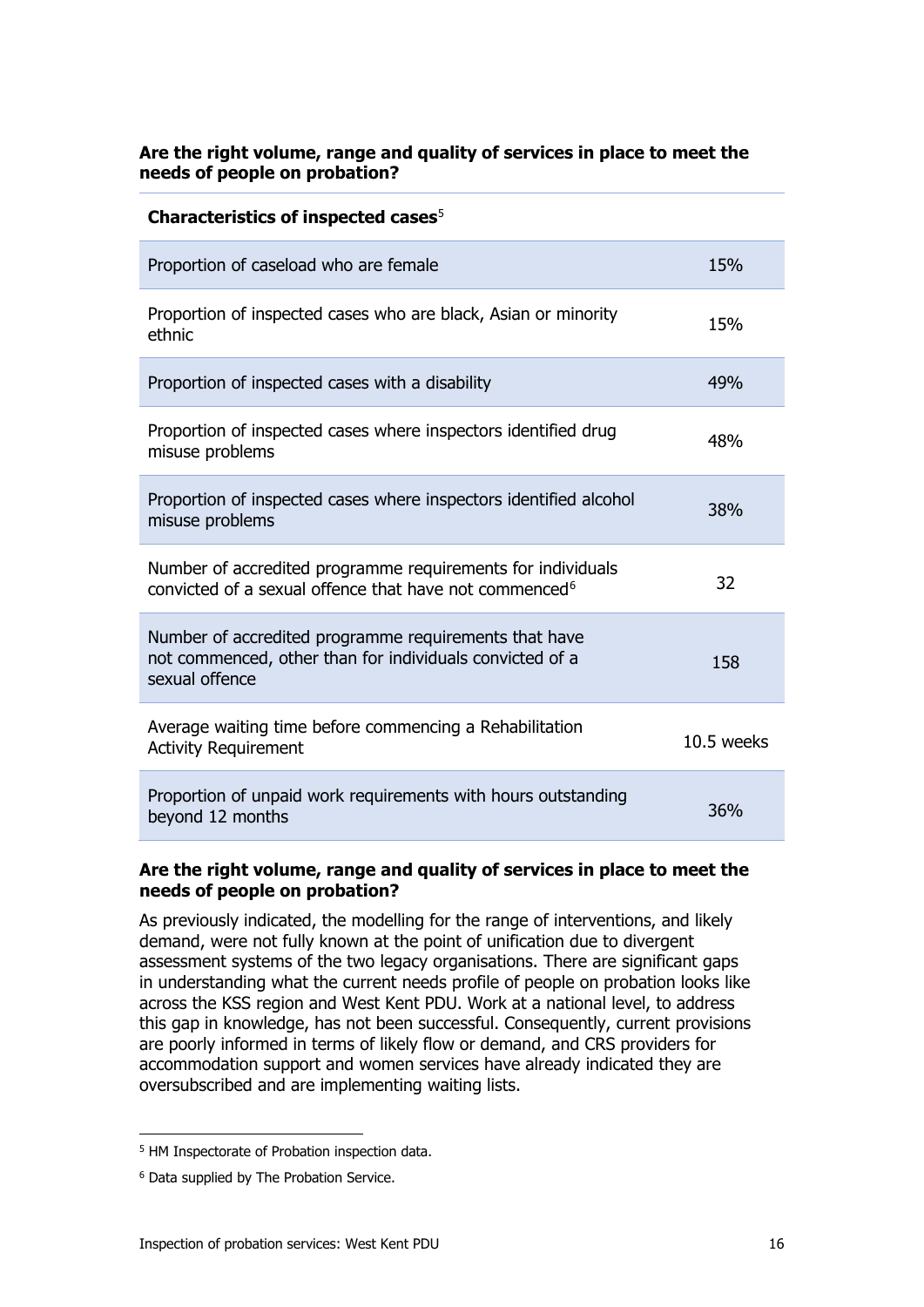Disappointingly, the implementation and delivery of services to support each person on probation's desistance and risk management was not evidenced in the majority of cases. While diversity and protected characteristic recording is high across the vast majority of cases, there was no information received which demonstrated that access to key services by differing demographics or subsequent outcomes was being monitored.

#### **Commissioned rehabilitation services**

Commissioned rehabilitation services (CRS) have commenced delivery in the PDU post-unification. Three out of the four services are provided by Interventions Alliance. This is part of the Seetec group which previously ran the KSS CRC and have experience of delivering in this region. They currently offer accommodation support to maintain tenancies; education, training and employment (ETE) support; and male-only personal wellbeing interventions. Advance Charity lead on the provision of women's services.

There have been briefing events about the newly commissioned rehabilitation services (CRS); however, CRS providers advised that they felt probation practitioners had not had the time or space to fully access or understand the learning that was disseminated. Referrals were poorly completed and there was often misunderstanding about the type of services they could provide. Probation practitioners reported that the refer and monitor function, by which CRS interventions are accessed, was helpful and was working well. This does however rely on probation practitioners actioning alerts when new information is received or required, specifically relating to improving the level of detail in referral forms or in response to non-attendance by people on probation, and this was not always happening in practice. Where referrals were made and actioned appropriately however, people on probation told us they had real benefits:

*"My Probation Officer has put me in touch with a careers woman, she has sorted me with food bank vouchers, she has put me forward for courses like getting my HGV and forklift licence. These are things I wouldn't have known about without my Probation Officer."*

Alongside CRS interventions, West Kent PDU is also utilising the community accommodation service tier 3 provision (CAS3), following homelessness prevention work during the initial waves of the Covid-19 pandemic. This service allocates shortterm accommodation for those who would otherwise be homeless. Up to the end of January 2022 a total of 109 people on probation had been referred into the scheme, and 56 of those had secured short-term accommodation with the project. Probation practitioners were largely positive about this as a resource, although it placed additional demands on those offices where the accommodation was provided as they were required to caretake cases transferred to them. Again, there appeared to be a lack of strategic oversight in how this was being managed. In addition, the PDU had also invested in supported accommodation provision provided by Pathways to Independence Accommodation Services, although referral figures to this service were not received.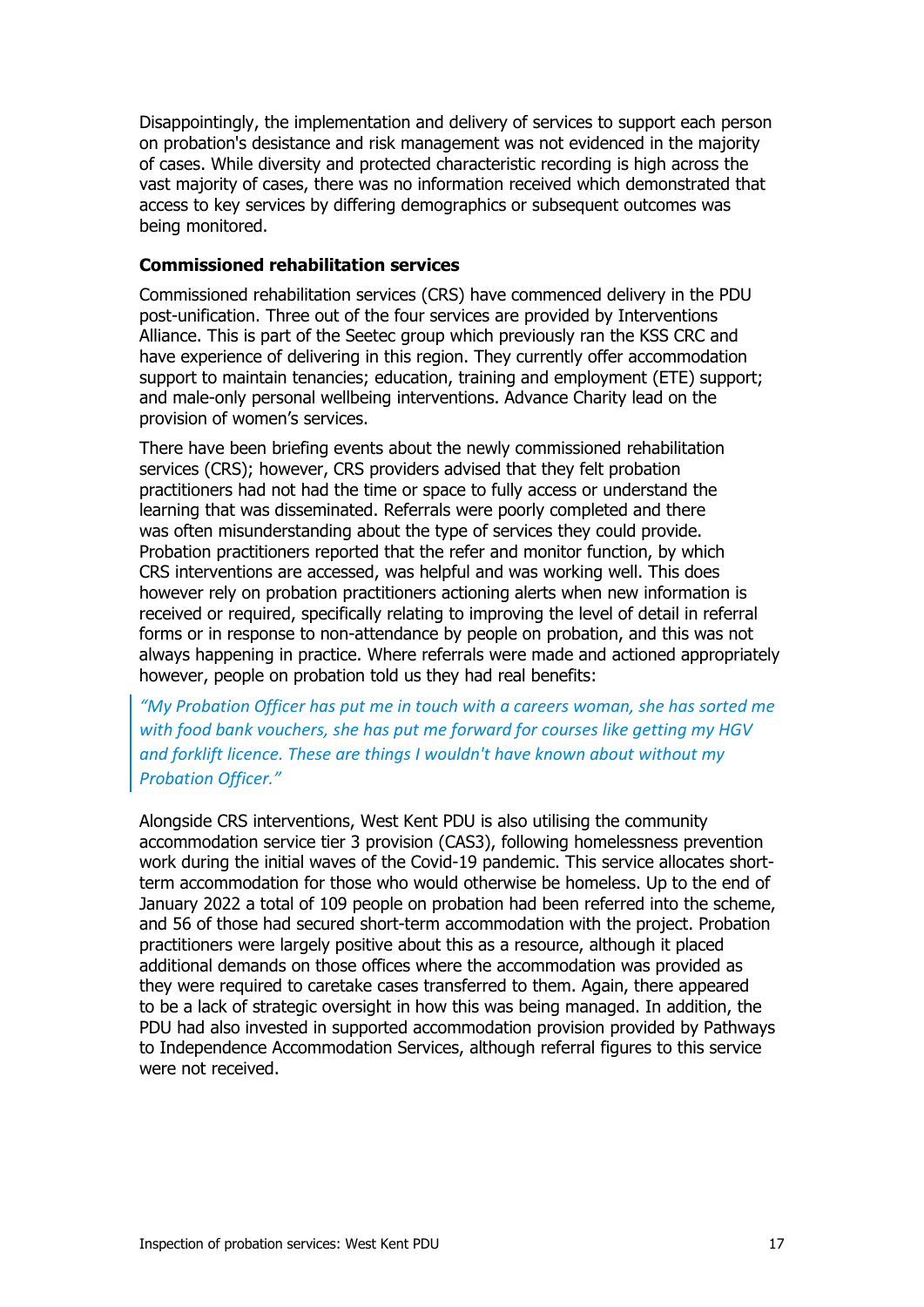#### **Accredited programmes and rehabilitation activity requirement**

The delivery of accredited programmes has been significantly impacted as a consequence of both Covid-19 and ongoing staff shortages across West Kent PDU. The PDU's data indicates that 70 per cent of individuals convicted of a sexual offence are still waiting to commence their accredited programme, 89 per cent of all other individuals who are subject to requirements to complete an accredited programme as part of their sentence are also still waiting to commence the intervention.

Probation practitioners were not aware of any plan in place to address the backlog of accredited interventions. They advised they were not given anticipated start dates and there was no evidence of a schedule for when programmes were due to commence or be completed.

Encouragingly, successful intervention completion rates for cases terminating in the previous 12 months which did manage to start a programme, are relatively high for those convicted of sexual offences at 70 per cent. Disappointingly, this falls to 24 per cent for all other programme requirements. We were advised Building Better Relationships is currently being prioritised for delivery.

Where accredited programmes are not suitable, structured interventions can be used as an alternative and these are currently being rolled out. Sentencers however advised they had not seen of many of those structured interventions listed as sentencing options when they received a recent judicial brochure of interventions available, suggesting these are not routinely being recommended in courts. There are regular engagement events with the courts and sentencers advised that they felt well informed about the current state of service provision.

#### **Community payback**

As of January 2022, there were 1,071 cases with unpaid work requirements in operation across West Kent PDU. Of those requirements, 36 per cent have hours outstanding beyond 12 months. Unpaid work staff shortages, and lack of workable projects as a consequence, have contributed to this figure. The PDU is utilising 'independent work projects', meaning work can be undertaken in an individual's own home to complete specific pieces of work, that was really helpful to ensure completion of hours during national lockdowns. Up to 30 per cent of unpaid work hours can also be completed via ETE provision, although we saw little evidence of this being applied during inspection.

#### **Resettlement**

Through the Gate contracts have been terminated since the unification of services, with staff transferring into the unified Probation Service, and now form part of KSS's pre-release teams within local, reception and resettlement prisons. There are no current short sentence teams in place in West Kent PDU, although referral into CRS provisions can be actioned pre-release, as well as support via pre-release teams in some establishments. There is a target plan for implementing short sentence teams in West Kent PDU by June 2022.

A proportionate level of contact between the probation practitioner and the person on probation, in the lead up to release, was only evidenced in 38 per cent of cases. Key resettlement or desistance needs were considered in less than half the cases pre-release. Delivery of services to reduce reoffending, and support desistance were woefully insufficient for post-release cases (10 per cent), although it was better in community cases, this is still below an acceptable level (38 per cent). Key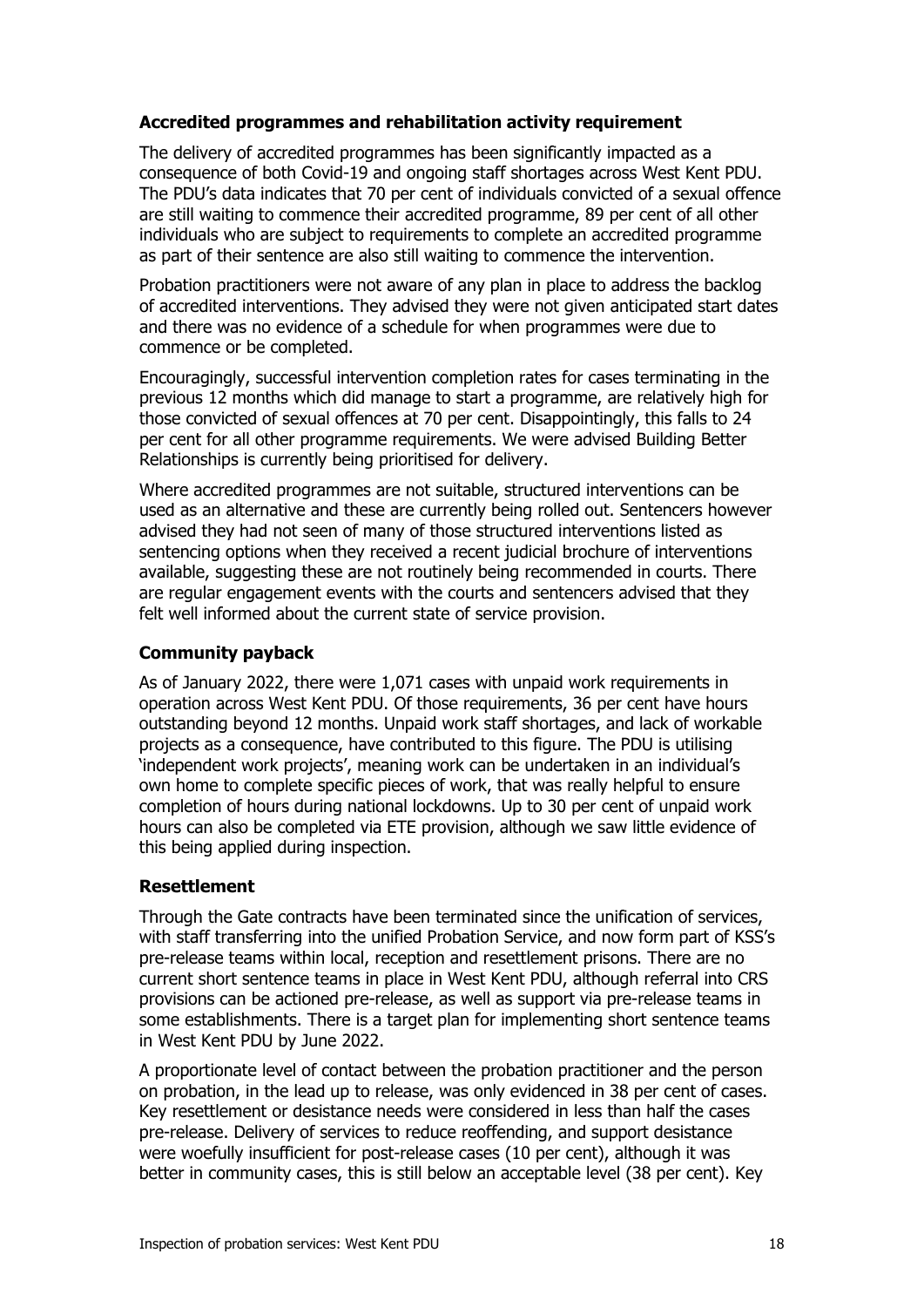risk-of-harm needs were only addressed in 35 per cent of the cases inspected pre-release and reflects current difficulties in pre-release provision. While the involvement of other agencies in managing risk of harm was better evidenced in post-release cases, this was still far from satisfactory and demonstrated in only 19 per cent of cases. Given the staffing difficulties and high workload demands across the PDU it is disappointing, although possibly not surprising, that pre-release work is not happening in the majority of cases.

#### **Are relationships with providers and other agencies established, maintained and used effectively to deliver high-quality services to people on probation?**

West Kent PDU has the benefit of being served by a multi-agency central referral unit where initial domestic abuse and child safeguarding checks can be made, with embedded probation services staff within the unit. In spite of this, disappointingly, pre-sentence checks were low and only evidenced in 13 per cent of cases. Interestingly, there were six cases with domestic abuse as part of the index offence, but still only three checks were made pre-sentence. Child safeguarding checks were higher at 43 per cent. Inspection of cases found that even when initial domestic abuse and safeguarding checks had been undertaken there was often a lack of follow up or further information sharing.

There are women-specific services in place, and this includes local forums and the provision of two breakfast clubs, with a third planned. These are well regarded and sentencers were clear that the provision available is used as an alternative to short-term prison sentences for women. These facilities are used for the supervision of women who present a high risk of serious harm, as well as women convicted of sexual offences, in a safe space. Women can access support in respect to emotional wellbeing and support with daily living skills through the provision, as well as domestic abuse services. The local women's prison facilitates attendance for those women coming up to release via temporary licence, for agreed sessions once a week. This builds social inclusion and supports resettlement, and we considered the breakfast clubs as demonstrating innovative ways of working.

There has been an overall pause in volunteering and mentoring roles across the PDU while the priorities of unification are embedded. The breakfast clubs actively encourage full engagement by those who attend. This includes peer support and encouraging attendees to take responsibility in the running of the groups. The Offender Personality Disorder Pathway is well established and is co-located within Maidstone's College Road Probation Office, offering access to equally well embedded services.

Practitioners advised that MAPPA level two meetings were regularly chaired by police due to a lack of middle managers within West Kent PDU and practitioners therefore lack management support within such arenas. Only a small number of cases inspected were subject to either drug or alcohol related treatment. These services are provided by the national health and social care charity Change, Grow, Live, and Turning Point. It is apparent that if people on probation fail to attend for appointments, they are given little grace before being removed from treatment and services. This was not always followed up with enforcement action and the overall impact of access to such services is not known.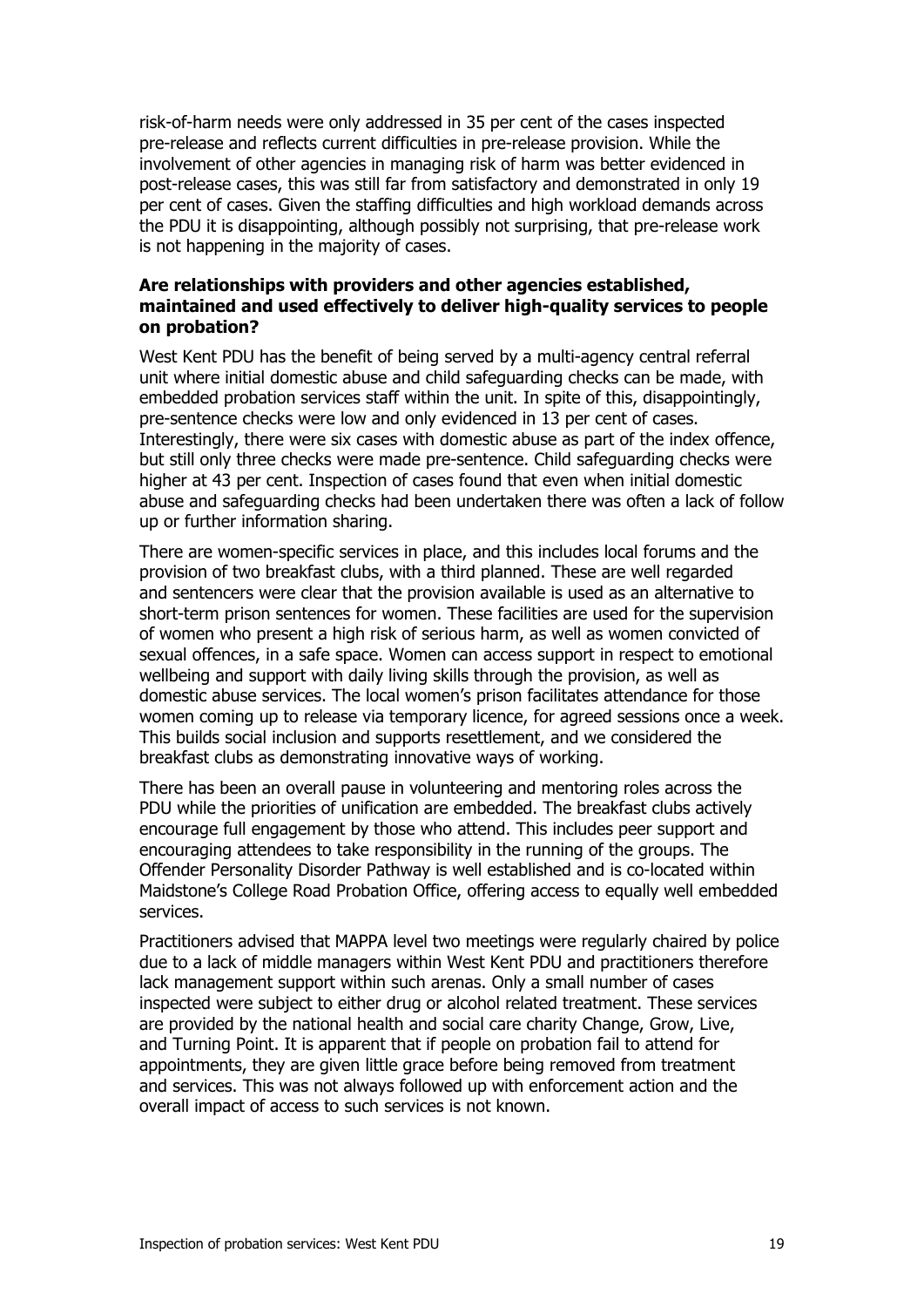#### **1.4. Information and facilities**

Timely and relevant information is available and appropriate facilities are in place to support a high-quality, personalised and responsive approach for all people on probation.

Requires improvement

In making a judgement about information and facilities, we take into account the answers to the following four questions. We have assessed that information and facilities insufficiently support a high-quality, personalised and responsive approach for all people on probation and have therefore rated this as 'Requires improvement'.

#### **Are analysis, evidence and learning used effectively to drive improvement?**

There is limited quality development officer resource to ensure the timely and appropriate sharing of learning. While there are mandatory training requirements for the purpose of unification, sharing and prioritising wider learning at this point is not being achieved routinely. However, 22 out of 29 probation practitioners told us they felt learning was shared either 'always' or 'most of the time'.

Throughout the inspection, evidence was provided of ongoing performance monitoring and some limited audit activity, however there was little evidence of analysis of outcomes to drive improvements in service delivery.

There are now regional performance and quality leads assigned to each PDU. They report on a weekly basis current performance levels and look at areas of concern that require immediate attention. This only commenced in the month prior to inspection, and the impact is yet to be evidenced. Performance and management information is mainly driven by regional activity, which is cascaded to senior leaders and middle managers within West Kent PDU, including at monthly leadership meetings and weekly manager meetings to monitor performance data.

Serious further offence reviews are coordinated from a regional perspective and it was considered that this approach is not working at this point, in terms of sharing learning:

*"…they previously had shared learning across Kent and tracked this. It has changed now, and it is a regional approach. It is removed from the PDU. So, it is not working at the moment – not had the attention it needs, as just trying to do the day job."*

#### **Do the policies and guidance in place enable staff to deliver a high-quality service, meeting the needs of all people on probation?**

Probation practitioners are directed to policy and guidance documents via Equip, as well as routine bulletins being circulated by both the region and on a local basis. Both practitioners and managers told us that they felt at the point of overload with information and that they did not have the capacity to absorb information in the way and frequency with which it is being currently cascaded.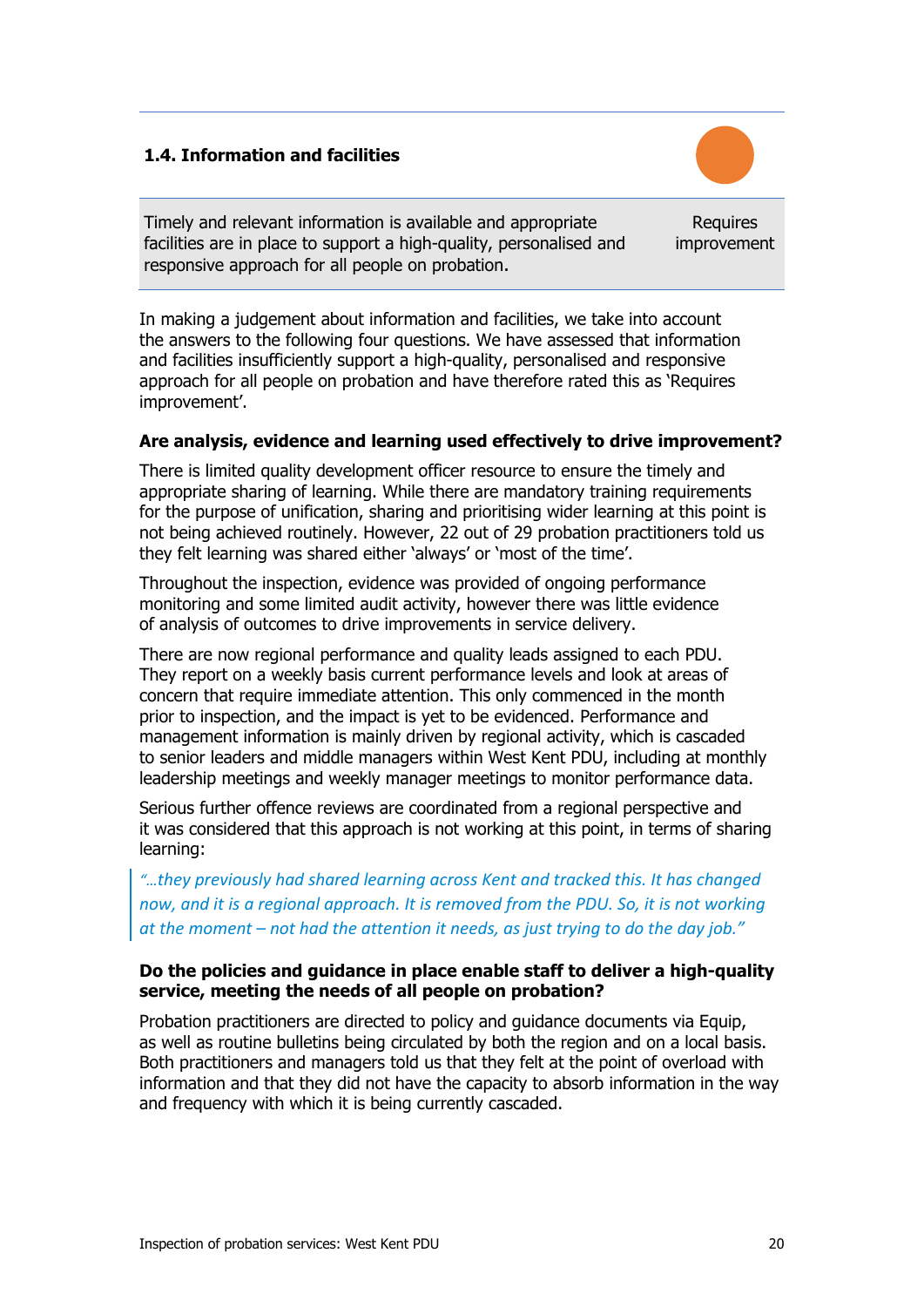#### **Do the premises and offices enable staff to deliver a quality service, meeting the needs of all people on probation?**

West Kent PDU operates across five offices. Staff from both legacy NPS and CRC are co-located in three out of the five premises, with an intention to co-locate the remaining two teams in Maidstone later this year. There are current building works in the Chatham office, but this is being managed in a way which ensures continued service delivery from the site. Smart working funding has been used to improve Maidstone's College Road site and an application has been approved via this fund for the Tunbridge Wells site, although it is acknowledged the office itself is in need of more expensive refurbishment work, which is currently unfunded. Of those probation practitioners who completed our survey, 20 out of 29 agreed premises and offices supported the delivery of appropriate work and the effective engagement of people on probation, and 22 out of 29 said they felt that sufficient attention was paid to staff safety.

#### **Do the information and communication technology (ICT) systems enable staff to deliver a high-quality service, meeting the needs of all people on probation?**

All staff have access to laptops and work telephones to enable flexible working and implement the current blended approach to sentence management, although Wifi is not available across a number of the offices and this does cause difficulties for some staff. ICT is used to adapt to changing demands on the service and has allowed the covering of office telephone systems over lunchtime periods to ensure a continuous service for people on probation and stakeholders.

The transition of CRC legacy staff has included the need to train staff on both NDelius and OASys to align data recording and assessment systems. This is now complete in terms of training, although it is appreciated that this will take time to embed fully and the quality and impact of the training is yet to be assessed at a local level.

#### **Feedback from people on probation**

Engagement with people on probation has not been formally undertaken within West Kent since November 2021 as previous local contracts with engagement facilitators were wound down and new national contracts onboarded. There was no evidence of planned engagement with people on probation within West Kent PDU at the point of inspection although the regional strategy for engaging people on probation was due for launch in February 2022.

User Voice, working with HM Inspectorate of Probation, had contact with 95 people on probation as part of this inspection. In general, individuals said they viewed their probation practitioner positively, but would like more face-to-face contact, and that signposting on to other services was dependent upon having a 'good' PO. Within the people on probation survey completed as part of this inspection, 86 per cent indicated that their opinions had been sought by The Probation Service, although not all felt they would be heard:

*"No, I don't have a say in how probation service is run, anyone who thinks they do is kidding themselves. Doing this survey is good but I only did this because my experience is good, if it had been bad I wouldn't have bothered."*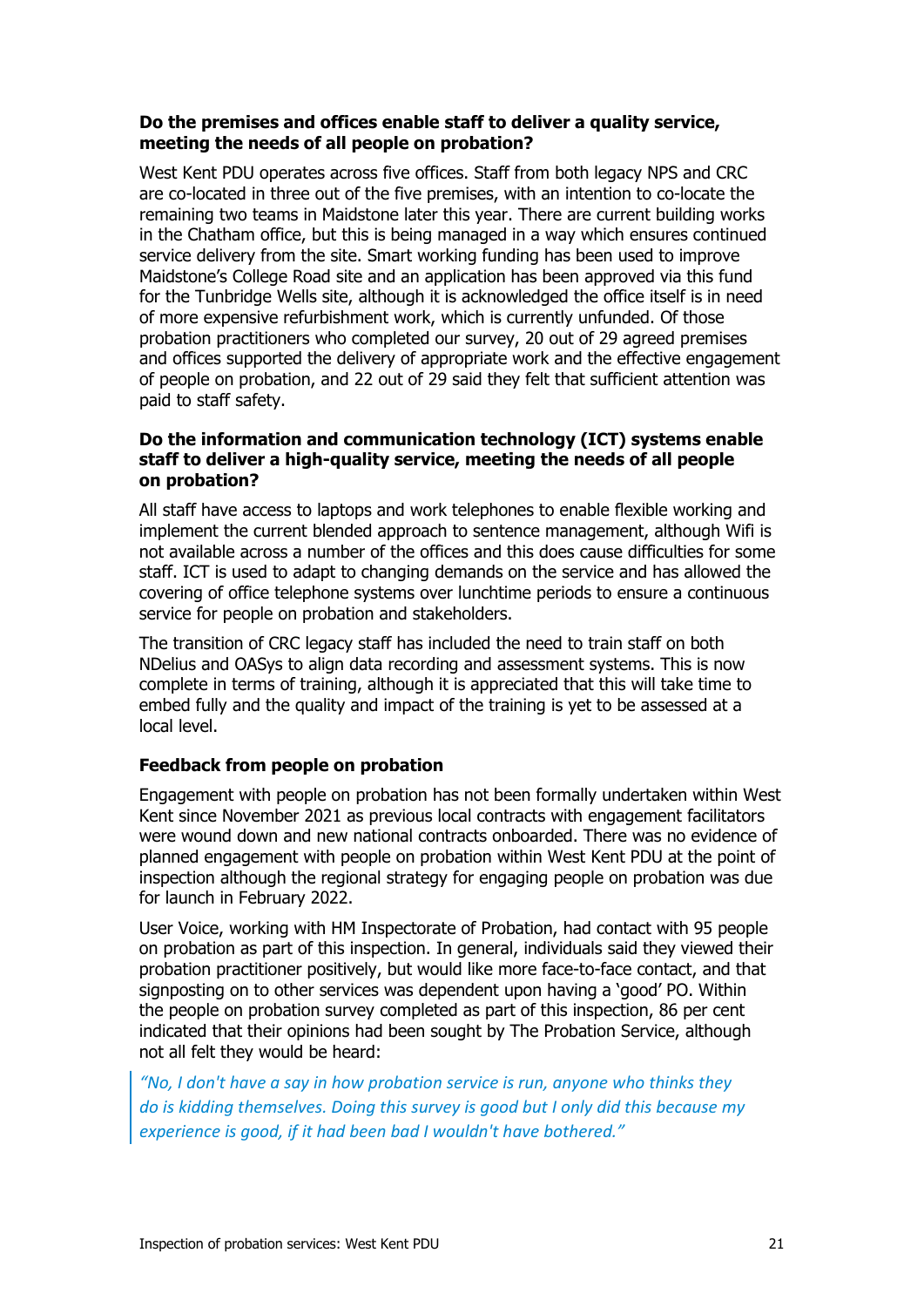Survey responses by those people on probation spoken to as part of this inspection were, however, generally positive. The majority of respondents either agreed or strongly agreed (94 per cent in total) that they have been able to contact probation services when required. A further 91 per cent either agreed or strongly agreed they had been able to see their probation practitioner at a good time, although some reported having had several changes of probation practitioner and this was replicated in the inspection of cases, as this person on probation explains:

*"I am now on my fifth Probation Officer since my release in July 2020 which is not good, although I'm not the only one and I know PO's also hate the fact this happens. In terms of my relationships though, they've always been good…"*

The majority of respondents, 90 per cent, said they felt safe accessing probation premises, and 99 per cent agreed they had been able to have conversations with their officers in private when required. The majority of respondents indicated they were happy with the support they received from The Probation Service.

#### **Diversity and inclusion**

There is an active diversity champion within West Kent PDU who links in with a number of diversity SPOCs to share knowledge and practice. This includes attendance at leaders' meetings and there was evidence of analysis of experience and learning from both within the organisation and externally. While there is also an equalities roadmap, it is less obvious what this is trying to achieve.

At a local level there was evidence of some thought being given to the diverse needs of staff, with a new mothers' room and prayer room both having been created since unification. That said, this appeared a reactive measure, rather than a planned and considered attempt to address diverse needs of the workforce.

There is evidence of equality impact plans being available for current refurbishment projects and consideration of individual needs for the purposes of ensuring accessibility for all. It is of note though that the equality analysis relates to members of (possibly then) current staff, rather than objectively planning with diversity awareness in mind for both staff and people on probation, in the longer term. It is also a concern that reasonable adjustments appear slow to be actioned and resolved on an individual basis and addressing this would support the inclusion and wellbeing of staff all round.

While diversity information is held in 91.7 per cent of cases, there is no evidence of active use of data to inform service provision. The needs of people on probation are largely unknown due to differing assessment platforms at the point of unification, and this remains to be addressed.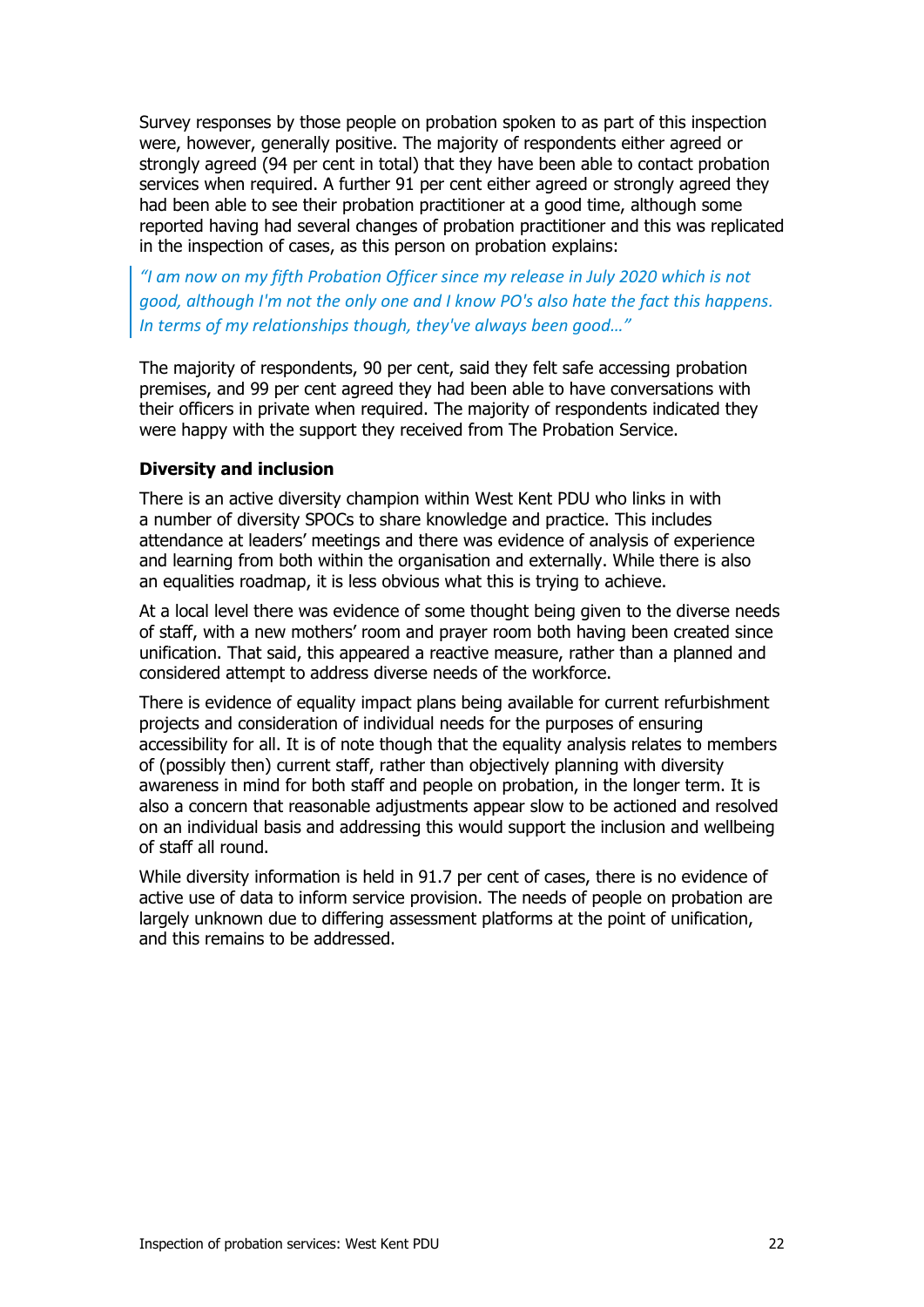# <span id="page-22-0"></span>**2. Court work and case supervision**

We inspected 52 community sentence cases and 21 post-release supervision cases, which commenced in a two-week period over July and August 2021. We inspected 23 relevant court reports arising from those cases, written by staff in West Kent Probation Delivery Unit (PDU). We examined the quality of assessment, planning, implementation and delivery, and reviewing in each case. Each of these elements was inspected in respect of engaging the person on probation and addressing issues relevant to offending and desistance. The quality of work undertaken in relation to each element of case supervision needs to be above a specific threshold for it to be rated as satisfactory. We also inspected the outcomes achieved for people on probation, and while not rated, we provide data on these results.

Staff are known to be working above agreed workload management levels, and managers are too few in number, with an ever-increasing span of responsibilities. Case management is suffering as a consequence and people on probation are not being routinely managed in a robust and safe way.

Across all elements of assessment, planning, implementation and delivery, as well as review, questions relating to engaging the person on probation were almost always scored highest, although unfortunately, this was still only evident in approximately half of all cases. There was insufficient attention paid to reducing reoffending and supporting the person on probation's desistance; this was only evidenced in just over a third of the cases inspected. The lowest scoring area of work was that focusing on risk of serious harm. This was evidenced as being sufficient in only a quarter of cases. As a consequence, all of these standards have been rated as 'Inadequate'.

There were low numbers of cases eligible for multi-agency public protection arrangements in the sample that we inspected (nine cases in total), and they were all being managed at level one, meaning no additional multi-agency management. There was only one case subject to integrated offender management. Due to the low numbers, no additional analysis has been completed against these two cohorts.

#### **Key data**

Case supervision

#### **Strengths:**

- There was evidence of information sharing with child safeguarding teams at the initial point of assessment in 71 per cent of cases.
- Flexibility to enable the individual to successfully complete their sentence was evident in 69 per cent of cases.

#### **Areas for improvement:**

- There was a failure to draw on all available information in the majority of cases at the point of assessment.
- Risk of serious harm was either incorrectly assessed or missing in 26 per cent of our sample overall.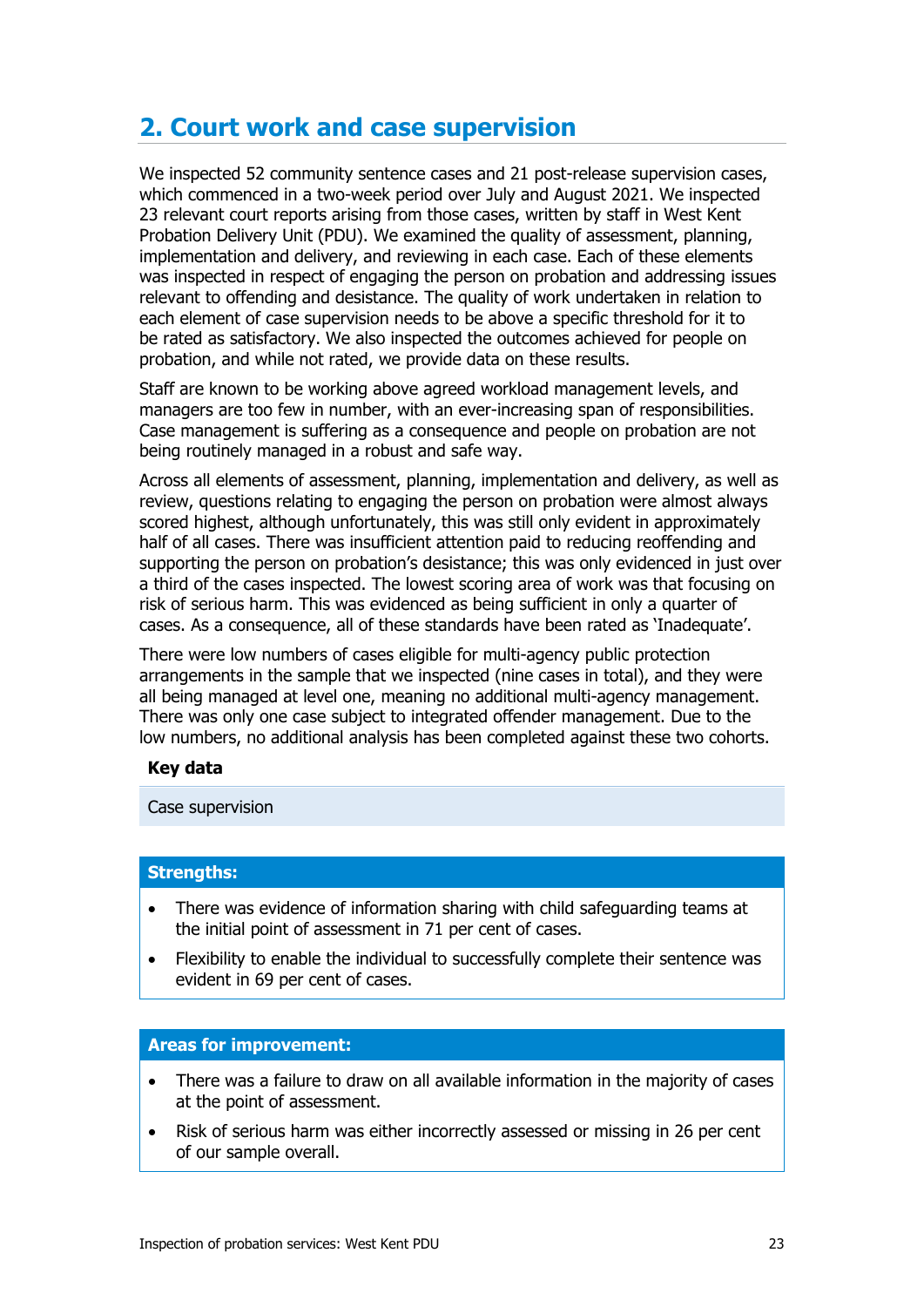- Routine checks in regard to domestic abuse were not seen in enough cases, and even where either domestic abuse or child safeguarding information was known, this was often not followed up or accounted for in the management of the sentence.
- Sufficiently well-coordinated risk management with other agencies was only evidenced in 12 per cent of the cases inspected.
- Home visits in 64 per cent of cases would have been appropriate to support the effective management of risk; these were not completed.
- Enforcement action, when required, was only taken in just over half of the cases we inspected.
- There was a lack of focus on prioritising those factors most pertinent to addressing offending and managing the risk of serious harm.
- People on probation were not routinely seen at a frequency required to manage them sufficiently.

#### **2.1 Court work**



Inadequate

The pre-sentence information and advice provided to court supports its decision-making.

Our rating for court work is based on the percentage of cases we inspected being judged satisfactory against the key question:

| <b>Key question</b>                                                                                                                                                                 | <b>Score</b> |
|-------------------------------------------------------------------------------------------------------------------------------------------------------------------------------------|--------------|
| Is the pre-sentence information and advice provided<br>to court sufficiently analytical and personalised to the<br>individual, supporting the court's decision-making? <sup>7</sup> | <b>26%</b>   |

West Kent PDU are rated as 'Inadequate' for court work on the basis that only 26 per cent of reports inspected were found to meet the standard of being sufficiently analytical and personalised to the individual, to support the court's decision-making.

While there was clear evidence that the individual was meaningfully involved in the preparation of the report, and their views considered, in the majority of cases this was not then translated into an analytical and personalised report for the court. An appropriate proposal was made to court in 61 per cent of the reports inspected and there was a sufficient record of the advice given to court in the majority of cases. This included consideration of the individual's diversity and personal circumstances in the reasonable majority of cases.

The likelihood of reoffending was considered in the reasonable majority of reports (68 per cent); however, factors relating to risk of harm were only evidenced in a minority of the reports inspected (43 per cent) indicating that risk of reoffending

<span id="page-23-0"></span> $7$  The rating for the standard is driven by the score for the key question, which is placed in a rating band.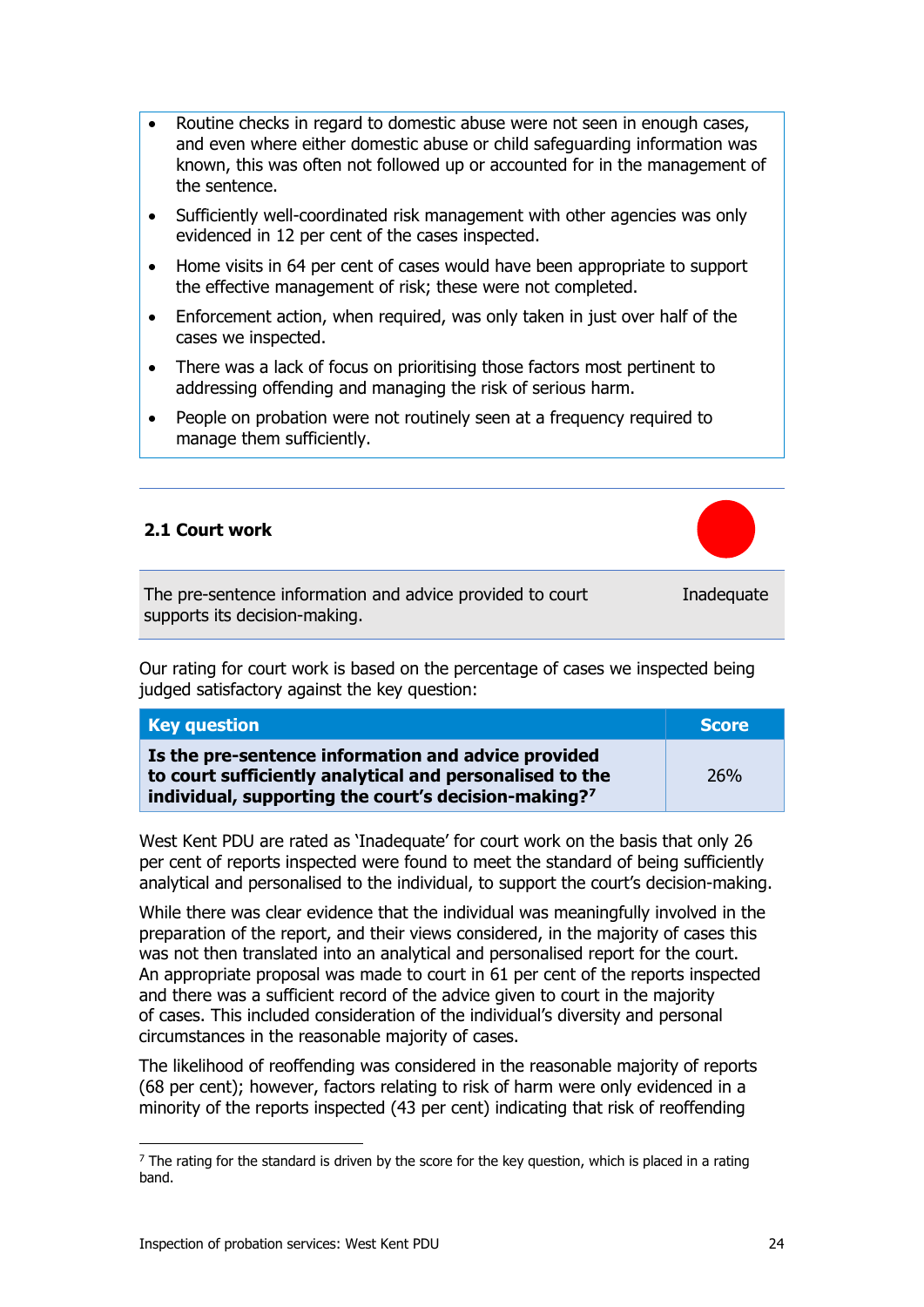is more routinely considered then the risk of harm. This was reflective of how we saw sentences managed as a whole. The assessment of risk of serious harm is also pertinent to considering the impact of the offence on the known or identifiable victims. This analysis was only evident in 35 per cent of applicable cases. Of the reports inspected, only 13 per cent (three out of 23 reports) drew sufficiently on available sources of information, including child safeguarding and domestic abuse information.

West Kent PDU has the benefit of access to a multi-agency central referral unit, based in Kent County Council which includes police, social services and embedded probation services staff. We were told that checks were made via this unit to support the preparation of risk-informed reports, including contingency arrangements for if and when the schedule in court is such that making the requests on the day would be difficult. Unfortunately, this has not been evidenced in the reports inspected. Domestic abuse checks were only undertaken in three cases, prior to the report being presented to court. Even where checks were made, these were only returned in one case, post-sentence. In the other two evidenced checks were either not returned, or were not recorded on probation systems. No enquiry was made in 87 per cent of cases, even though 26 per cent of reports related to an index offence of domestic violence.

Child safeguarding checks were made more routinely where required, but not in all applicable cases. Of the 23 reports inspected, child safeguarding checks would have been suitable to inform 91 per cent of the reports. However, checks were only conducted for 43 per cent of reports, with information being received back in 26 per cent of the cases pre-sentence. Given the additional resource of the central referral unit, which is not seen in many regions we inspect, this is disappointing and suggests that processes to ensure the timely sharing of information are not working and as a consequence reports are not robust in their assessment of risk.

Without access and consideration of all risk information pertinent to the case it is difficult to say with confidence that the reports we inspected accurately reflected the best advice to the courts. It was stated in focus groups with court teams that probation practitioners in these teams were "*just about surviving*". There was acknowledgement that while there were usually just enough officers to service the courts, the additional demands being made due to Nightingale courts, and ongoing recruitment and retention issues, meant that there was no scope for anything outside of the basic provision to provide reports to court, and even then there was a weekly backlog of reports required. This will undoubtably be impacting on the quality of service being delivered, as reflected in our inspection findings.

#### **2.2. Assessment**

Assessment is well-informed, analytical and personalised, actively involving the person on probation. Inadequate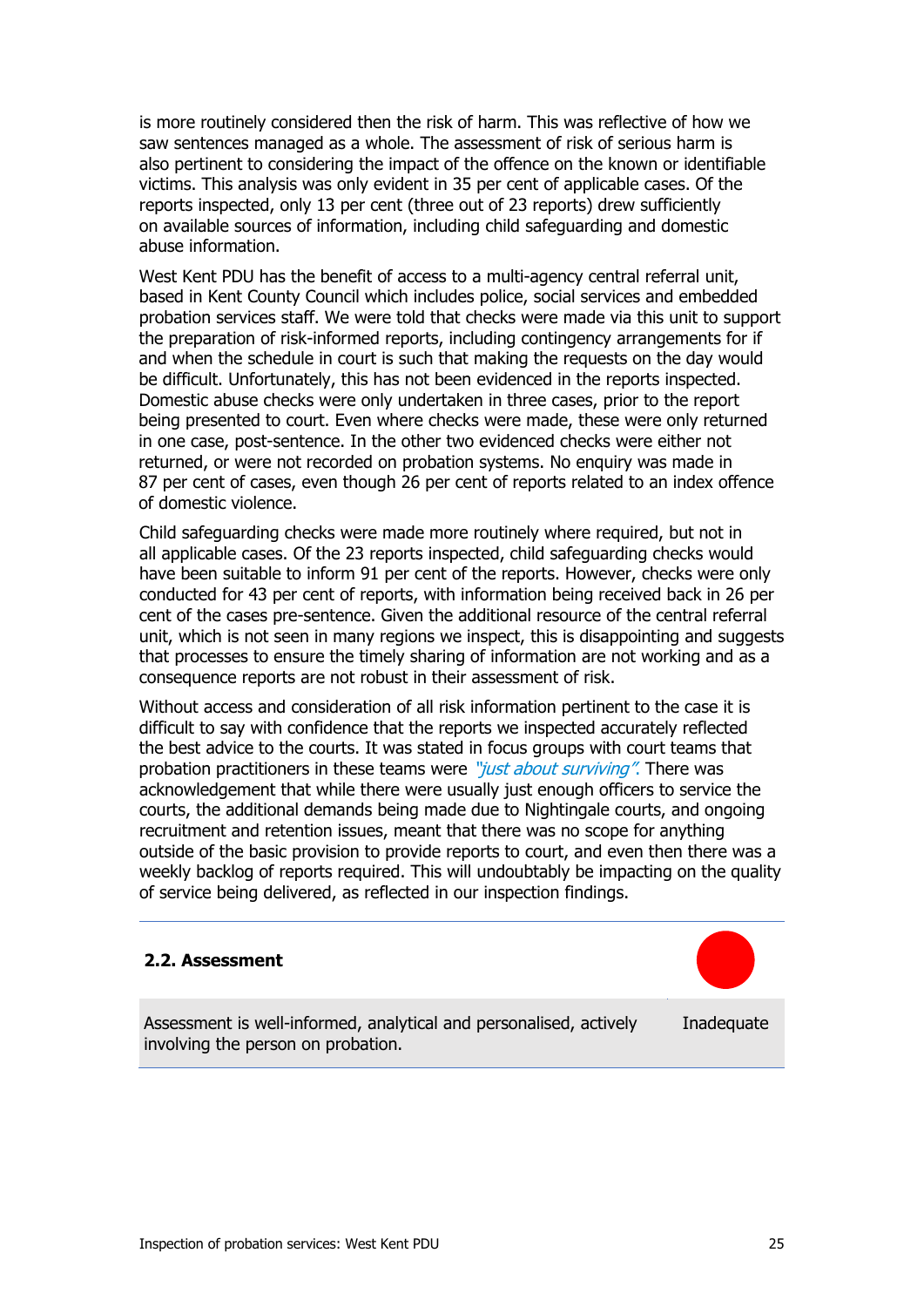Our rating $8$  for assessment is based on the percentage of cases we inspected being judged satisfactory against three key questions:

| <b>Key question</b>                                                                      | <b>Percentage</b><br>'Yes' |
|------------------------------------------------------------------------------------------|----------------------------|
| Does assessment focus sufficiently on engaging the person<br>on probation?               | 53%                        |
| Does assessment focus sufficiently on the factors linked to<br>offending and desistance? | 41%                        |
| Does assessment focus sufficiently on keeping other<br>people safe?                      | 27%                        |

West Kent PDU is rated as 'Inadequate' for assessment as the lowest score out of the three key questions was 27 per cent. Concerningly, this lowest score relates to whether there was sufficient focus on keeping other people safe, with this only being demonstrated in the minority of cases, regardless of sentence type.

Cases for inspection were taken from a sample within the first eight weeks following transition to the unified probation service. From the point of unification, all cases should have their initial assessments completed on the Offender Management System (OASys), although it is feasible that some of the cases will have had ongoing relevant assessments previously completed via legacy Kent, Surrey and Sussex community rehabilitation companies' systems (M-SAT). Regardless of the origin of the assessment, our standards and the expected quality of work remains the same; although it is acknowledged that the OASys system will be a new way of working for many practitioners.

Initial assessment of a case is the starting point for establishing appropriate interventions and support to promote desistance and ensure the onward robust and effective management of risk of serious harm. It underpins the sentence as a whole and is the starting point for any constructive working relationship between the person on probation and those entrusted with their supervision. Timely completion of initial assessments presented real challenges for the PDU during the initial stage of unification and as a consequence, a specific piece of work, to clear these backlogs in the community, was allocated to a dedicated agency resource. While we do not collate information in regard to who completed the initial assessment it is safe to assume that given the turnover of staff and the agency team, not all assessments will have been completed by the practitioner who then retained that case, or who had previous knowledge of the person on probation.

In terms of assessment, while not evident in enough cases, there was demonstration of sufficient focus on engaging the person on probation in just over half of all cases. Where we saw this delivered well there was evidence that the practitioner had analysed the motivation and readiness of the person on probation to engage and comply, as well as giving appropriate consideration to diversity issues and protected characteristics that might impact on their ability to engage and comply. These cases also showed meaningful engagement of the person on probation in the assessment process.

<span id="page-25-0"></span><sup>&</sup>lt;sup>8</sup> The rating for the standard is driven by the lowest score on each of the key questions, which is placed in a rating band, indicated in bold in the table.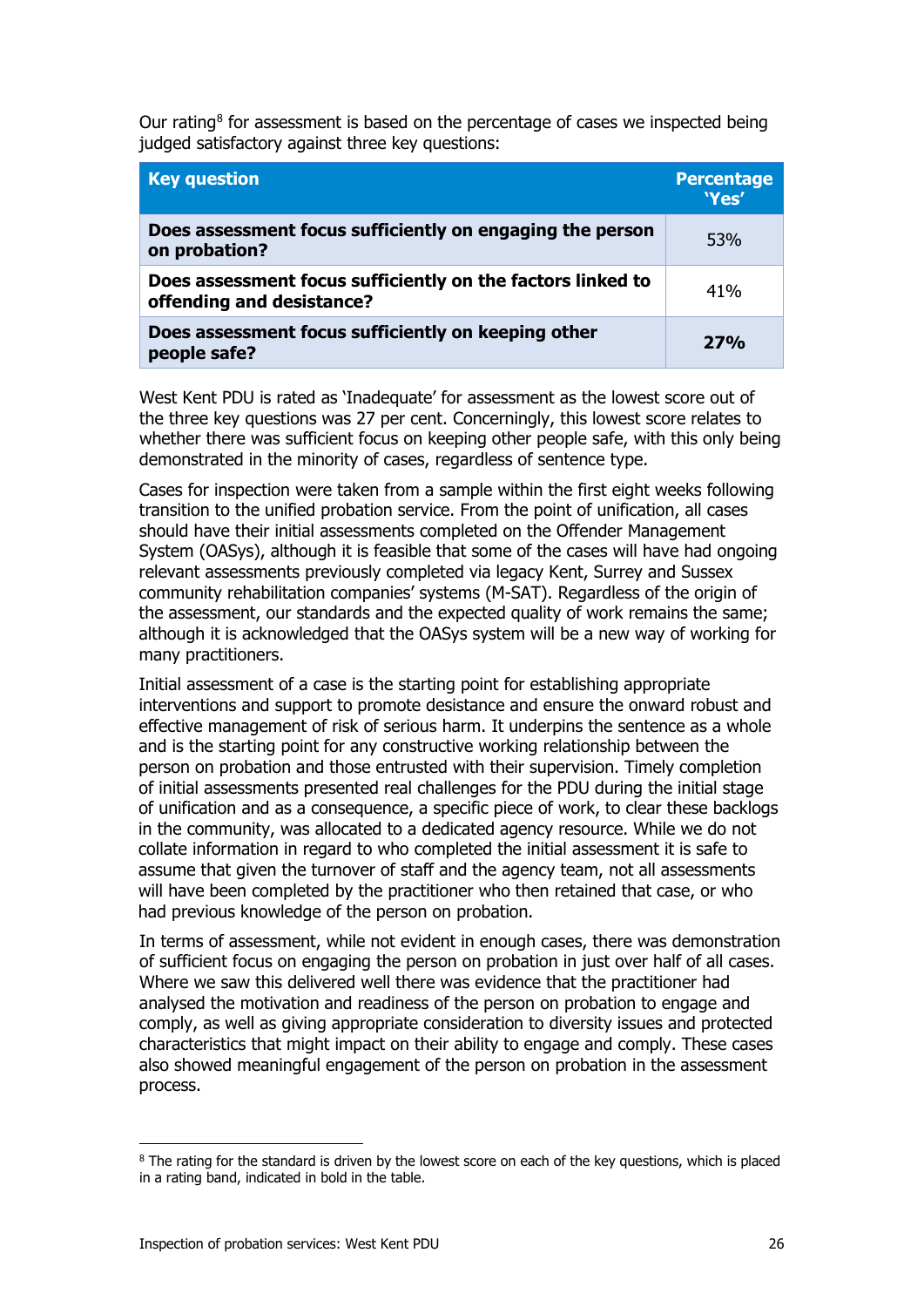Overall, the assessment of factors linked to offending and desistance was only sufficient in 41 per cent of cases. There was analysis of offending-related behaviour in a minority of cases and identification of strengths and protective factors was seen in too few cases. It was considered that assessment sufficiently drew on available sources of information in only a third of cases. Assessments were not sufficient to ensure a solid foundation upon which to manage the person on probation.

As indicated, the lowest scores attributed to the quality of assessment relate to the focus on the risk of serious harm. Repeatedly we saw instances where cases were assessed as low risk of serious harm, when this should have been medium. There were incomplete risk assessments in 13 per cent of cases overall and this creates serious questions in regard to the management of those individuals.

Domestic abuse checks were only undertaken in 40 per cent of cases overall. Child safeguarding checks were more likely to be undertaken where required, which was demonstrated in 71 per cent of cases. In comparison to the assessment of factors linked to offending and desistance, assessment of risk of serious harm sufficiently drew on available sources of information in less than a quarter of cases. This is particularly disappointing given the central safeguarding unit resource available in West Kent. Specific concerns relating to victims were not routinely analysed.

The lack of detail and sources of information used to inform the assessment means there could not be confidence that all risk factors, linked to both reoffending and harm, were known or understood and this is reflected in the overall 'Inadequate' rating.

#### **2.3. Planning**



Inadequate

Planning is well-informed, holistic and personalised, actively involving the person on probation.

Our rating<sup>[9](#page-26-0)</sup> for planning is based on the percentage of cases we inspected being judged satisfactory against three key questions:

| <b>Key question</b>                                                                    | <b>Percentage</b><br>'Yes' |
|----------------------------------------------------------------------------------------|----------------------------|
| Does planning focus sufficiently on engaging the person on<br>probation?               | 41%                        |
| Does planning focus sufficiently on reducing reoffending<br>and supporting desistance? | 42%                        |
| Does planning focus sufficiently on keeping other people<br>safe?                      | 27%                        |

Planning is built upon the bedrock of sound assessment. West Kent PDU is rated as 'Inadequate' for planning as the lowest score for the key questions was 27 per

<span id="page-26-0"></span><sup>&</sup>lt;sup>9</sup> The rating for the standard is driven by the lowest score on each of the key questions, which is placed in a rating band, indicated in bold in the table.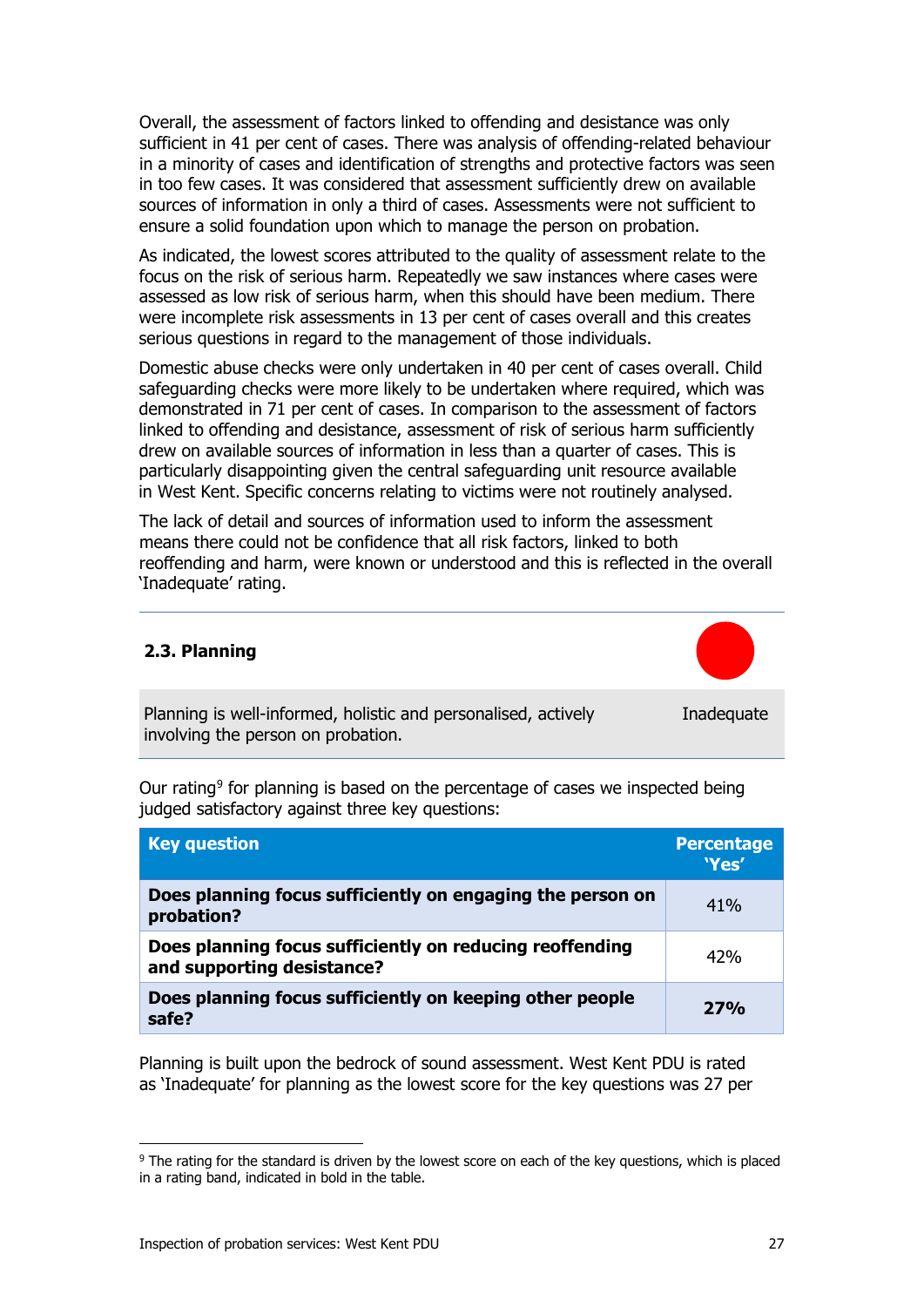cent; The lowest score relates to the sufficient focus on keeping other people safe, with this only being demonstrated in the minority of cases.

Overall, the quality of work demonstrated within the planning part of sentence management was mainly of a lower standard than that within assessment. The application of exceptional delivery models during the pandemic is likely to have reduced the availability of services to include within plans, and the frequency with which individuals could be seen. Even taking this into consideration, planning was poor overall.

Consideration of offending-related factors and prioritisation of those that were assessed as most critical to reducing reoffending was only evidenced in a third of cases. Plans which set out those services and interventions most likely to reduce reoffending and support desistance were evidenced in only 42 per cent of cases. This is not sufficient. In the majority of cases the most pertinent factors linked to reoffending were not actively being addressed.

Plans to address risk of harm factors were also insufficient in the majority of cases. Protecting the public is a key objective of The Probation Service's work. Good risk management includes prioritising those factors most pertinent to addressing risk, setting constructive and/or restrictive interventions to manage risk, working with other agencies and ensuring effective contingency arrangements are in place to manage the risks identified. There was little evidence to demonstrate this was happening in too many of the cases inspected.

#### **2.4. Implementation and delivery**

High-quality well-focused, personalised and coordinated services are delivered, engaging the person on probation. Inadequate

Our rating<sup>[10](#page-27-0)</sup> for implementation and delivery is based on the percentage of cases we inspected being judged satisfactory against three key questions:

| <b>Key question</b>                                                                                                    | <b>Percentage</b><br>'Yes' |
|------------------------------------------------------------------------------------------------------------------------|----------------------------|
| Is the sentence or post-custody period implemented<br>effectively with a focus on engaging the person on<br>probation? | 47%                        |
| Does the implementation and delivery of services<br>effectively support desistance?                                    | 29%                        |
| Does the implementation and delivery of services<br>effectively support the safety of other people?                    | 21%                        |

West Kent PDU is rated as 'Inadequate' for implementation and delivery of the sentence as the lowest score for the key questions was 21 per cent, which relates

<span id="page-27-0"></span> $10$  The rating for the standard is driven by the lowest score on each of the key questions, which is placed in a rating band, indicated in bold in the table.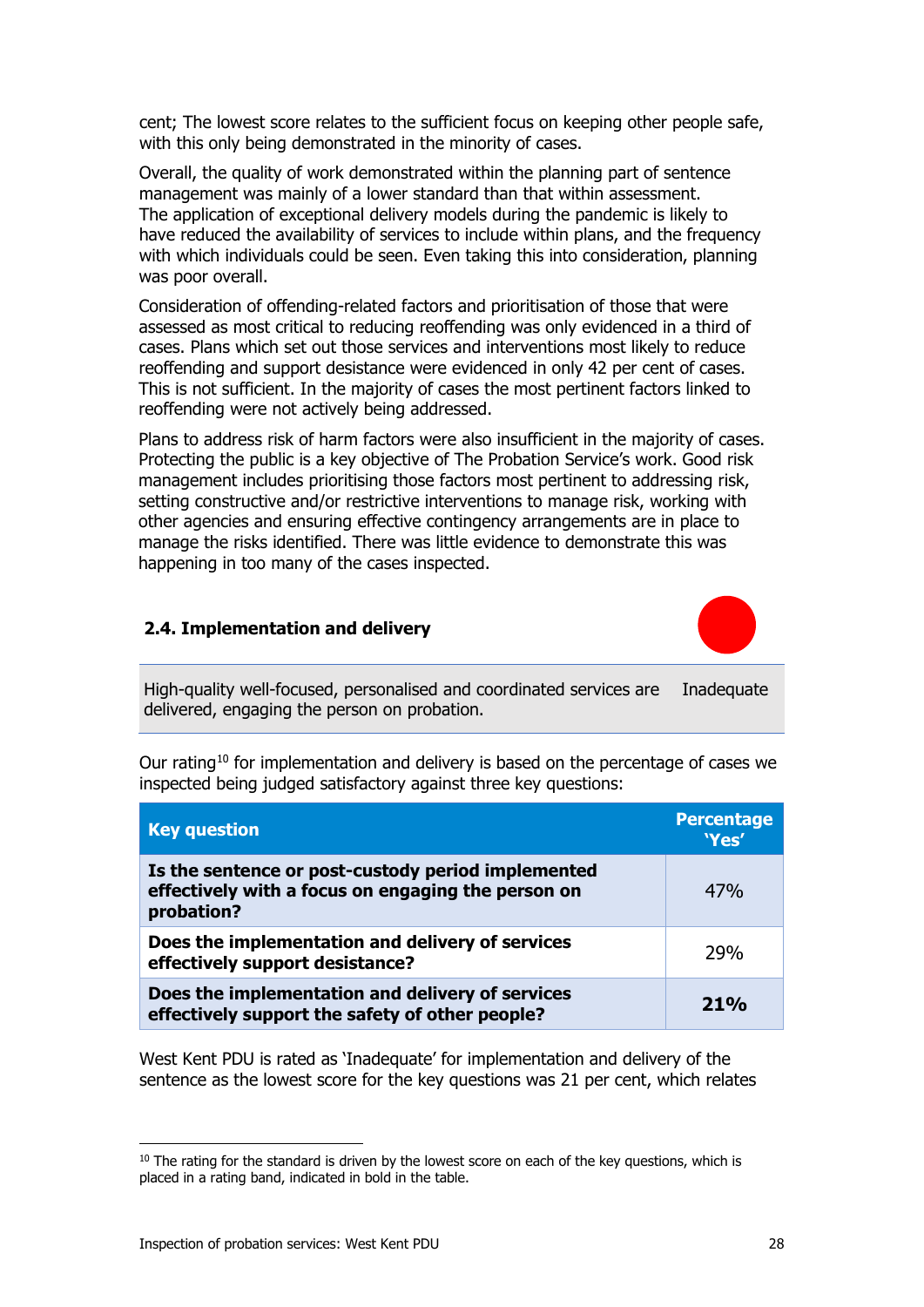to the percentage of cases where inspectors judged there to be sufficient focus on keeping other safe.

While engagement with the person on probation, in the implementation and delivery of the sentence, attracted higher scores, this was still only satisfactory for less than half of the cases we inspected. In 65 per cent of cases, the person on probation had had two or more probation practitioners assigned to their case, making continuity difficult to achieve. That said, there was evidence of working in a way which enabled the individual to complete their sentence, including flexibility to take account of personal circumstances in over two thirds of cases. This, however, may be at the expense of managing the sentence robustly, with enforcement action only being evidenced in just over half of cases when required (56 per cent).

The implementation and delivery of services to address offending-related factors or manage the risk of harm was not sufficient in the majority of cases. We found that requirements of the sentence were started promptly in too few cases.

While there was access to services via commissioned rehabilitation services (CRCs), and multi-agency work promoted for higher risk cases, the sufficiently coordinated involvement of other agencies was only evidenced in just above one fifth of cases. Many cases had long delays before commencing any type of intervention. This reflected the lack of intervention delivery and oversubscription of commissioned services.

Just two fifths of people on probation were seen at a frequency that we assessed as sufficient to manage the risk of harm presented. Many had their frequency of reporting reduced before changes in assessed risk of serious harm was evidenced and absences were insufficiently followed up. Insufficient attention was given to protecting actual and potential victims, a key part of the work of probation services.

While there were pockets of good practice, the involvement of other agencies in managing risk of harm was demonstrated in only 12 per cent of cases. Home visits were only undertaken in 10 per cent of cases inspected, despite it being considered that this would have been appropriate to assist in the management of risk of serious harm in a further 64 per cent of cases. Whilst Covid-19 and exceptional delivery models will have impacted on contact levels, overall, the majority of cases we inspected were not being seen at a frequency, or engaged with in a sufficient way, to manage risk or promote change.

#### **2.5. Reviewing**



Reviewing of progress is well-informed, analytical and personalised, actively involving the person on probation. Inadequate

Our rating<sup>[11](#page-28-0)</sup> for reviewing is based on the percentage of cases we inspected being judged satisfactory against three key questions:

<span id="page-28-0"></span> $11$  The rating for the standard is driven by the lowest score on each of the key questions, which is placed in a rating band, indicated in bold in the table.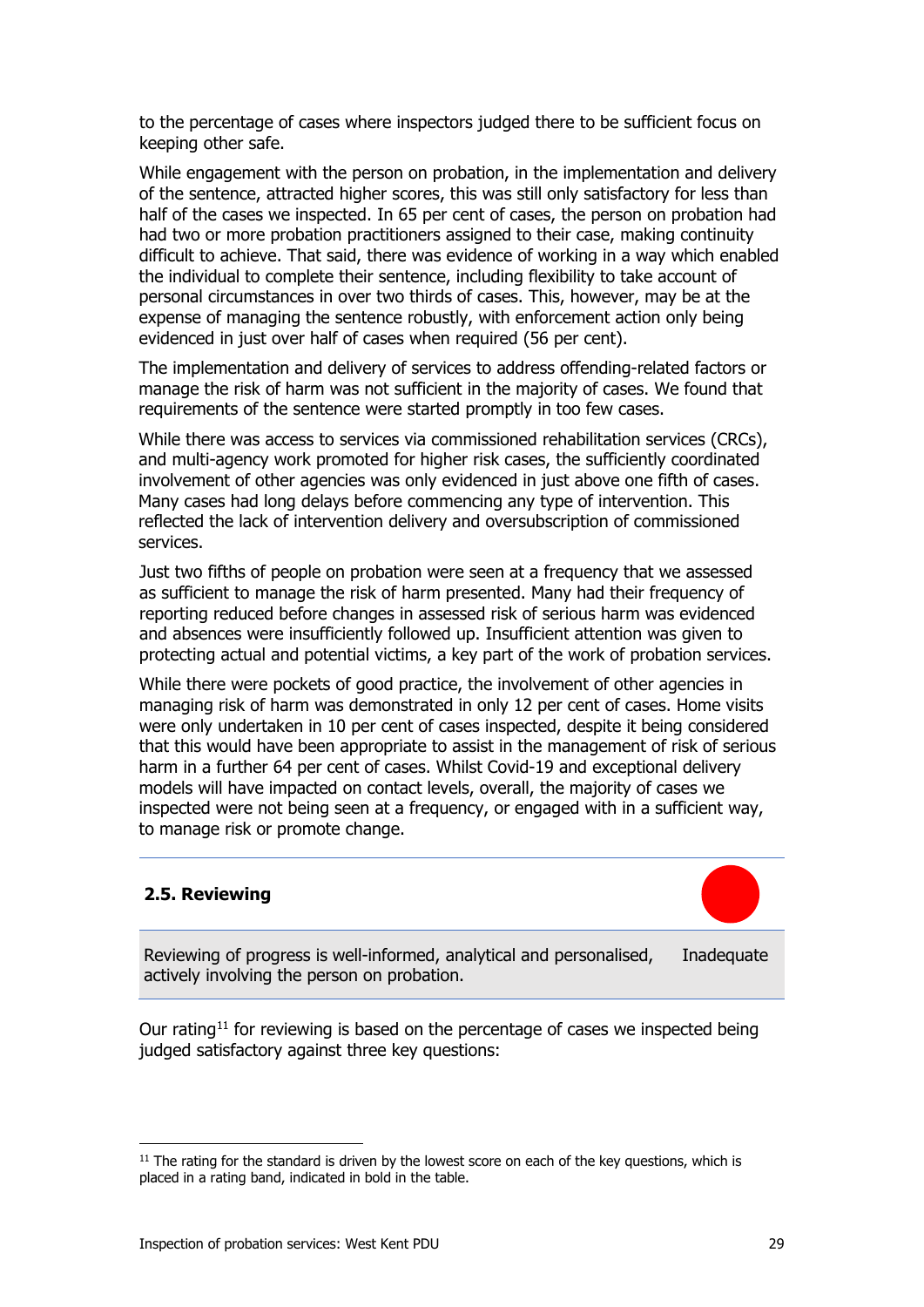| <b>Key question</b>                                                                                          | <b>Percentage</b><br>'Yes' |
|--------------------------------------------------------------------------------------------------------------|----------------------------|
| Does reviewing focus sufficiently on supporting the<br>compliance and engagement of the person on probation? | 54%                        |
| Does reviewing focus sufficiently on supporting<br>desistance?                                               | 39%                        |
| Does reviewing focus sufficiently on keeping other people<br>safe?                                           | 24%                        |

Our standard for the quality of reviewing takes into account progress against set objectives, as well as the process for reassessing what is required to manage the sentence at periods of significant change. West Kent PDU is rated as 'Inadequate' for reviewing as the lowest score for one of the key questions was 24 per cent, which relates to whether reviewing sufficiently focused on keeping other people safe. As with all the other case management standards, the lowest scores related to the sufficiency of focus on keeping other people safe, with this being demonstrated in only a minority of cases.

Reviews which engaged the person on probation and considered compliance and engagement levels were evident in just over half of the cases inspected. Where this was done well, there was evidence that compliance and engagement levels had been considered, including any barriers to engagement, with the person on probation being meaningfully engaged in reviewing their progress. Unfortunately, this was seen in too few cases.

Most reviews failed to identify and address changes in factors linked to offending behaviour, with this being evidenced in just under a third of cases. Reviewing was not consistently informed by input from other agencies who are working with the individual. Reviewing that sufficiently focused on supporting the individual's desistance was only evidenced in 39 per cent of cases. This demonstrates a lack of focus on progressing an individual through their sentence and ensuring adequate oversight of lifestyle and behaviours linked to offending.

Changes to risk of harm were not properly addressed through the reviewing process across all cases. This is of grave concern where there is an escalation in risk. There was a lack of use of information from others involved in managing the risk of harm, and others close to, or indeed the individual themselves, were not routinely involved in the review of risk of harm factors. Written reviews of risk of serious harm were only evidenced in 24 per cent of cases overall. This follows the trend of poorly informed and evidenced management of people on probation.

#### **2.6. Outcomes**

Early outcomes are positive, demonstrating reasonable progress for the person on probation.

**Outcomes Percentage 'Yes'**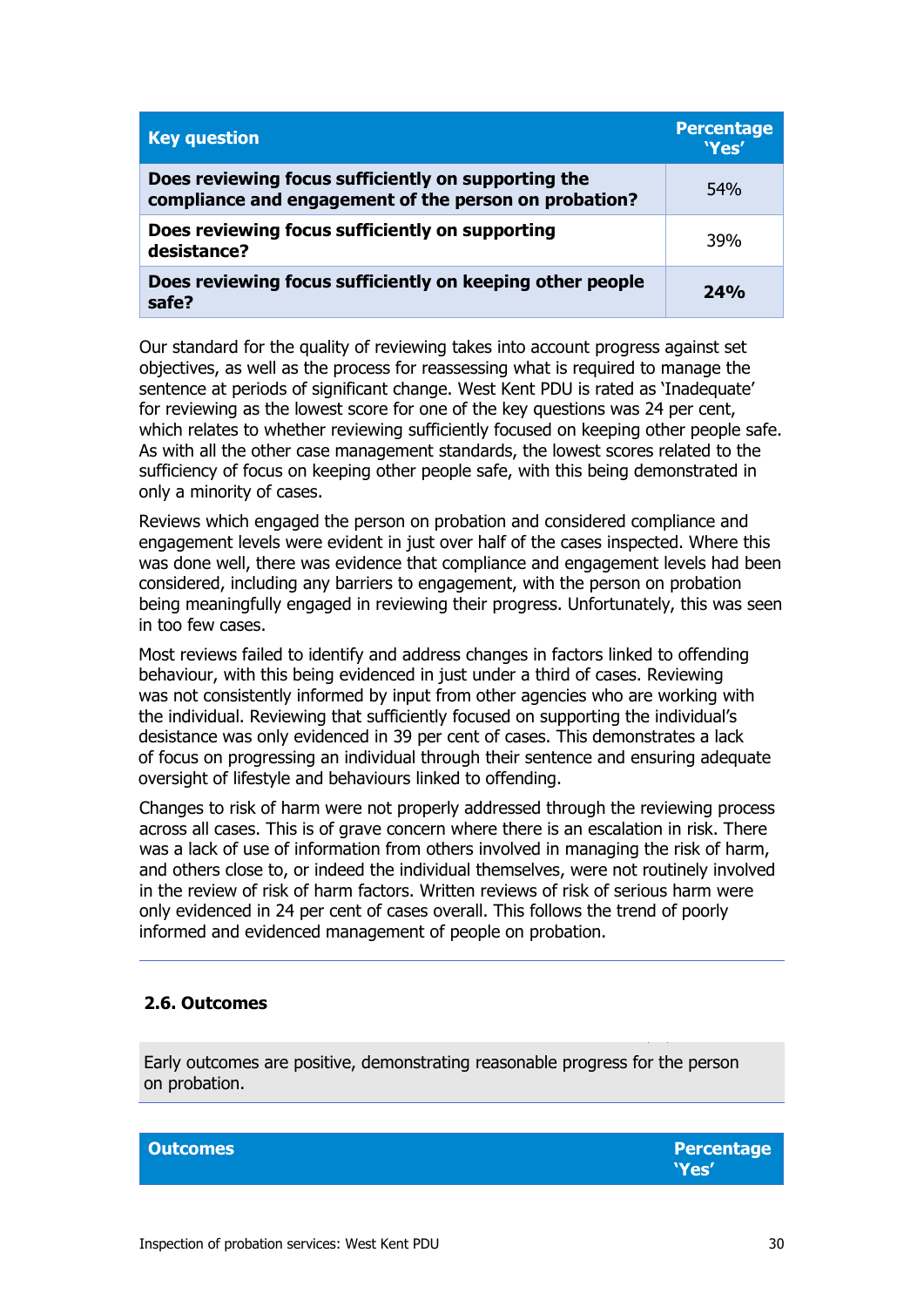#### **Do early outcomes demonstrate that reasonable progress has been made, in line with the personalised needs of the person on probation?**

We do not currently rate the outcomes standard but provide this data for information and benchmarking purposes only. Given the disappointingly inadequate ratings across all aspects of case supervision, it is unsurprising that we found a low level of reasonable progress being made against key early outcomes by people on probation in this PDU. As domain two data has indicated, while there has been a degree of engagement demonstrated with people on probation, the overall focus on addressing factors linked to reoffending, supporting desistance and managing the risk of serious harm have all fell well short of what is required to support individuals towards change.

We saw repeatedly that the level of contact between practitioners and their cases was insufficient, and engagement with other organisations and services was lacking. While there may be reasons for this, including the difficulties created by the Covid-19 pandemic, not enough has been done to manage sentences adequately. Of the cases we inspected, 16 per cent were assessed as having made some improvements in those factors most closely linked to offending. This included improvements in thinking and behaviour, family relationships, motivation to change and employment. Conversely, 19 per cent of those cases inspected were either charged or convicted of new offences since starting their order or licence.

Services being accessed via the CRSs were a welcome additional resource for probation practitioners; however, we were told that both women's services and accommodation support provision were already significantly over-subscribed, and this was impacting on the delivery of the provision. We repeatedly saw examples where referrals had been made but insufficiently followed up to ensure that the services were being delivered. CRS providers told us that initial referrals were often lacking in detail, and reliant on up-to-date assessments, which meant they could not be actioned until this was addressed. Probation practitioners told us they do not have capacity to complete pieces of work in a timely way, and thus referrals are often caught in this loop.

In-house options via core risk reduction programmes and structured interventions are not being delivered in a consistent or timely way. This is impacting on the ability to address offending behaviours and demonstrate change. While there are now approved 'toolkits' for use on a one-to-one basis to explore and address some factors relating to reoffending and risk of harm, again, these are not being used in a consistent or timely way. The average time to commence rehabilitation activity requirements is 10.5 weeks. This is too long.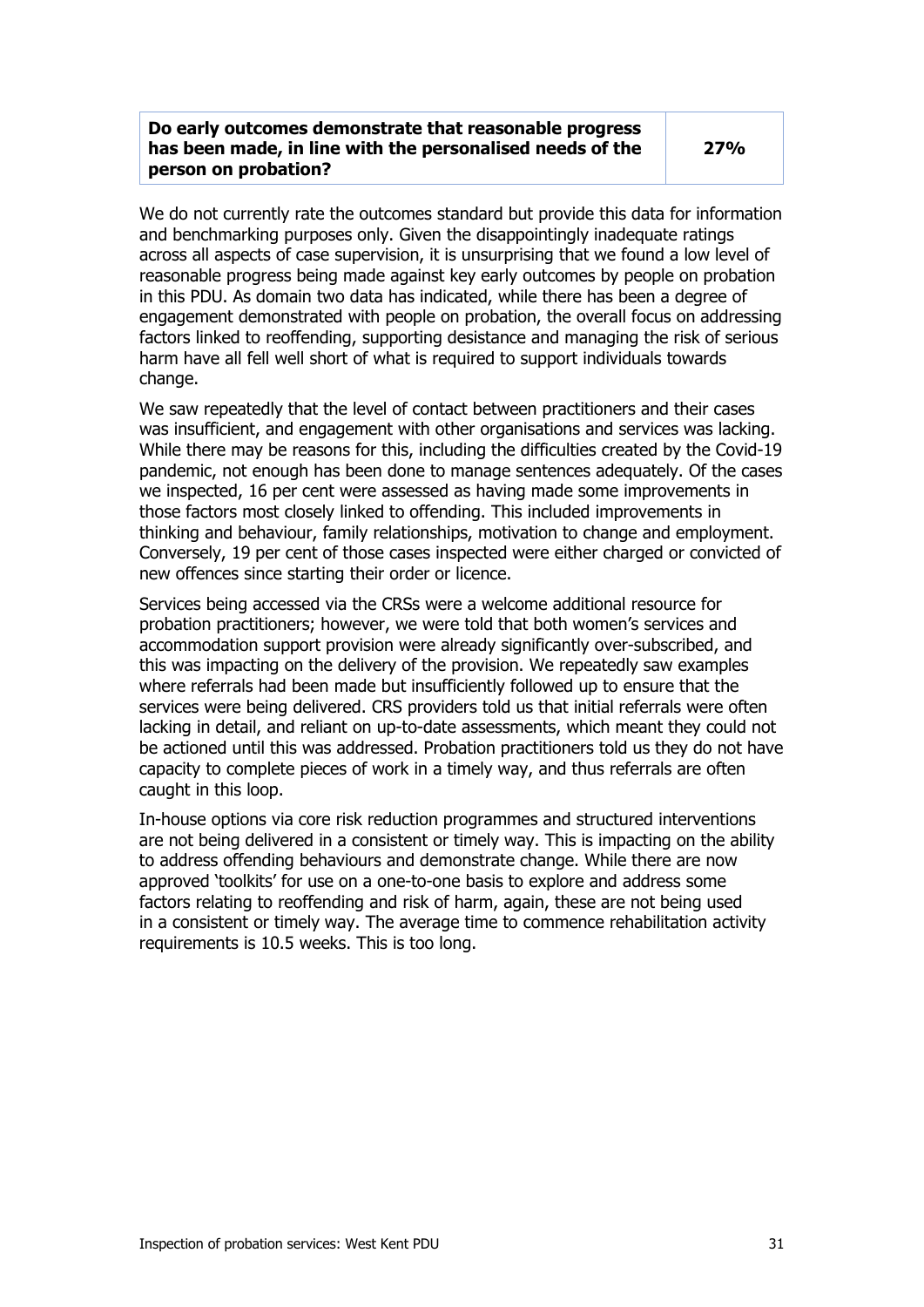# <span id="page-31-0"></span>**Annexe one – Progress against previous recommendations**

HM Inspectorate of Probation has made recommendations for the previous Community Rehabilitation Companies (CRCs) and the National Probation Service (NPS) divisions, arising from core and thematic inspections. Since the unification of the probation service, we have expected The Probation Service to continue to implement these recommendations. Below are our findings from the inspection of West Kent PDU in respect of the relevant recommendations. **All recommendations are taken from**: HMIP ACTION PLAN 2021: Kent, Surrey, Sussex Probation Service. An Action Plan summarising key remaining activity within Kent, Surrey, Sussex Probation Service, in response to HMI Probation recommendations made to East of England NPS (September 2019) and Kent, Surrey & Sussex CRC (June 2019)[12](#page-31-1) .

#### **Recommendation:**

Kent, Surrey, Sussex (KSS) Probation Service will complete mandatory risk assessment refresher training for all operational staff as a key element of continuing professional development.

#### **Inspection findings:**

While unification has required mandatory training including risk assessment, child protection and safeguarding and domestic abuse awareness, this has not translated into the quality of risk assessments – **Some progress**

#### **Recommendation:**

KSS Probation Service will make sure that management oversight and supervision is consistent and effective in supporting responsible officers to manage public protection and safeguarding concerns.

#### **Inspection findings:**

Case supervision is not routinely happening, and management oversight was insufficient, ineffective or absent in 89 per cent of cases inspected – **No progress**

#### **Recommendation:**

KSS Probation Service will reassure itself that the range of interventions, both accredited and non-accredited, are consistently available and are being provided to individuals subject to supervision to keep actual and potential victims safe.

#### **Inspection findings:**

There are significant delays in commencing both accredited and structured interventions, with waiting lists in operation for newly commissioned rehabilitative services – **No progress**

<span id="page-31-1"></span><sup>&</sup>lt;sup>12</sup> HM Inspectorate of Probation Action Plan 2021, [Kent, Surrey, Sussex Probation Service, An Action](https://assets.publishing.service.gov.uk/government/uploads/system/uploads/attachment_data/file/1025979/KSS_2021_HMIP_Action_Plan.pdf) [Plan.pdf \(publishing.service.gov.uk\).](https://assets.publishing.service.gov.uk/government/uploads/system/uploads/attachment_data/file/1025979/KSS_2021_HMIP_Action_Plan.pdf)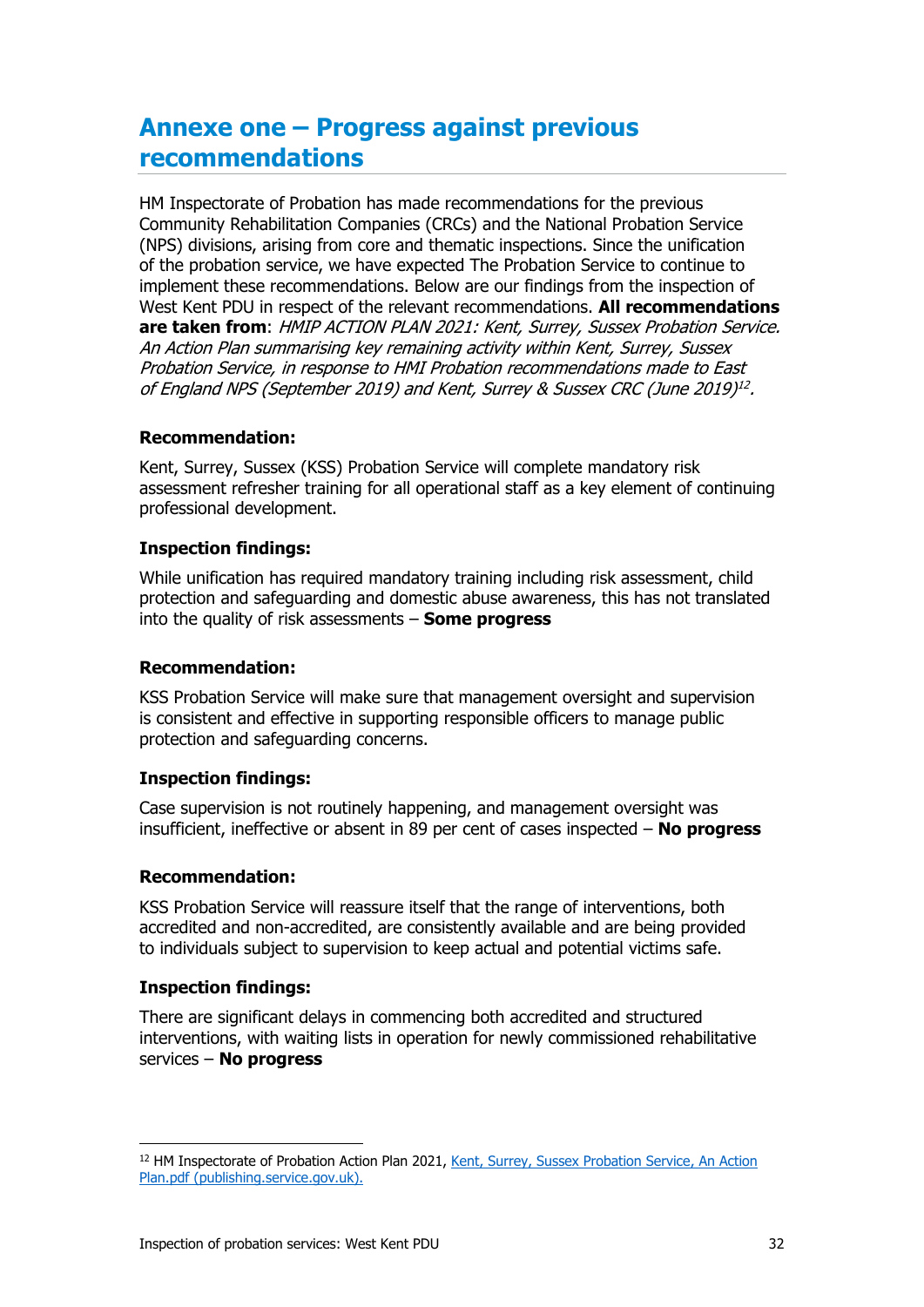#### **Recommendation:**

KSS Probation Service will ensure that actions are taken to protect victims in all cases, including those assessed as medium risk of serious harm.

#### **Inspection findings:**

There was insufficient focus on keeping actual and potential victims safe throughout the implementation and delivery of the sentence – **No progress**

#### **Recommendation:**

KSS Probation Service will improve the quality of assessment, planning, service delivery and reviewing to help keep actual and potential victims safe.

#### **Inspection findings:**

Focusing sufficiently on keeping others safe was scored lowest against all key questions across assessment, planning, implementation and delivery, as well as review – **No progress**

#### **Recommendation:**

KSS Probation Service will review the quality assurance processes for same-day reports.

#### **Inspection findings:**

There was no evidence presented of quality assurance activity being undertaken in respect of same-day reports. Given the concerning standard of all other aspects of sentence management it is not considered that this remains a priority at this time – **No progress**

#### **Recommendation:**

KSS Probation Service will enhance the delivery and coordination of resettlement activity provided to those released from custody.

#### **Inspection findings:**

There is no ongoing Through the Gate provision, although referrals to commissioned services can be made for pre-release support for cases and pre-release teams are operating in some establishments. Short sentence teams are yet to be set up in the community – **No progress**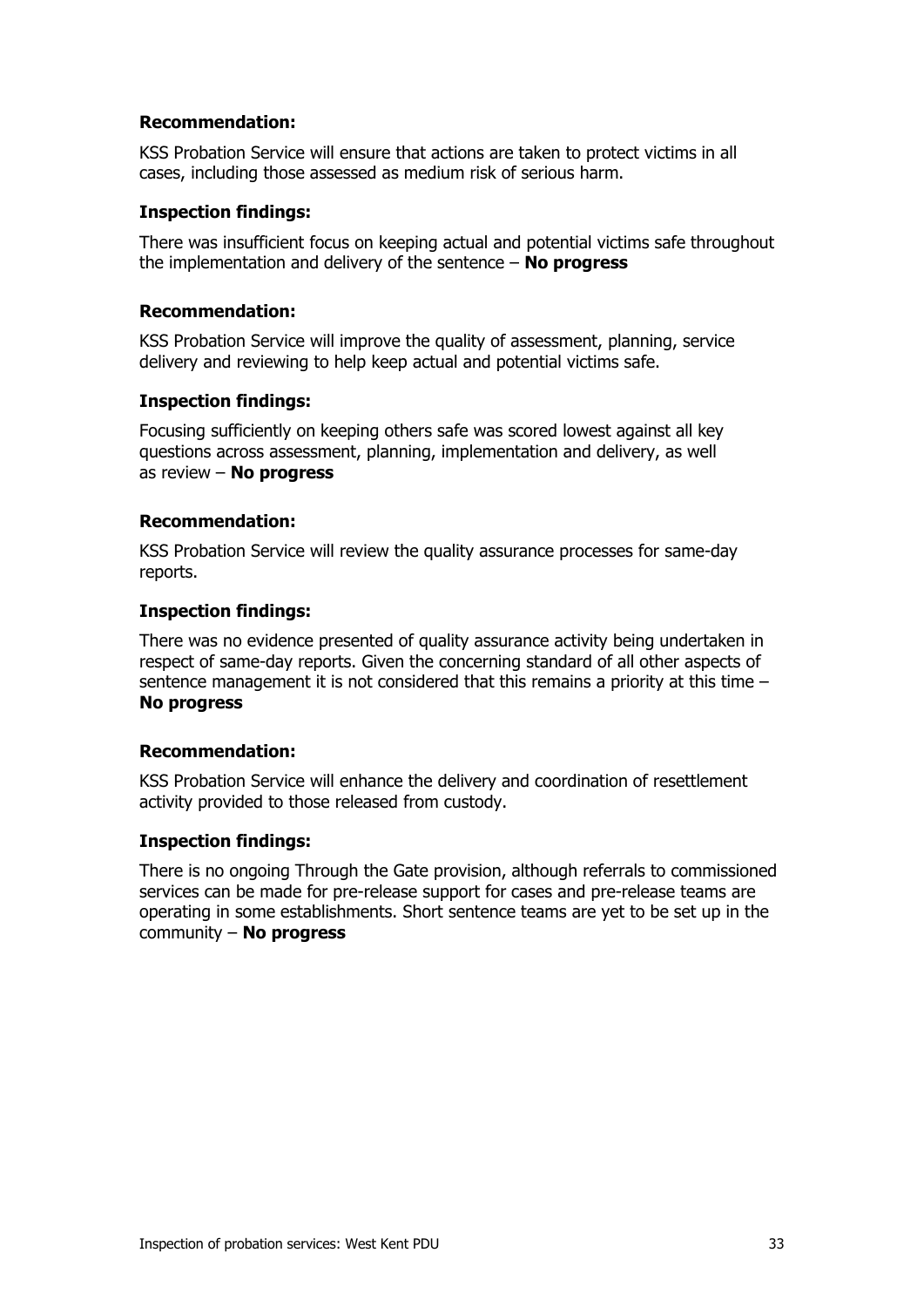# <span id="page-33-0"></span>**Annexe two – Staffing and workload data**

Data in this section is largely provided by The Probation Service. We cannot confirm its reliability, although where possible it has been verified using internal workforce planning information.

#### <span id="page-33-5"></span>**Key staffing data[13](#page-33-1)**

| Total staff headcount (full-time equivalent (FTE))                                                                       | 231   |
|--------------------------------------------------------------------------------------------------------------------------|-------|
| Total number of senior probation officers (SPOs)                                                                         | 14    |
| Total number of probation officers (POs) (FTE)                                                                           | 70    |
| Total number of probation services officers (PSOs) (FTE)                                                                 | 89    |
| Vacancy rate (total number of unfilled posts as a percentage of<br>total staff headcount) <sup>14</sup>                  | $0\%$ |
| Vacancy rate of SPO grade only (total number of unfilled posts<br>as a percentage of total number of required SPO posts) | 31%   |
| Vacancy rate of PO grade only (total number of unfilled posts<br>as a percentage of total number of required PO posts)   | 4%    |
| Vacancy rate of PSO grade only (total number of unfilled posts<br>as a percentage of total number of required PSO posts) | 5%    |
| Sickness absence rate (average days lost in previous 12<br>months for all staff) <sup>15</sup>                           | 14.8% |
| Staff attrition (percentage of all staff leaving in 12-month<br>period)                                                  | 15%   |
| Staff attrition SPO grade only (percentage of all SPO-grade<br>staff leaving in 12-month period) <sup>16</sup>           |       |
| Staff attrition PO grade only (percentage of all PO-grade staff<br>leaving in 12-month period)                           | 6%    |
| Staff attrition PSO grade only (percentage of all PSO-grade<br>staff leaving in 12-month period)                         | 22%   |

<span id="page-33-1"></span><sup>&</sup>lt;sup>13</sup> Data supplied by The Probation Service.

<span id="page-33-2"></span><sup>&</sup>lt;sup>14</sup> Data supplied by The Probation Service centrally, does not correlate with data provided by West Kent Probation Delivery Unit (PDU).

<span id="page-33-3"></span><sup>15</sup> Data from West Kent PDU – February 2022.

<span id="page-33-4"></span><sup>&</sup>lt;sup>16</sup> Unable to calculate due to average number of staff in post being below 30.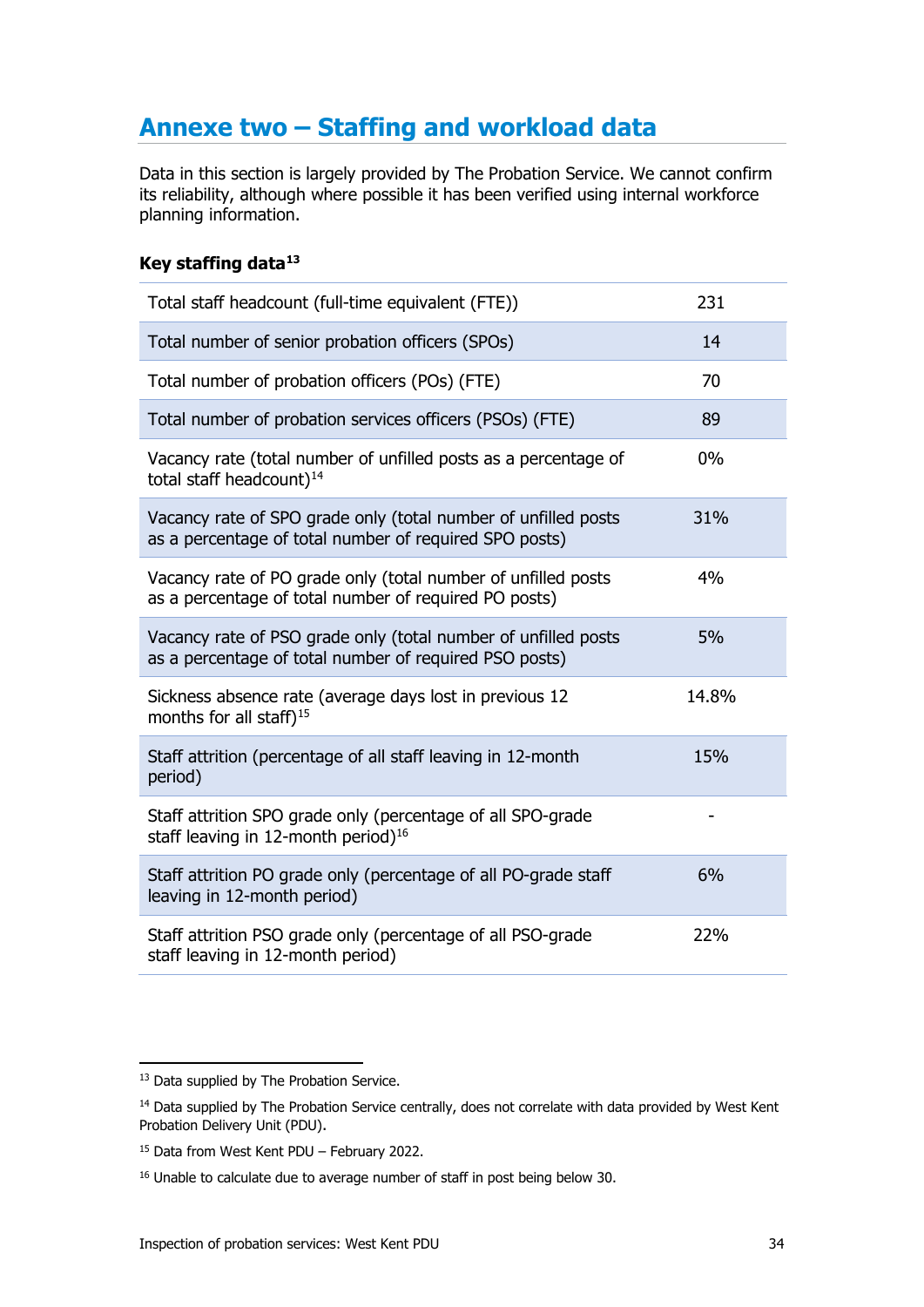### **Caseload and workload data**[13](#page-33-5)

| Average caseload per PO (FTE)           | 42     |
|-----------------------------------------|--------|
| Average caseload per PSO (FTE)          | 52     |
| Workload management tool average per PO | 132.7% |
| WMT average per PSO                     | 106.3% |

### **Inspection workload data[17](#page-34-0)**

| Proportion of POs (or equivalent) in this PDU describing<br>workload as unmanageable  | 93% |
|---------------------------------------------------------------------------------------|-----|
| Proportion of PSOs (or equivalent) in this PDU describing<br>workload as unmanageable | 77% |

<span id="page-34-0"></span><sup>&</sup>lt;sup>17</sup> HM Inspectorate of Probation inspection data.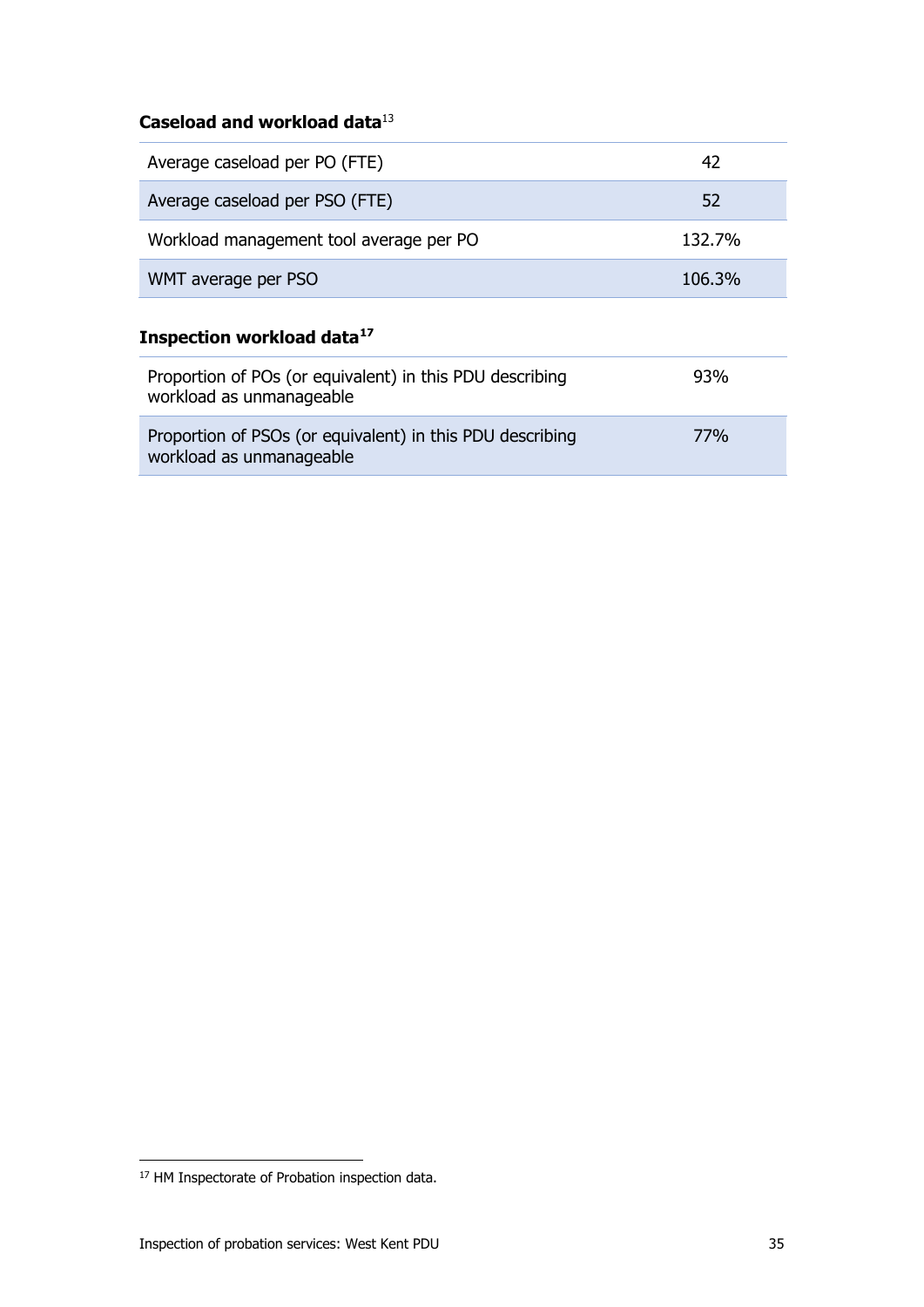# <span id="page-35-0"></span>**Annexe three – Inspection data**

In this section, questions marked \* do not apply in unpaid work only cases, and questions marked \*\* do not apply in every case. Only the positive answers are reported in these tables, which do not include cases where the question is not applicable.

| 2.1 Court work                                                                                                                                                                       | % "Yes" |
|--------------------------------------------------------------------------------------------------------------------------------------------------------------------------------------|---------|
| Is the pre-sentence information and advice provided to<br>court sufficiently analytical and personalised to the<br>individual, supporting the court's decision-making? <sup>18</sup> |         |
| Does the information and advice draw sufficiently on available<br>sources of information including child safeguarding and domestic<br>abuse information?                             | 13%     |
| Is the individual meaningfully involved in the preparation of the<br>report, and are their views considered?                                                                         | 83%     |
| Does the advice consider factors related to the likelihood of<br>reoffending?                                                                                                        | 68%     |
| Does the advice consider factors related to risk of harm? **                                                                                                                         | 43%     |
| Does the advice consider the individual's motivation and readiness<br>to change?                                                                                                     | 52%     |
| Does the advice consider the individual's diversity and personal<br>circumstances?                                                                                                   | 74%     |
| Does the advice consider the impact of the offence on known or<br>identifiable victims?                                                                                              | 35%     |
| Is an appropriate proposal made to court? **                                                                                                                                         | 61%     |
| Is there a sufficient record of the advice given, and the reasons<br>for it?                                                                                                         | 83%     |

<span id="page-35-1"></span> $18$  This question is only answered where the PDU has prepared a court report in the 12 month period before the inspection fieldwork.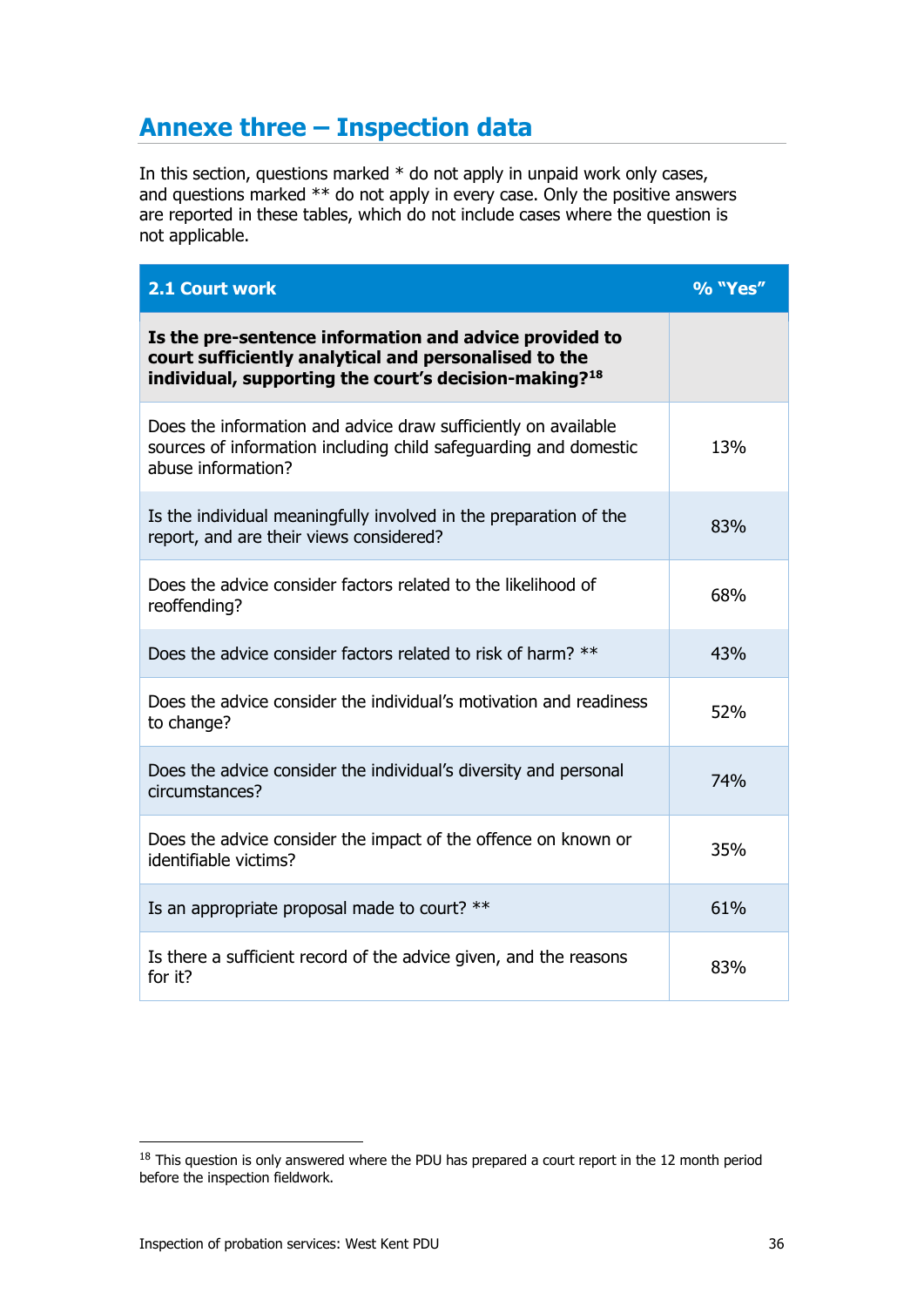| <b>2.2. Assessment</b>                                                                                                                                                        | % "Yes" |
|-------------------------------------------------------------------------------------------------------------------------------------------------------------------------------|---------|
| Does assessment focus sufficiently on engaging the person<br>on probation?                                                                                                    |         |
| Does assessment analyse the motivation and readiness of the<br>person on probation to engage and comply with the sentence?                                                    | 52%     |
| Does assessment analyse the protected characteristics of the<br>individual and consider the impact these have on their ability<br>to comply and engage with service delivery? | 47%     |
| Does assessment analyse the personal circumstances of the<br>individual, and consider the impact these have on their ability<br>to comply and engage with service delivery?   | 51%     |
| Is the person on probation meaningfully involved in their<br>assessment, and are their views taken into account?                                                              | 59%     |
| Does assessment focus sufficiently on the factors linked to<br>offending and desistance?                                                                                      |         |
| Does assessment identify and analyse offending-related factors?                                                                                                               | 47%     |
| Does assessment identify the strengths and protective factors of<br>the person on probation? **                                                                               | 58%     |
| Does assessment draw sufficiently on available sources of<br>information?                                                                                                     | 33%     |
| Does assessment focus sufficiently on keeping other people<br>safe?                                                                                                           |         |
| Does assessment clearly identify and analyse any risk of harm<br>to others, including identifying who is at risk and the nature of<br>that risk?                              | 25%     |
| Does assessment draw sufficiently on available sources of<br>information, including past behaviour and convictions, and involve<br>other agencies where appropriate?          | 23%     |
| Does assessment analyse any specific concerns and risks related<br>to actual and potential victims? **                                                                        | 26%     |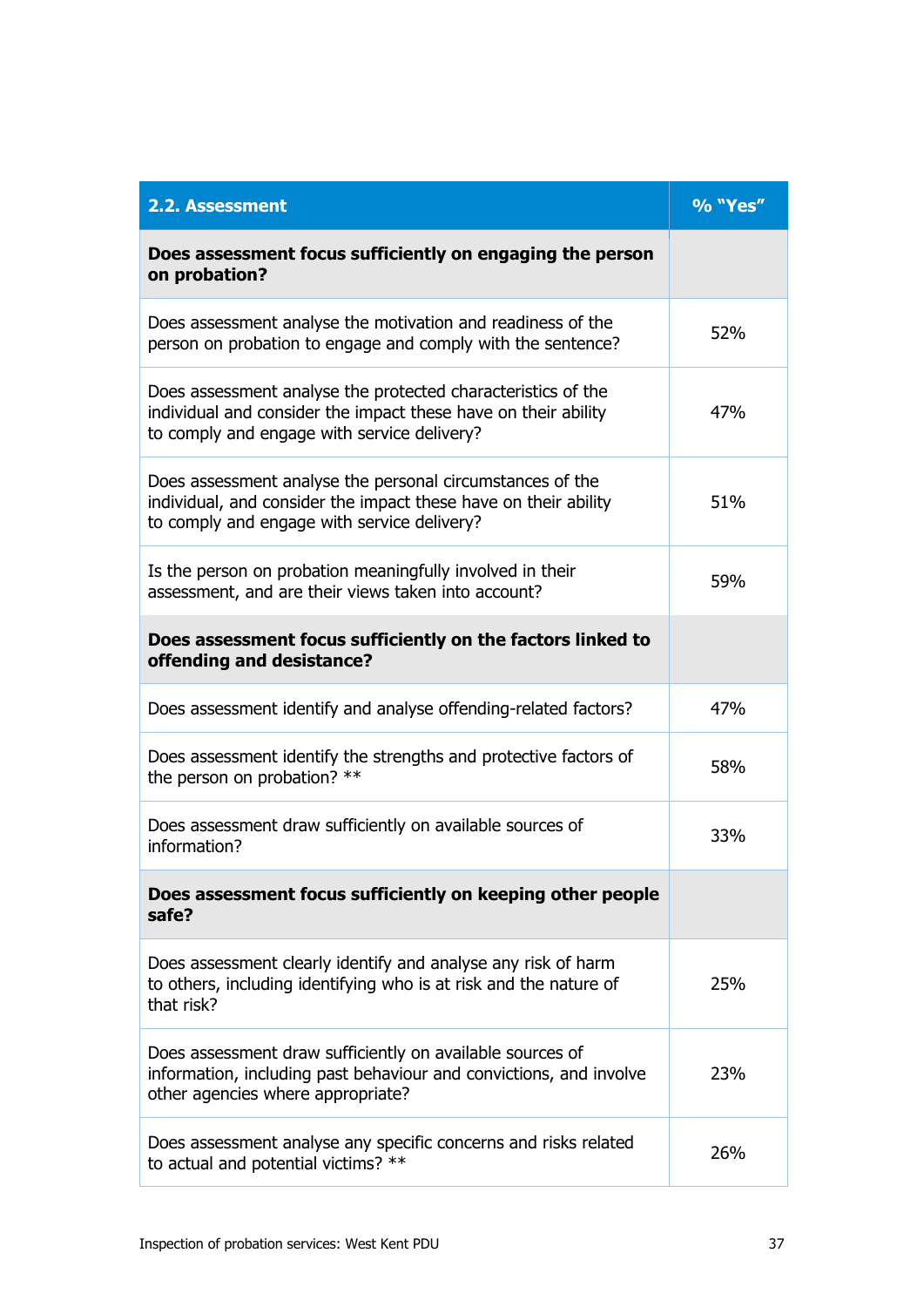| 2.3. Planning                                                                                                                                                | % "Yes" |
|--------------------------------------------------------------------------------------------------------------------------------------------------------------|---------|
| Does planning focus sufficiently on engaging the person on<br>probation?                                                                                     |         |
| Is the person on probation meaningfully involved in planning,<br>and are their views taken into account?                                                     | 48%     |
| Does planning take sufficient account of the diversity factors of<br>the individual which may affect engagement and compliance? **                           | 38%     |
| Does planning take sufficient account of the personal<br>circumstances of the individual which may affect engagement<br>and compliance? **                   | 51%     |
| Does planning take sufficient account of the readiness and<br>motivation of the person on probation to change which may<br>affect engagement and compliance? | 44%     |
| Does planning set out how all the requirements of the sentence<br>or licence/post-sentence supervision will be delivered within the<br>available timescales? | 48%     |
| Does planning set a level, pattern and type of contact sufficient to<br>engage the individual and to support the effectiveness of specific<br>interventions? | 52%     |
| Does planning focus sufficiently on reducing reoffending<br>and supporting desistance?                                                                       |         |
| Does planning sufficiently reflect offending-related factors and<br>prioritise those which are most critical? *                                              | 33%     |
| Does planning build on the individual's strengths and protective<br>factors, utilising potential sources of support? **                                      | 37%     |
| Does planning set out the services most likely to reduce<br>reoffending and support desistance?                                                              | 42%     |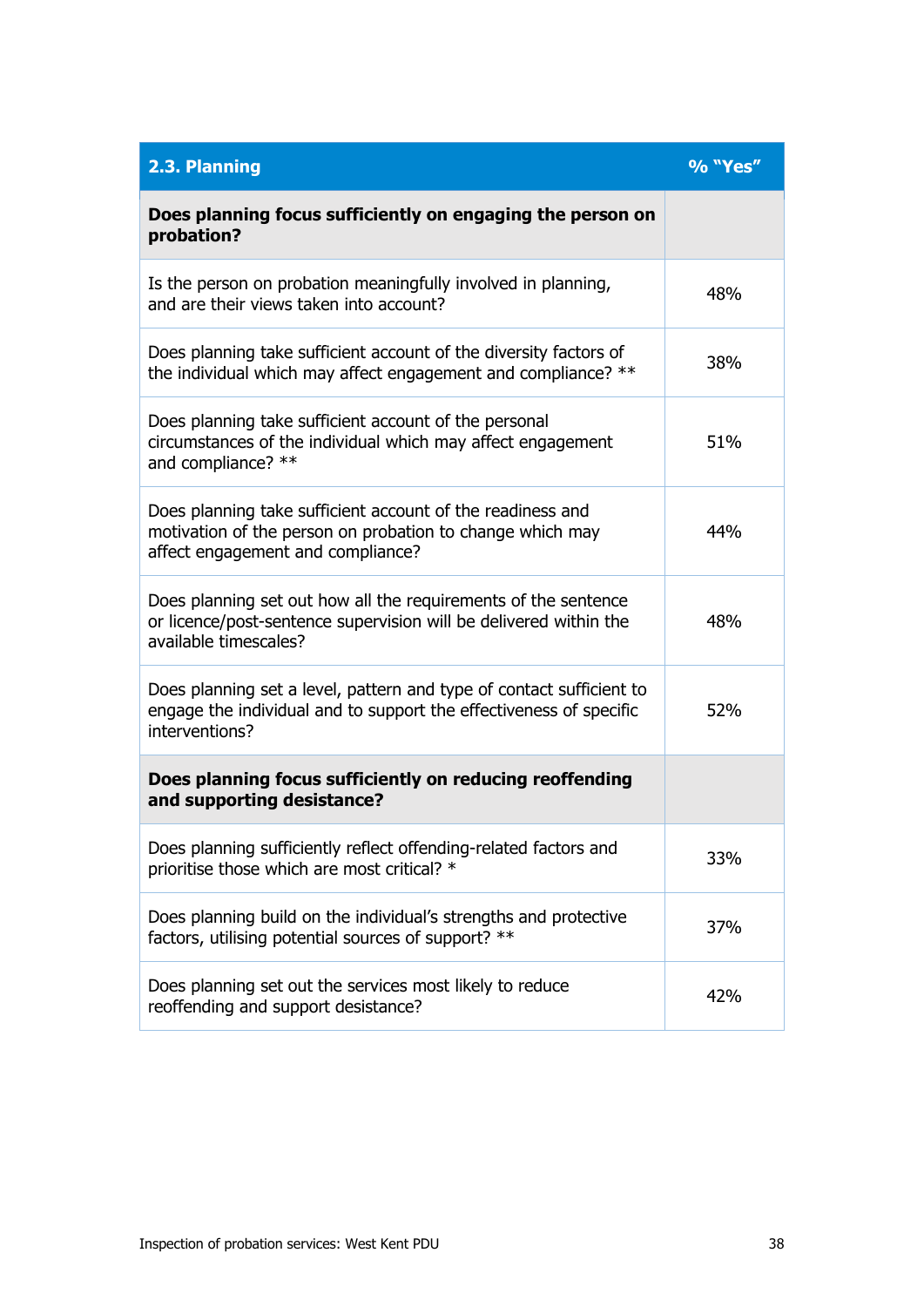| Does planning focus sufficiently on keeping other people<br>safe?                                                                             |     |
|-----------------------------------------------------------------------------------------------------------------------------------------------|-----|
| Does planning sufficiently address risk of harm factors and<br>prioritise those which are most critical? **                                   | 23% |
| Does planning set out the necessary constructive and/or restrictive<br>interventions to manage the risk of harm? **                           | 26% |
| Does planning make appropriate links to the work of other<br>agencies involved with the person on probation and any<br>multi-agency plans? ** | 22% |
| Does planning set out necessary and effective contingency<br>arrangements to manage those risks that have been identified? **                 | 16% |

| <b>2.4 Implementation and delivery</b>                                                                                                                                    | % "Yes" |
|---------------------------------------------------------------------------------------------------------------------------------------------------------------------------|---------|
| Is the sentence or post-custody period implemented<br>effectively with a focus on engaging the person on<br>probation?                                                    |         |
| Do the requirements of the sentence start promptly, or at an<br>appropriate time?                                                                                         | 58%     |
| Is sufficient focus given to maintaining an effective working<br>relationship with the person on probation, taking into account<br>their diversity needs?                 | 53%     |
| Are sufficient efforts made to enable the individual to complete<br>their sentence, including flexibility to take appropriate account<br>of their personal circumstances? | 69%     |
| Are risks of non-compliance identified and addressed in a<br>timely fashion to reduce the need for enforcement actions? **                                                | 36%     |
| Are enforcement actions taken when appropriate? **                                                                                                                        | 37%     |
| Are sufficient efforts made to re-engage the individual after<br>enforcement actions or recall? **                                                                        | 30%     |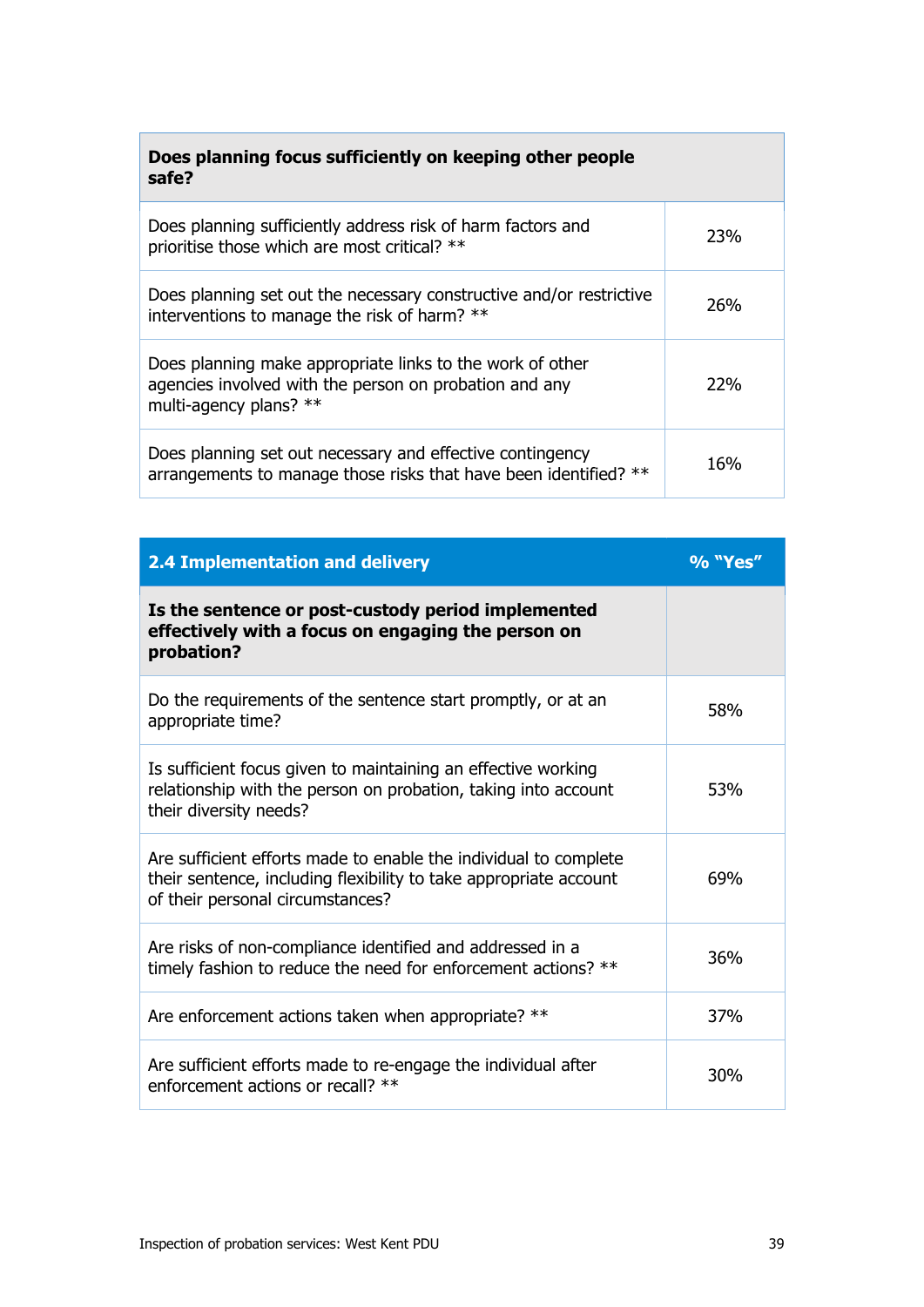| Does the implementation and delivery of services<br>effectively support desistance?                                                                                          |     |
|------------------------------------------------------------------------------------------------------------------------------------------------------------------------------|-----|
| Are the delivered services those most likely to reduce reoffending<br>and support desistance, with sufficient attention given to<br>sequencing and the available timescales? | 30% |
| Wherever possible, does the delivery of services build upon the<br>individual's strengths and enhance protective factors? **                                                 | 42% |
| Is the involvement of other organisations in the delivery of services<br>sufficiently well-coordinated? * **                                                                 | 21% |
| Are key individuals in the life of the person on probation engaged<br>where appropriate to support their desistance? * **                                                    | 18% |
| Is the level and nature of contact sufficient to reduce reoffending<br>and support desistance?                                                                               | 41% |
| Are local services engaged to support and sustain desistance<br>during the sentence and beyond? $***$                                                                        | 22% |
| Does the implementation and delivery of services<br>effectively support the safety of other people?                                                                          |     |
| Is the level and nature of contact offered sufficient to manage<br>and minimise the risk of harm? **                                                                         | 41% |
| Is sufficient attention given to protecting actual and potential<br>victims? $**$                                                                                            | 14% |
| Is the involvement of other agencies in managing and minimising<br>the risk of harm sufficiently well-coordinated? * **                                                      | 12% |
| Are key individuals in the life of the person on probation engaged<br>where appropriate to support the effective management of risk of<br>harm? $***$                        | 14% |
| Are home visits undertaken where necessary to support the<br>effective management of risk of harm? * **                                                                      | 10% |

П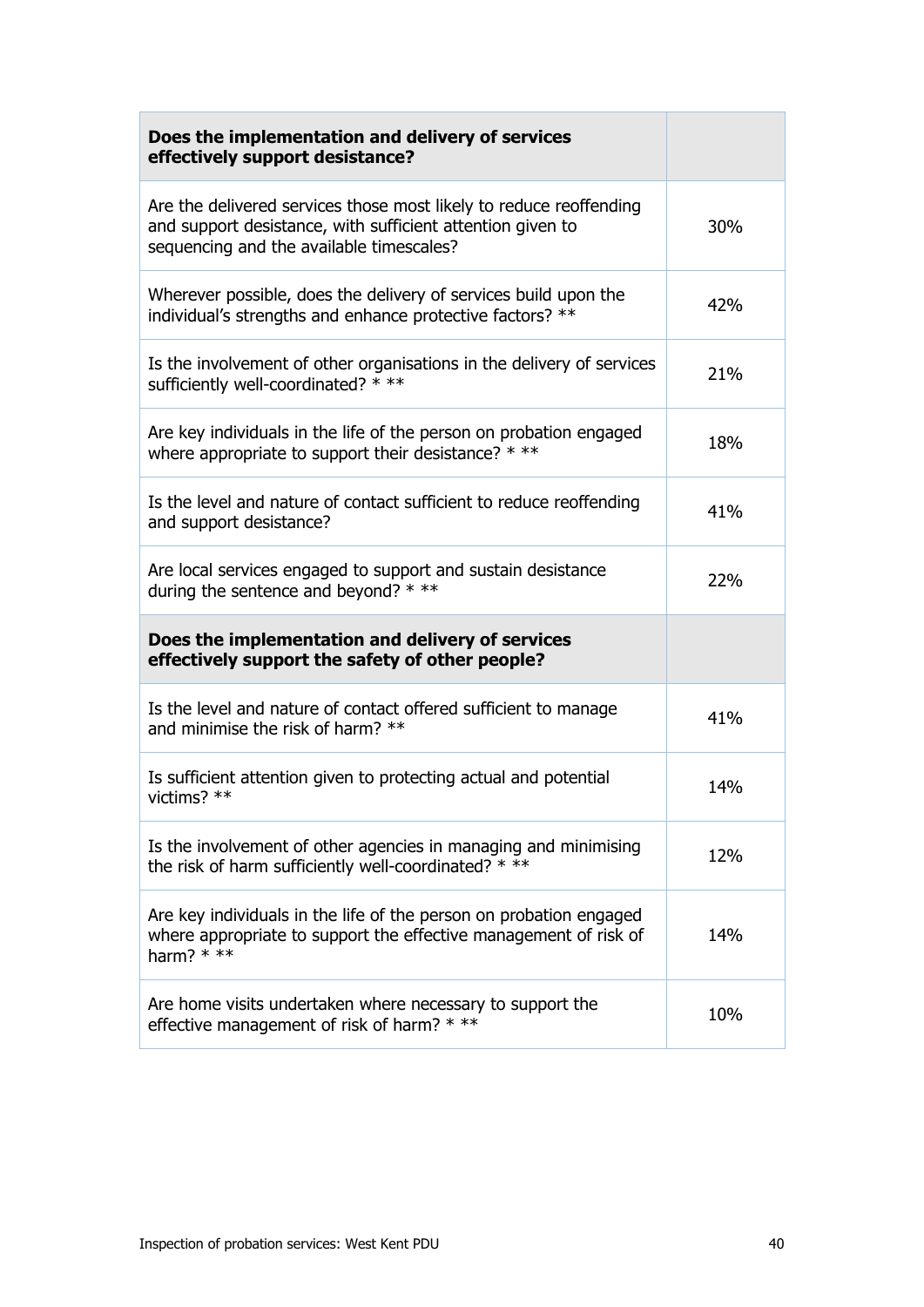| Prompts relevant to post-custody cases only:                                                                    |            |
|-----------------------------------------------------------------------------------------------------------------|------------|
| Did the community offender manager ensure a proportionate level<br>of contact with the prisoner before release? | <b>13%</b> |
| Did the community offender manager address the key resettlement<br>or desistance needs before release?          | <b>13%</b> |
| Did the community offender manager address key risk of harm<br>needs before release?                            | 11%        |

| <b>2.5 Reviewing</b>                                                                                                                                                   | % "Yes" |
|------------------------------------------------------------------------------------------------------------------------------------------------------------------------|---------|
| Does reviewing focus sufficiently on supporting the<br>compliance and engagement of the person on probation?                                                           |         |
| Does reviewing consider compliance and engagement levels and<br>any relevant barriers, with the necessary adjustments being made<br>to the ongoing plan of work? $**$  | 47%     |
| Is the person on probation meaningfully involved in reviewing their<br>progress and engagement?                                                                        | 52%     |
| Are written reviews completed as appropriate as a formal record of<br>actions to implement the sentence? **                                                            | 33%     |
| Does reviewing focus sufficiently on supporting<br>desistance?                                                                                                         |         |
| Does reviewing identify and address changes in factors linked to<br>offending behaviour, with the necessary adjustments being made<br>to the ongoing plan of work? $*$ | 30%     |
| Does reviewing focus sufficiently on building on the strengths and<br>enhancing the protective factors of the person on probation? **                                  | 42%     |
| Is reviewing informed by the necessary input from other agencies<br>working with the person on probation? **                                                           | 22%     |
| Are written reviews completed as appropriate as a formal record<br>of the progress towards desistance? **                                                              | 30%     |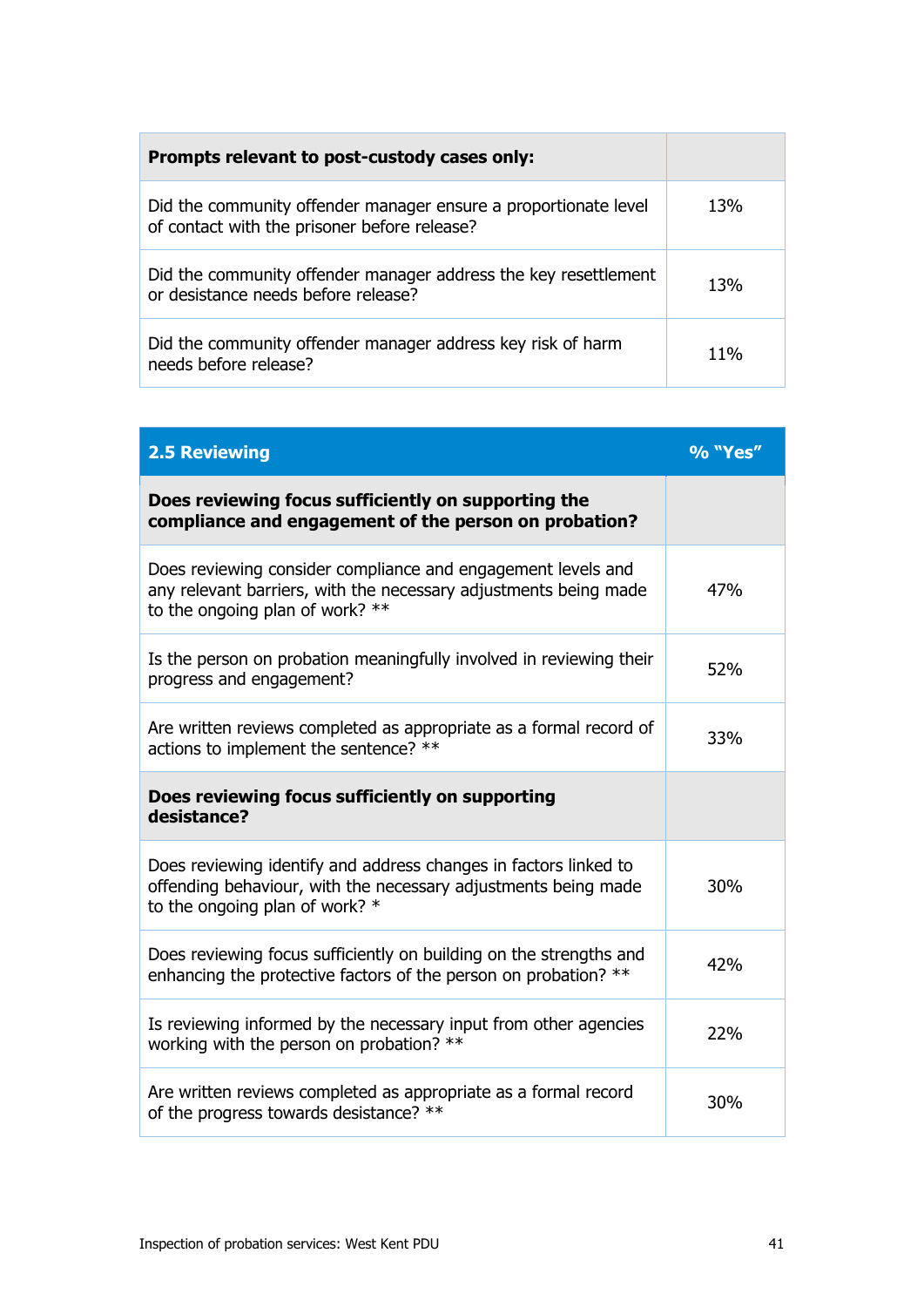| Does reviewing focus sufficiently on keeping other<br>people safe?                                                                                              |     |
|-----------------------------------------------------------------------------------------------------------------------------------------------------------------|-----|
| Does reviewing identify and address changes in factors related to<br>risk of harm, with the necessary adjustments being made to the<br>ongoing plan of work? ** | 13% |
| Is reviewing informed by the necessary input from other agencies<br>involved in managing the risk of harm? **                                                   | 13% |
| Is the person on probation (and, where appropriate, are key<br>individuals in their life) meaningfully involved in reviewing the<br>risk of harm? $***$         | 15% |
| Are written reviews completed as appropriate as a formal record<br>of the management of the risk of harm? **                                                    | 24% |

| <b>2.6 Outcomes</b>                                                                                                                         | % "Yes |
|---------------------------------------------------------------------------------------------------------------------------------------------|--------|
| Do early outcomes demonstrate that reasonable progress<br>has been made, in line with the personalised needs of the<br>person on probation? |        |
| Have there been improvements in those factors most closely linked<br>to offending both in developing strengths and addressing needs?        | 16%    |
| Has there been a reduction in factors most closely related to risk<br>of harm to others? $**$                                               | 8%     |
| Has there been a reduction in offending?                                                                                                    |        |